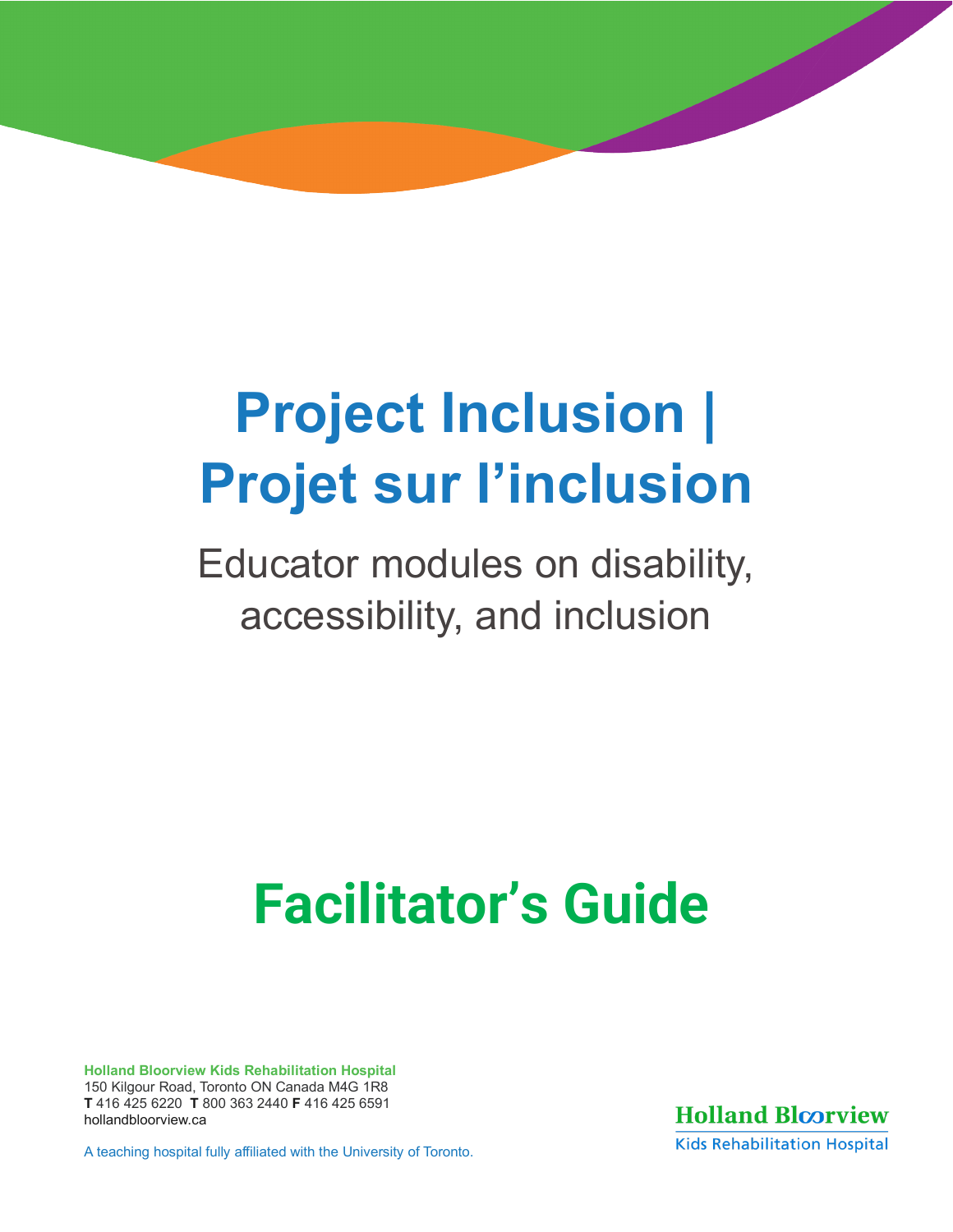

Copyright © 2022 Holland Bloorview Kids Rehabilitation Hospital

Suggested citation for this document: Holland Bloorview Kids Rehabilitation Hospital. (2022). *Facilitator's guide. Project inclusion: Educator modules on disability, accessibility, and inclusion*. Holland Bloorview. <https://deareverybody.hollandbloorview.ca/project-inclusion/>

With thanks to…

Authors of this guide: Cathy Asselin, Lora Grande, and Cheryl Luymes, Simcoe Muskoka Catholic District School Board

Reviewer of this guide: Semantha da Silva, Dufferin-Peel Catholic District School Board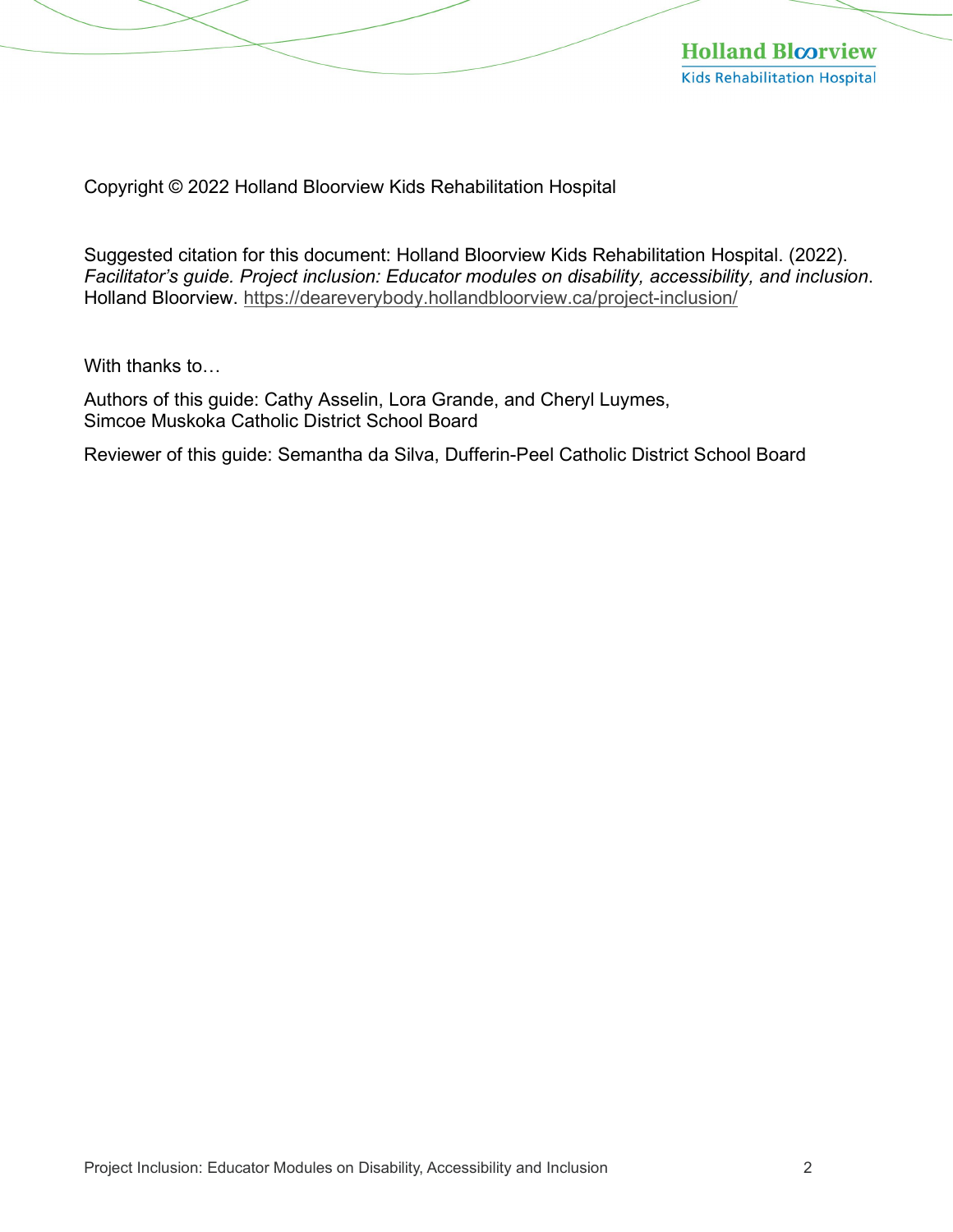# Table of Contents

| Module 1 at a glance: The importance of accessibility, inclusion, and participation for students                                                                                                                  |  |
|-------------------------------------------------------------------------------------------------------------------------------------------------------------------------------------------------------------------|--|
|                                                                                                                                                                                                                   |  |
|                                                                                                                                                                                                                   |  |
|                                                                                                                                                                                                                   |  |
|                                                                                                                                                                                                                   |  |
|                                                                                                                                                                                                                   |  |
|                                                                                                                                                                                                                   |  |
|                                                                                                                                                                                                                   |  |
|                                                                                                                                                                                                                   |  |
|                                                                                                                                                                                                                   |  |
|                                                                                                                                                                                                                   |  |
|                                                                                                                                                                                                                   |  |
| Key message 2.1: Barrier-free interactions are key to promoting social inclusion and full participation<br>in all aspects of school life, including with students, colleagues, parents, and community members. 28 |  |
|                                                                                                                                                                                                                   |  |
| Key message 2.2 Social inclusion is an important part of development for all students, especially                                                                                                                 |  |
|                                                                                                                                                                                                                   |  |
| Key message 2.3: Adults play an essential role in facilitating opportunities to promote social inclusion                                                                                                          |  |
|                                                                                                                                                                                                                   |  |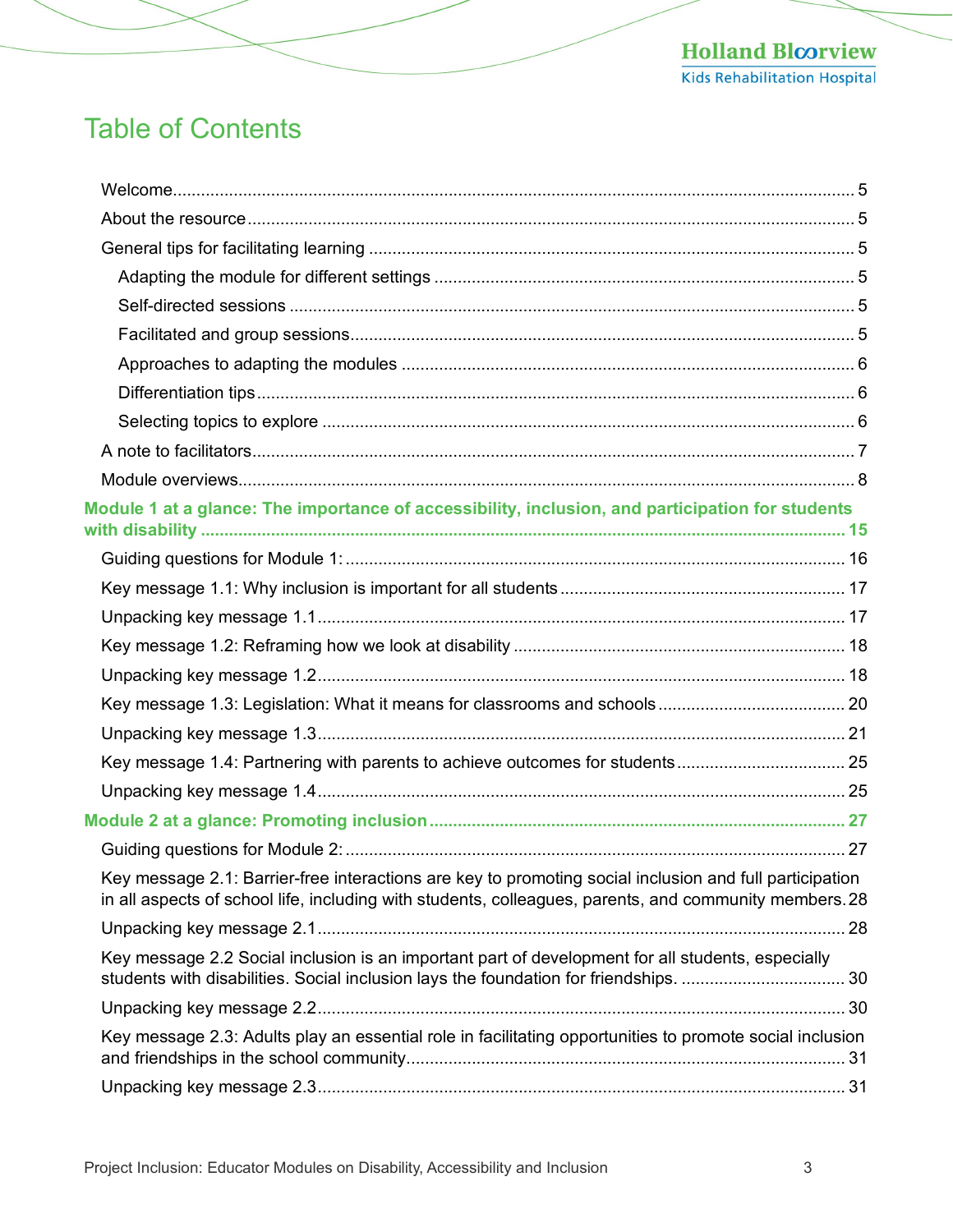| Module 3 at a glance: Enabling engagement in choices, goals, and plans 32                                                                                                                               |  |
|---------------------------------------------------------------------------------------------------------------------------------------------------------------------------------------------------------|--|
|                                                                                                                                                                                                         |  |
| Key message 3.1: Meaningful engagement enriches all students' educational experience 34                                                                                                                 |  |
|                                                                                                                                                                                                         |  |
| Key message 3.2: Provide developmentally appropriate decision-making opportunities.  35                                                                                                                 |  |
|                                                                                                                                                                                                         |  |
|                                                                                                                                                                                                         |  |
|                                                                                                                                                                                                         |  |
|                                                                                                                                                                                                         |  |
|                                                                                                                                                                                                         |  |
| Key message 4.1: Co-curricular and extra-curricular activities are a positive influence on childhood                                                                                                    |  |
|                                                                                                                                                                                                         |  |
| Key message 4.2: Creating an inclusive environment extends beyond physical environment 41                                                                                                               |  |
|                                                                                                                                                                                                         |  |
| Key message 4.3: Universal design for learning focuses on using teaching strategies or pedagogical<br>materials designed to meet special needs to enhance learning for all students, regardless of age, |  |
|                                                                                                                                                                                                         |  |
|                                                                                                                                                                                                         |  |
|                                                                                                                                                                                                         |  |
| Key message 5.1: Make positive post-school options possible: Have high expectations. Enable                                                                                                             |  |
|                                                                                                                                                                                                         |  |
| Key message 5.2: Use an intentional, differentiated approach to break down barriers to K-12                                                                                                             |  |
|                                                                                                                                                                                                         |  |
| Key message 5.3: Educate, collaborate, and regularly refresh goals, plans, and accommodations 49                                                                                                        |  |
|                                                                                                                                                                                                         |  |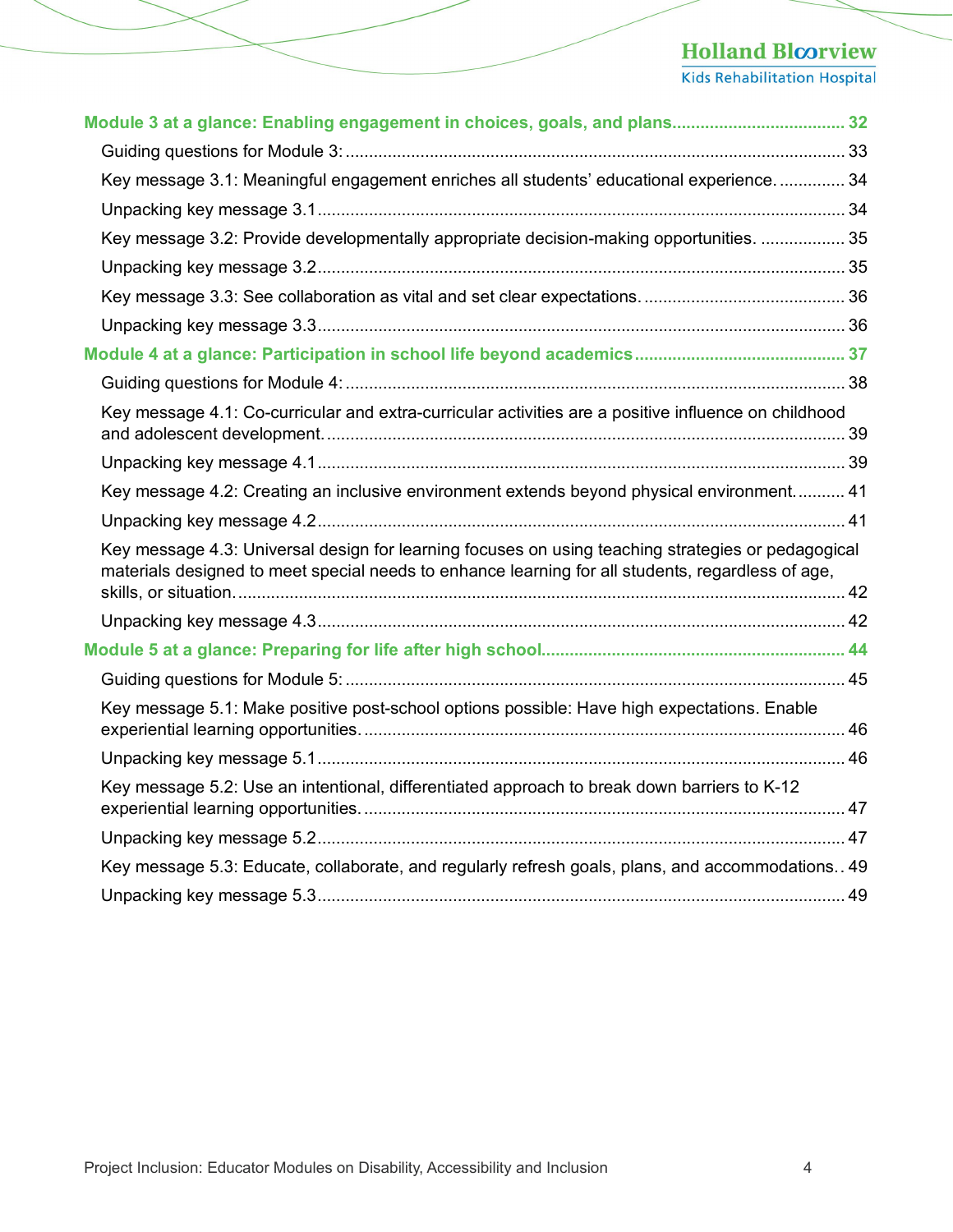#### <span id="page-4-0"></span>**Welcome**

This guide provides suggestions for unpacking the modules in small-group learning situations, which we think best serves the content and the intent of the modules. It includes overviews of each of the modules—key messages, guiding questions, lived experience videos, focus and strategies explored followed by three-part lesson suggestions based on each key message. It includes a basic framework for learning sessions and is by no means exhaustive, instead serving as a launch for more in-depth, school-based discussions and explorations of inclusion and participation of students with disabilities in your particular setting.

#### <span id="page-4-1"></span>**About the resource**

*Project Inclusion* comprises a series of five online learning modules built around lived experience stories and practical strategies intended for educators from kindergarten through grade 12. Initiated and funded by Ontario's Ministry of Education EDU, the resource is designed to help educators and school board staff combat ableism and promote accessibility, inclusion, and full participation of students with disabilities in school communities. Modules are available in both English and French, and are accompanied by this guide, as well as by brief resource documents educators can use as a record of learning.

More than 300 stakeholders contributed to this project. Educators and school board staff from all regions of the province participated in interviews, commenting via an online survey, and reviewing the materials. Two teachers from [Bloorview School Authority](https://bloorviewschool.ca/) narrate the modules. Thirty personal experience videos in the modules enable educators to hear directly from students and former students with disabilities, family members, educators and school board staff, and other members of school communities.

#### <span id="page-4-2"></span>**General tips for facilitating learning**

#### <span id="page-4-3"></span>**Adapting the module for different settings**

Participants can complete the modules in a variety of modes, settings, and time frames.

#### <span id="page-4-4"></span>**Self-directed sessions**

The modules, resource documents, and this guide can be made available to individual participants who want to pursue the topics on their own, at their own pace.

#### <span id="page-4-5"></span>**Facilitated and group sessions**

Participants can also work on the modules together in groups; for example, through a lunch-and-learn session or a professional learning community (PLC). These materials can be delivered either face to face or remotely using technology. If you choose to deliver the session remotely, you may want to consider the use of breakout rooms for some of the discussion pieces.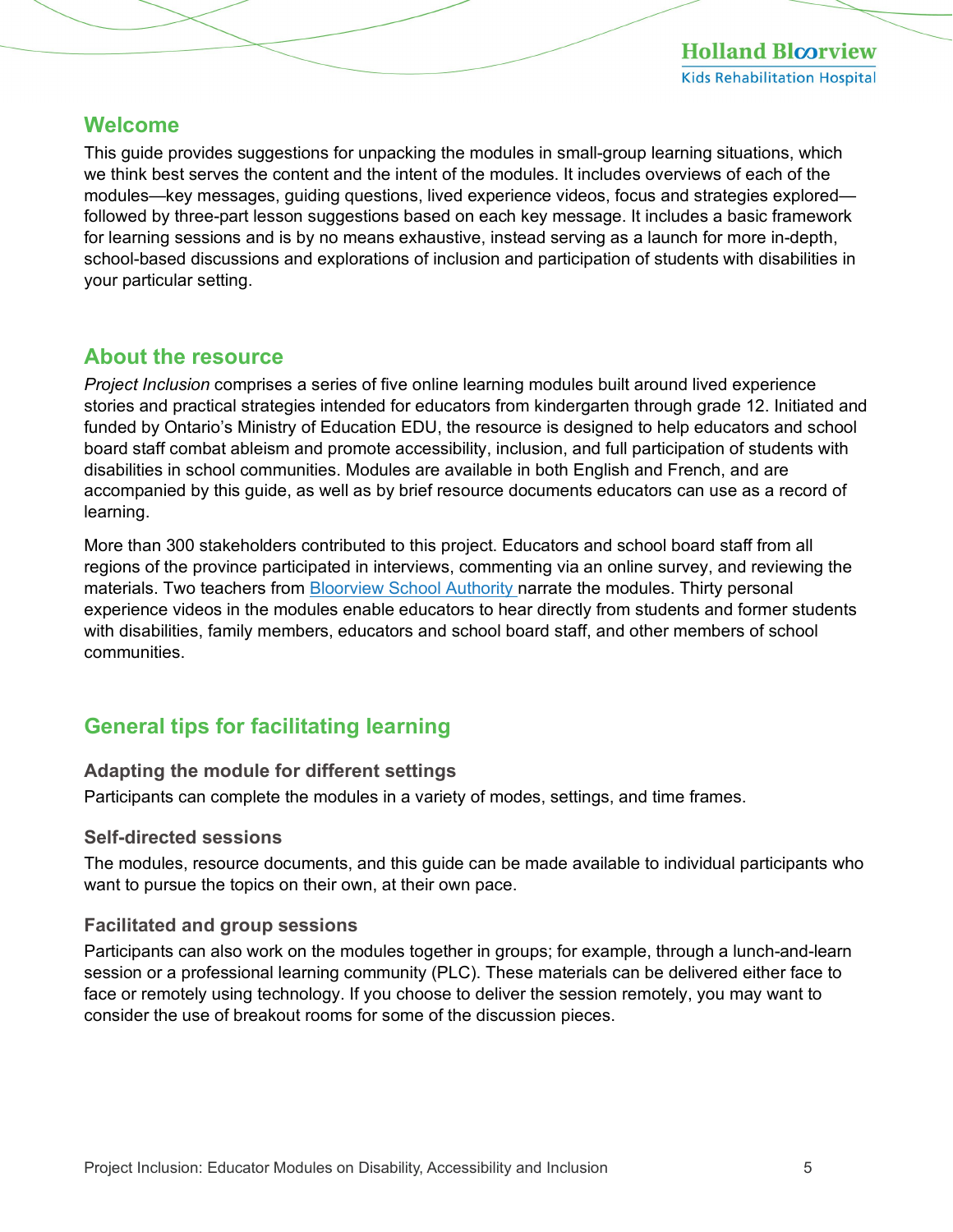#### <span id="page-5-0"></span>**Approaches to adapting the modules**

The following questions can be considered in adapting the modules:

- What is the participants' level of interest in the topic? If it is low, perceptions about the importance of the topic need to be addressed before meeting. In this instance, ask a focus group some key questions: How would you describe colleagues' knowledge of this topic? What issues do you expect will be raised? What is their overall level of interest in this topic? What will make these sessions effective for this group?
- What is the prior learning of participants? If possible, engage with participants before the sessions to determine their familiarity and openness to the ideas being presented.
- What are the logistical constraints? What is needed to make participants comfortable during the session? Consider appropriate hydration and nutrition, room environment, competing activities, and weather conditions.
- How can we address the different needs and contexts of participants? (See Differentiation tips below.)

#### <span id="page-5-1"></span>**Differentiation tips**

- If there are a large number of participants, consider forming groups to differentiate professional learning according to experience and concerns.
- Consider technological skill when differentiating groups. Some participants may prefer selfdirected learning in a computer lab or at home. Groups may also be formed according to interests and/or experiences.

#### <span id="page-5-2"></span>**Selecting topics to explore**

The following approaches for selecting topics to explore can help facilitators tailor the sessions to meet the goals and needs of participants:

#### **Approach 1**

• Systematically explore one module at a time, in a series of sessions.

#### **Approach 2**

- Analyze your school or school board's plan, goals, or aims for professional learning and select modules accordingly.
- If your school board has identified equity and inclusion as a focus, contextualize the session in relation to the plan.

#### **Approach 3**

- To determine where to begin, survey the session participants using the key messages for each module.
- Give each participant three stickers. Have them place the stickers beside the three key messages they feel are most important. Another option is to use jamboards, one for each key message where educators can place their notes on the key message they feel is important.
- Use the results of this "sticker survey" to help you choose which goals to emphasize.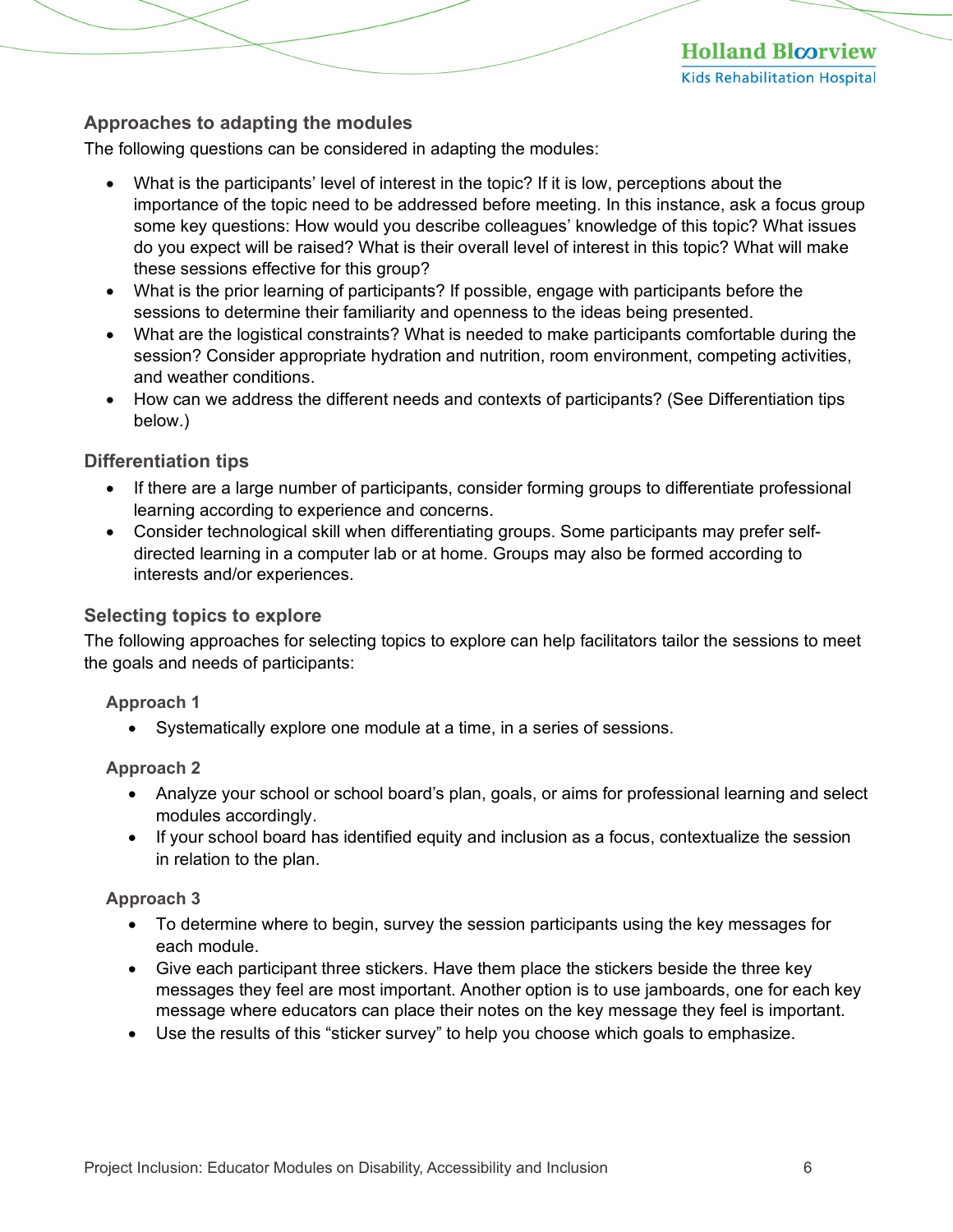For any of these approaches

- Choose and modify the key messages "before, during, and after activities" to meet participants' needs.
- Participants can answer each question in a pair-share format or within a small group.
- Have participants write their responses to the onscreen discussion questions on sticky notes and place them on chart paper. When delivering the modules remotely, the chat function can also be used for discussion responses. Or, for groups that have the technological capacity, post responses online using the appropriate programs or applications (e.g., Twitter, jamboard, Today's Meet, Padlet).
- Create a safe environment where everyone can share and learn from one another. Encourage everyone to participate, and value different perspectives and divergent thinking.
- To foster productive dialogue, it is recommended that participants work in small groups of two or three.

#### <span id="page-6-0"></span>**A note to facilitators**

As much as possible, we have tried to adhere to terminology that is familiar to educators. In the lived experience videos, we have not edited peoples' words so you may see some terms that are unfamiliar or are used in a context that differs from typical usage. In each case, we hope the surrounding text will clarify the meaning of the term and the speaker's intent.

A second note about the lived experience videos included in this resource: Some of the videos are longer and address multiple issues. It was important for us to honour voice and to give you the chance to hear from people directly, in their own words, and speaking to what is important to them.

Included at the end of each module is a request to learners to complete a short survey about their learning. We would like to extend this invitation to you. The survey can be completed at any time—after completion of one module, several modules, or all of them.

Thank you for engaging in this learning. We would like to know about your experience with the module. Please take 5 minutes to do a short survey.

<https://www.surveymonkey.com/r/2JFVHR7>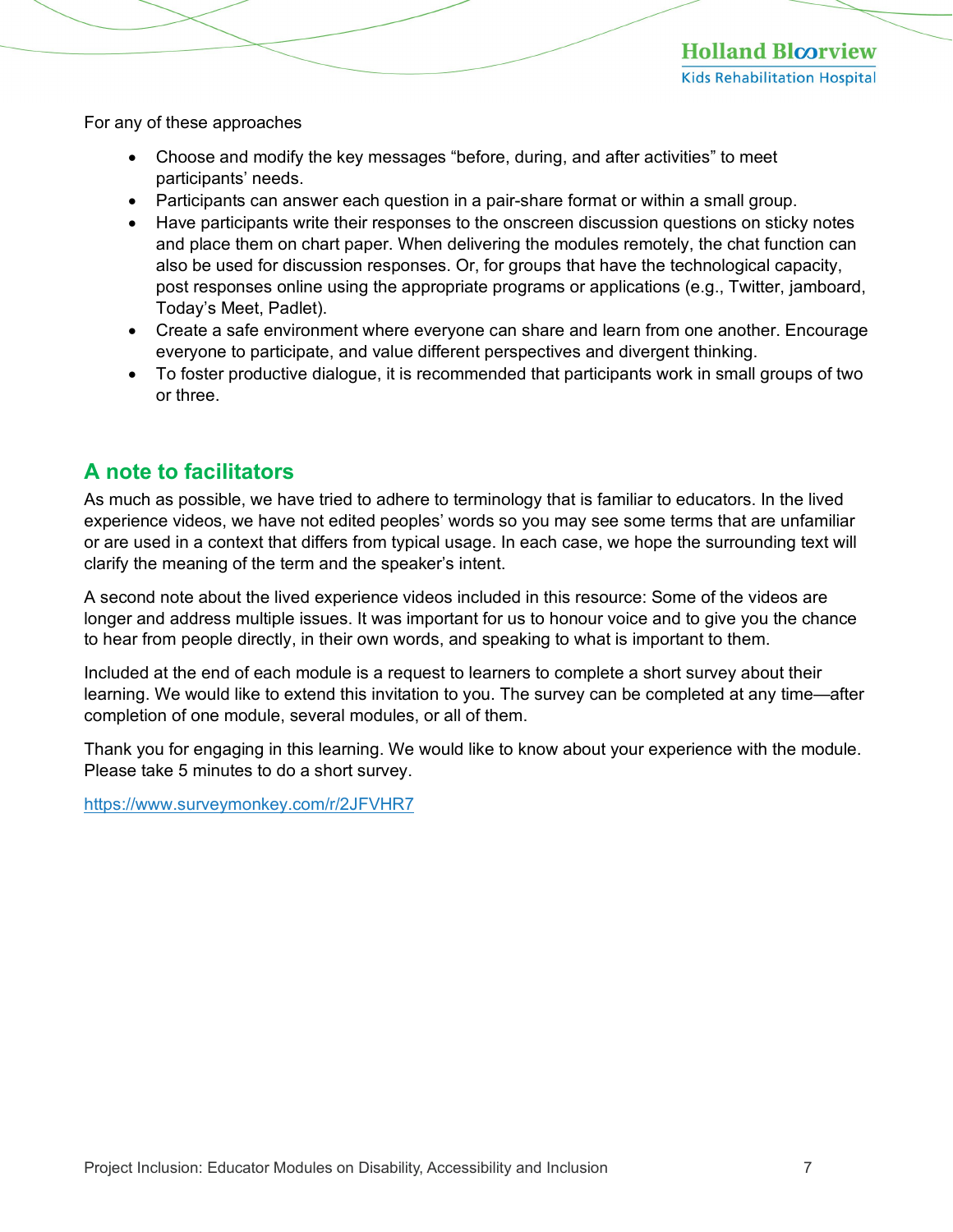#### <span id="page-7-0"></span>**Module overviews**

| Module 1: The importance of accessibility, inclusion, and participation for students with<br>disability |                                                                                                                                                                                                                                                                                                                                                                                                                                                                                                                                                                             |                                                                                                                                                                                       |
|---------------------------------------------------------------------------------------------------------|-----------------------------------------------------------------------------------------------------------------------------------------------------------------------------------------------------------------------------------------------------------------------------------------------------------------------------------------------------------------------------------------------------------------------------------------------------------------------------------------------------------------------------------------------------------------------------|---------------------------------------------------------------------------------------------------------------------------------------------------------------------------------------|
| Key message                                                                                             | <b>Lived experience videos</b>                                                                                                                                                                                                                                                                                                                                                                                                                                                                                                                                              | <b>Focus + Strategies</b>                                                                                                                                                             |
| KM 1: Why inclusion is<br>important for all<br>students.                                                | Alexandra Roy, a recent high<br>$\bullet$<br>school graduate with cerebral palsy<br>and a learning disability, on<br>including students with disabilities<br>in all aspects of school life                                                                                                                                                                                                                                                                                                                                                                                  | Inclusion is more than integration<br>Inclusion benefits everyone<br>Teaching students about disability                                                                               |
| KM 2: Reframing how<br>we look at disability.                                                           | Cristina Malana, a college and<br>$\bullet$<br>university graduate who acquired a<br>brain injury at the age of 17, on the<br>need to communicate with students<br>Deborah and Mark Ageda, parents<br>$\bullet$<br>of children with diagnoses of<br>mental health and learning<br>disability, on how parents need to<br>be included in discussions about<br>their children<br>Monika Ferenczy, an educational<br>$\bullet$<br>consultant who works with<br>individuals who have learning<br>challenges and their families, on<br>the importance of listening to<br>students | Exploring definitions of ableism,<br>social model of disability, stigma<br>People-first language<br>Concept of invisible (non-evident)<br>disability<br>Creating belonging classrooms |
| KM 3: Legislation:<br>What it means for<br>classrooms and<br>schools.                                   | Marc and Melody Lemoine,<br>$\bullet$<br>educators and parents of a recent<br>high school graduate, on<br>partnership between parents and<br>schools and shared high<br>expectations                                                                                                                                                                                                                                                                                                                                                                                        | Looking at relevant portions of<br>AODA, OHRC, and the Canadian<br><b>Charter of Rights and Freedoms</b>                                                                              |
| KM 4: Partnering with<br>parents to achieve<br>outcomes for students.                                   | Nerissa Hutchinson, mother to a<br>$\bullet$<br>daughter with autism and a child<br>and youth practitioner, on the need<br>for IEPs to be used by educators<br>and the need for educators to listen<br>to parents                                                                                                                                                                                                                                                                                                                                                           | Collaborating with parents with<br>children with disability<br>Developing a holistic view of a<br>student (empathy interviews)<br>Creating safe spaces                                |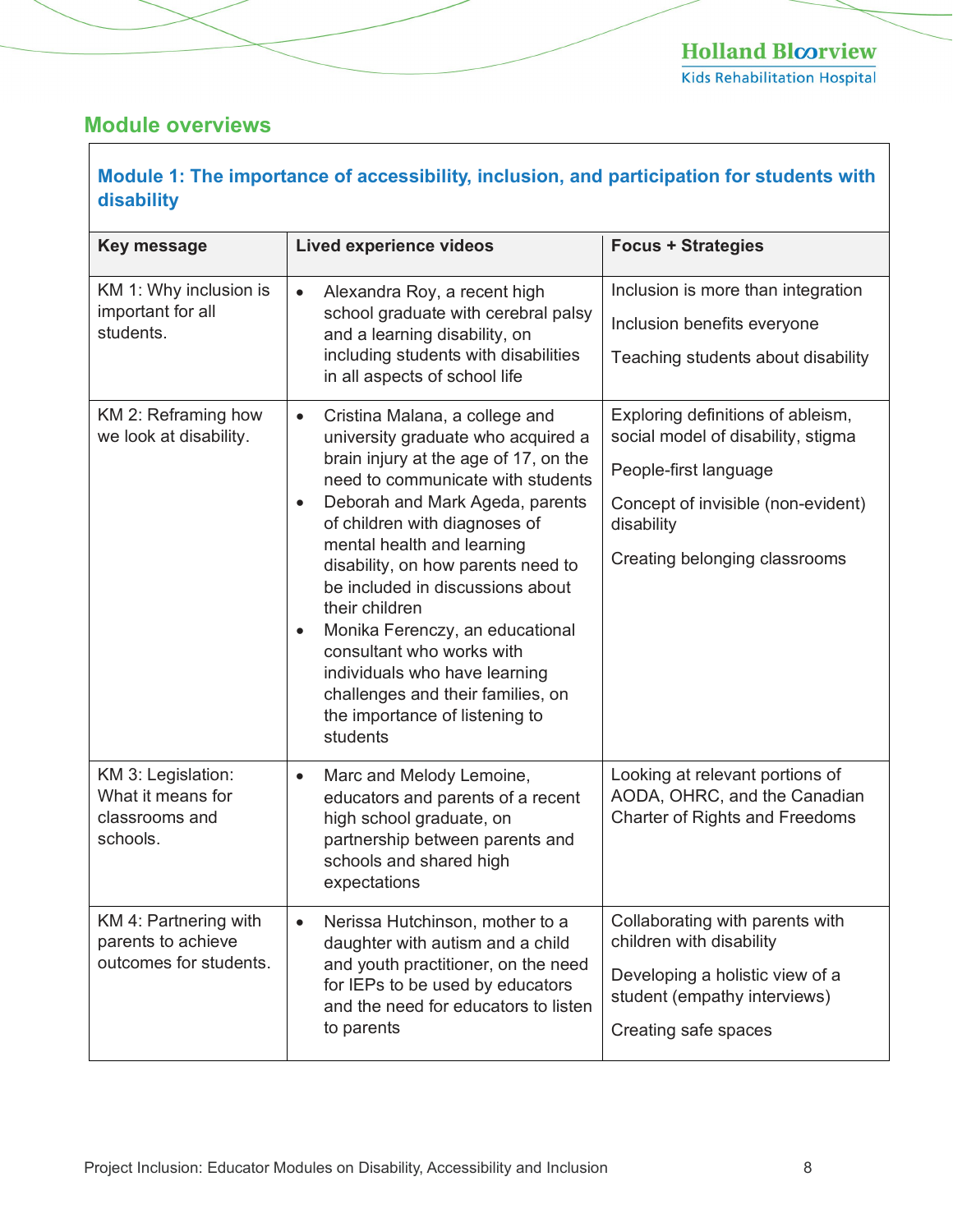Kids Rehabilitation Hospital

#### **Module 2: Promoting inclusion**

| <b>Key message</b>                                                                                                                                                                                                                 | <b>Lived experience videos</b>                                                                                                                                                                                                                                                                                                                                                                                                                                                                                                                                                                                                             | <b>Focus + Strategies</b>                                                                                                                                                        |
|------------------------------------------------------------------------------------------------------------------------------------------------------------------------------------------------------------------------------------|--------------------------------------------------------------------------------------------------------------------------------------------------------------------------------------------------------------------------------------------------------------------------------------------------------------------------------------------------------------------------------------------------------------------------------------------------------------------------------------------------------------------------------------------------------------------------------------------------------------------------------------------|----------------------------------------------------------------------------------------------------------------------------------------------------------------------------------|
| KM 1: Barrier-free<br>interactions are key to<br>promoting social inclusion<br>and full participation in all<br>aspects of school life,<br>including with students,<br>families, colleagues,<br>parents, and community<br>members. | Ingrid Palmer, mother with a<br>$\bullet$<br>visual disability with three<br>children, one with a learning<br>disability and another with<br>autism, on barriers to inclusion                                                                                                                                                                                                                                                                                                                                                                                                                                                              | Inclusion as a continuum<br>Barriers to inclusion<br>Frameworks: trauma informed<br>practices; culturally responsive and<br>anti-oppressive practices; valuing<br>neurodiversity |
| KM 2: Social inclusion is an<br>important part of<br>development for all<br>students, especially<br>students with disabilities.<br>Social inclusion lays the<br>foundation for friendships.                                        | Gunjan Seth, mother to a son<br>$\bullet$<br>with autism, on the importance<br>of social inclusion for students<br>and for families<br>Cynthia Berringer, a teacher<br>$\bullet$<br>with cerebral palsy, reflecting<br>on her personal experiences<br>of social inclusion                                                                                                                                                                                                                                                                                                                                                                  | Defining social inclusion<br>Impacts of social inclusion                                                                                                                         |
| KM 3: Adults play an<br>essential role in facilitating<br>opportunities to promote<br>social inclusion and<br>friendships in the school<br>community.                                                                              | Kelly Johnston, a recent high<br>$\bullet$<br>school graduate, on<br>friendships and inclusion in the<br>school community<br>Kelly Johnston and Cynthia<br>$\bullet$<br>Berringer on the role<br>educators can play to promote<br>inclusion<br>Steven Mills, a physiotherapist<br>$\bullet$<br>at a children's rehab services,<br>on the importance of inclusion<br>of students with disabilities<br>Clovis Grant, CEO of 360°<br>$\bullet$<br>Kids, long-standing member of<br>SEAC, TDSB, and father of an<br>adult son with autism, on the<br>need for parents and schools<br>to work together to achieve<br>best outcomes for students | Adults' role in promoting social<br>inclusion and friendship<br>Idea that inclusion involves<br>everyone                                                                         |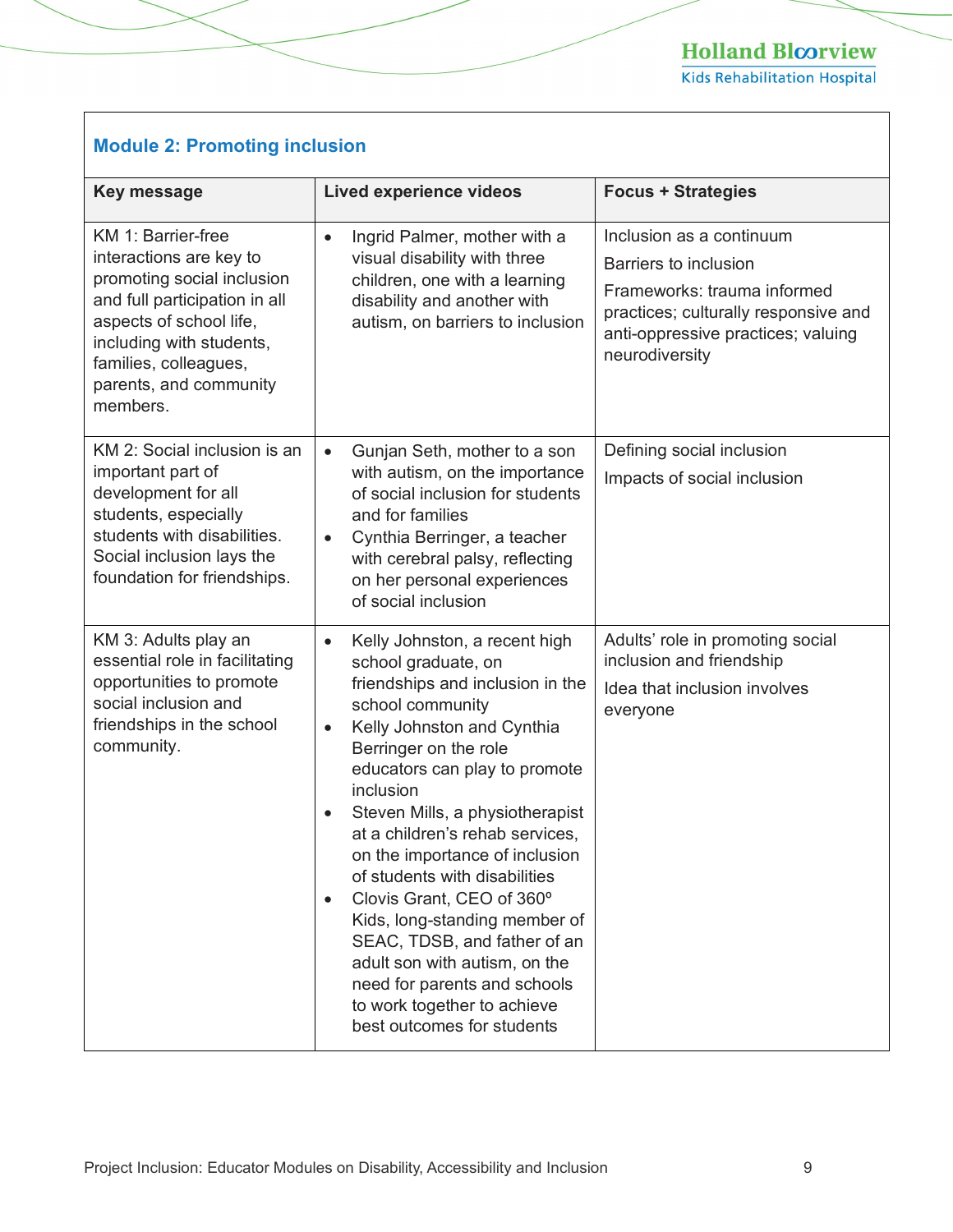| Module 3: Enabling engagement in choices, goals, and plans                          |                                                                                                                                                                                                                                                                                                                                                                                                                                                                                                                                                                                                                                                                     |                                                                                                                                                                                                            |  |
|-------------------------------------------------------------------------------------|---------------------------------------------------------------------------------------------------------------------------------------------------------------------------------------------------------------------------------------------------------------------------------------------------------------------------------------------------------------------------------------------------------------------------------------------------------------------------------------------------------------------------------------------------------------------------------------------------------------------------------------------------------------------|------------------------------------------------------------------------------------------------------------------------------------------------------------------------------------------------------------|--|
| Key message                                                                         | <b>Lived experience videos</b>                                                                                                                                                                                                                                                                                                                                                                                                                                                                                                                                                                                                                                      | <b>Focus + Strategies</b>                                                                                                                                                                                  |  |
| KM 1: Meaningful<br>engagement enriches all<br>students' educational<br>experience. | Makumbu Lumbu, a college<br>$\bullet$<br>student with cerebral palsy, on<br>what educators can do to<br>increase engagement for<br>students who learn differently<br>and the importance of listening to<br>students<br>Tristan Boivin, a high school<br>$\bullet$<br>student with a physical disability,<br>on communication and not<br>underestimating students with<br>disability<br>Jonah Muskat-Brown, a teacher<br>$\bullet$<br>with hearing challenges, on not<br>defining students by their<br>disabilities<br>Bryan Bellefeuille, an Ojibwe and<br>$\bullet$<br>math elementary school teacher,<br>on getting to know students and<br>the need for patience | Definition of meaningful<br>engagement<br>Key elements of engagement<br>Student lack of engagement<br>Taking time-to listen and get to<br>know students and for educators<br>to be patient with themselves |  |
| KM 2: Provide<br>developmentally appropriate<br>decision-making<br>opportunities.   | Tristan Boivin, on the need for<br>$\bullet$<br>students to speak up for<br>themselves and for educators to<br>reach out to students to learn<br>what works for them<br>Julia Oliver, a woman with a<br>$\bullet$<br>visual impairment and cerebral<br>palsy, on goal setting and the<br>need for students to speak and<br>be heard as experts in their own<br>life                                                                                                                                                                                                                                                                                                 | Importance of choice<br>Decision making as core to<br>meaningful engagement                                                                                                                                |  |
| KM 3: See collaboration as<br>vital and set clear<br>expectations.                  | Clovis Grant, CEO of 360° Kids,<br>$\bullet$<br>long-standing member of SEAC,<br>TDSB, and father of an adult son<br>with autism, on the need for<br>school, parents, and the<br>community to work together to<br>have high expectations for all<br>students                                                                                                                                                                                                                                                                                                                                                                                                        | Building 3-way partnerships-<br>student, educator, and parents<br>Setting expectations<br>Helping students become "ready<br>to learn"                                                                      |  |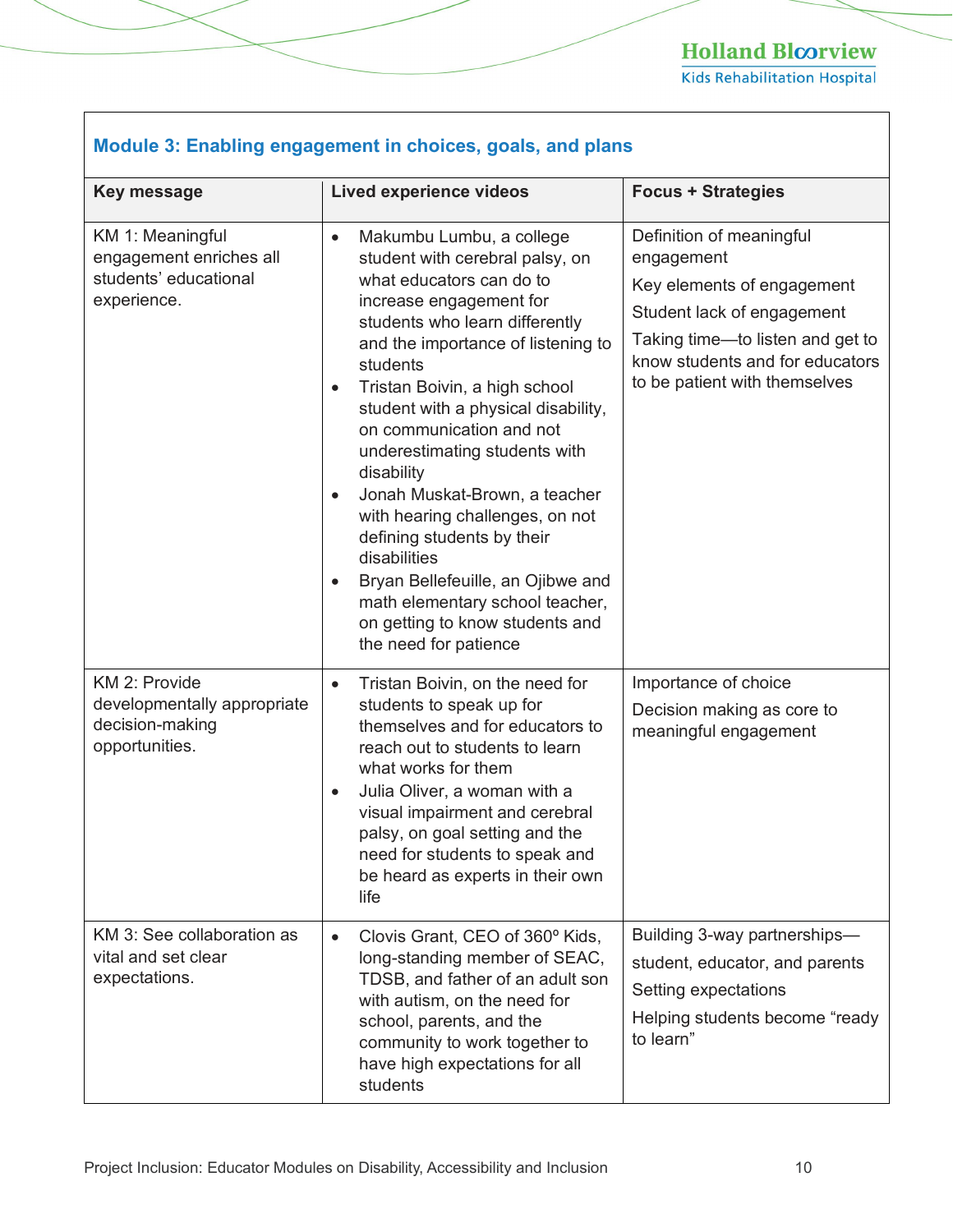| Amira and Aaliyah, sisters with<br>diagnoses of ADHD and autism,<br>on navigating social acceptance<br>and advocacy |  |
|---------------------------------------------------------------------------------------------------------------------|--|
|---------------------------------------------------------------------------------------------------------------------|--|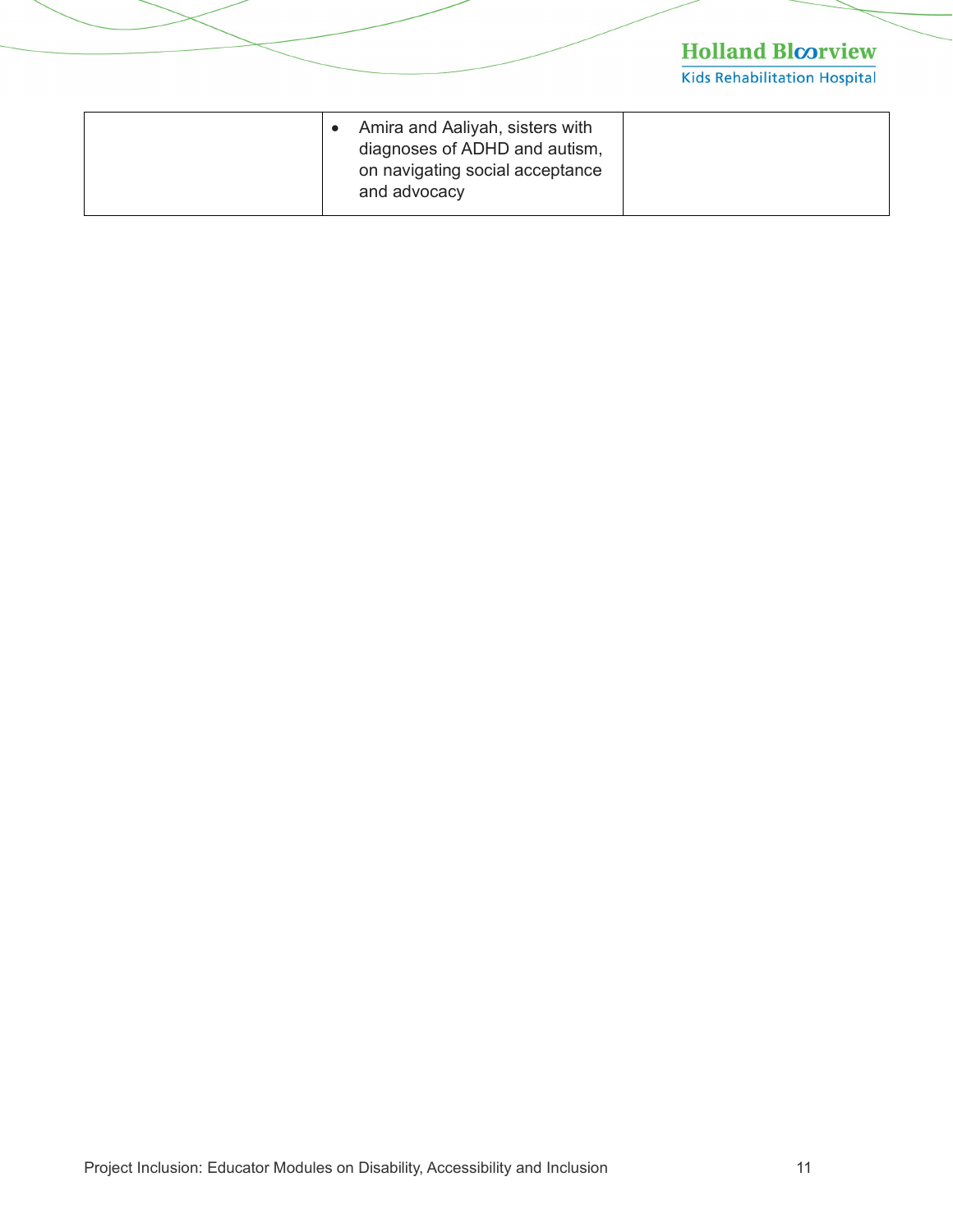| <b>Module 4: Participation in school life beyond academics</b>                                                                                                                                                                       |                                                                                                                                                                                                                                                                                                                                                                                                                                                                                                                                                                                                                                                                                                                                                                                        |                                                                                                                                                                        |
|--------------------------------------------------------------------------------------------------------------------------------------------------------------------------------------------------------------------------------------|----------------------------------------------------------------------------------------------------------------------------------------------------------------------------------------------------------------------------------------------------------------------------------------------------------------------------------------------------------------------------------------------------------------------------------------------------------------------------------------------------------------------------------------------------------------------------------------------------------------------------------------------------------------------------------------------------------------------------------------------------------------------------------------|------------------------------------------------------------------------------------------------------------------------------------------------------------------------|
| Key message                                                                                                                                                                                                                          | <b>Lived experience videos</b>                                                                                                                                                                                                                                                                                                                                                                                                                                                                                                                                                                                                                                                                                                                                                         | <b>Focus + Strategies</b>                                                                                                                                              |
| KM 1: Co-curricular and<br>extra-curricular activities are<br>a positive influence on<br>childhood and adolescent<br>development.                                                                                                    | Yemina Goldberg, a high school<br>$\bullet$<br>student with cerebral palsy and<br>Shaina Green, her PSW, on the need<br>to consider the full inclusion of all<br>students when planning extra-<br>curricular activities<br>Joel Willet, an occupational therapist<br>$\bullet$<br>who works with an organization<br>servicing 5 NW ON districts, on the<br>importance of relationships and the<br>challenges and benefits of working in<br>rural areas<br>Sherron Grant, an educator, principal,<br>$\bullet$<br>and mother to an adult son with<br>autism, on the importance of extra-<br>curricular experiences for students<br>with disabilities, the value of inclusion<br>for typically developing students, and<br>the issue of equity as inclusive<br>of people with disability | Designing excursions needs<br>to include all students at the<br>outset<br>Positive aspects of extra-<br>curricular activity for<br>students with disability            |
| KM 2: Creating an inclusive<br>environment extends<br>beyond physical<br>environment.                                                                                                                                                | Ahsan Musavi, a recent university<br>$\bullet$<br>graduate with a physical disability, on<br>the lasting impact of an educator                                                                                                                                                                                                                                                                                                                                                                                                                                                                                                                                                                                                                                                         | Gathering information about<br>students and their needs<br>from multiple sources<br>Creating an inclusive<br>environment                                               |
| KM 3: Universal design for<br>learning focuses on using<br>teaching strategies or<br>pedagogical materials<br>designed to meet special<br>needs to enhance learning<br>for all students, regardless of<br>age, skills, or situation. | Adam Ahrens, a recent university<br>graduate with low vision, on<br>experiences and ideas to include<br>students with disabilities in parts of<br>school outside of academics                                                                                                                                                                                                                                                                                                                                                                                                                                                                                                                                                                                                          | What, why, and how of UDL<br>UDL as a means to promote<br>individual health and well<br>being<br>Planning for success<br>Know your learners<br>Creating class profiles |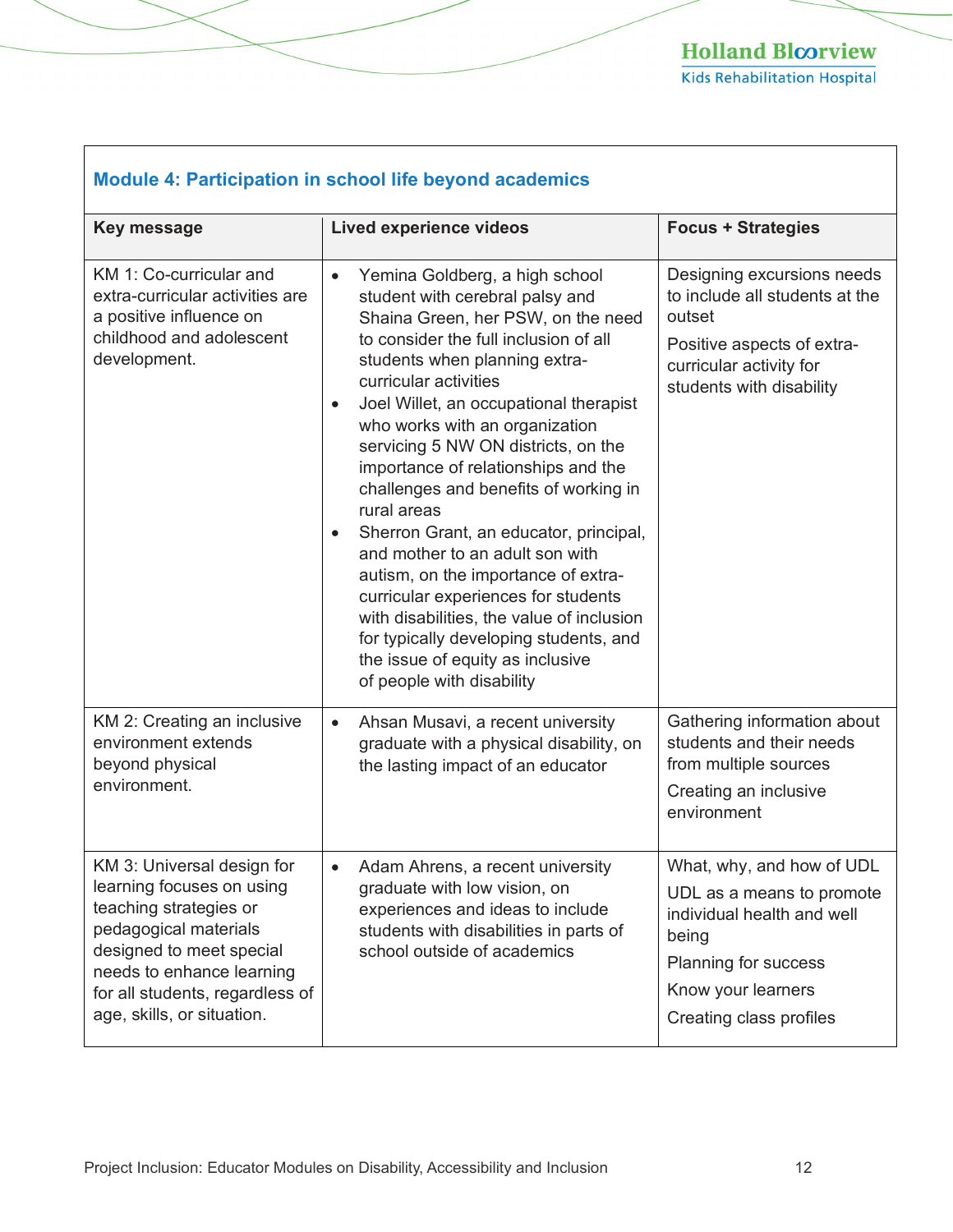Kids Rehabilitation Hospital

#### **Module 5: Preparing for life after high school**

| <b>Key message</b>                                                                                                                 | <b>Lived experience videos</b>                                                                                                                                                                                                                                                                                                                                                                                                                                                                                                                                                                                                                                                                                                                                                                                                                                                | <b>Focus + Strategies</b>                                                                                                             |
|------------------------------------------------------------------------------------------------------------------------------------|-------------------------------------------------------------------------------------------------------------------------------------------------------------------------------------------------------------------------------------------------------------------------------------------------------------------------------------------------------------------------------------------------------------------------------------------------------------------------------------------------------------------------------------------------------------------------------------------------------------------------------------------------------------------------------------------------------------------------------------------------------------------------------------------------------------------------------------------------------------------------------|---------------------------------------------------------------------------------------------------------------------------------------|
| KM 1: Make positive post-<br>school options possible:<br>Have high expectations.<br>Enable experiential learning<br>opportunities. | Max Lemoine, a recent high school<br>$\bullet$<br>graduate with cerebral palsy, on the<br>influence of educators on his choice<br>of study and career<br>Marc and Melody Lemoine, Max's<br>$\bullet$<br>parents and educators, on the value<br>of work experience<br>Ingrid Muschta, Director of Special<br>$\bullet$<br>Projects and Innovation at ODEN and<br>mother to a son with Down Syndrome,<br>on the value of employment for<br>people with disabilities<br>Tiffany Dawe, a woman with an<br>$\bullet$<br>intellectual disability, on what<br>constitutes a good life                                                                                                                                                                                                                                                                                                | <b>Ontario Disability</b><br><b>Employment Network</b><br>(ODEN)<br>Many options for a good life<br>Necessity of high<br>expectations |
| KM 2: Use an intentional,<br>differentiated approach to<br>break down barriers to K-12<br>experiential learning<br>opportunities.  | Ingrid Muschta, on the role of peers<br>$\bullet$<br>and natural supports; the need for<br>parents to avoid overprotection and<br>allow for risks in the safe environment<br>of school<br>Yemina Goldberg, a high school<br>$\bullet$<br>student with cerebral palsy and<br>Shaina Green, her PSW, on the<br>importance of students with<br>disabilities being treated as other<br>students<br>Ivona Novak, mother to a primary<br>$\bullet$<br>school student with physical mobility<br>disability, on encouraging<br>independence and experiential<br>learning from an early age<br>Ahsan Musavi, a recent university<br>$\bullet$<br>graduate with a physical disability, on<br>his co-op experience and the need to<br>address disability directly<br>Abdul Shehzab, a high school student<br>$\bullet$<br>preparing for summer work<br>experience and eventually college | Barriers and experiential<br>learning for students with<br>disability<br>Experience builds skills<br>Co-op education strategies       |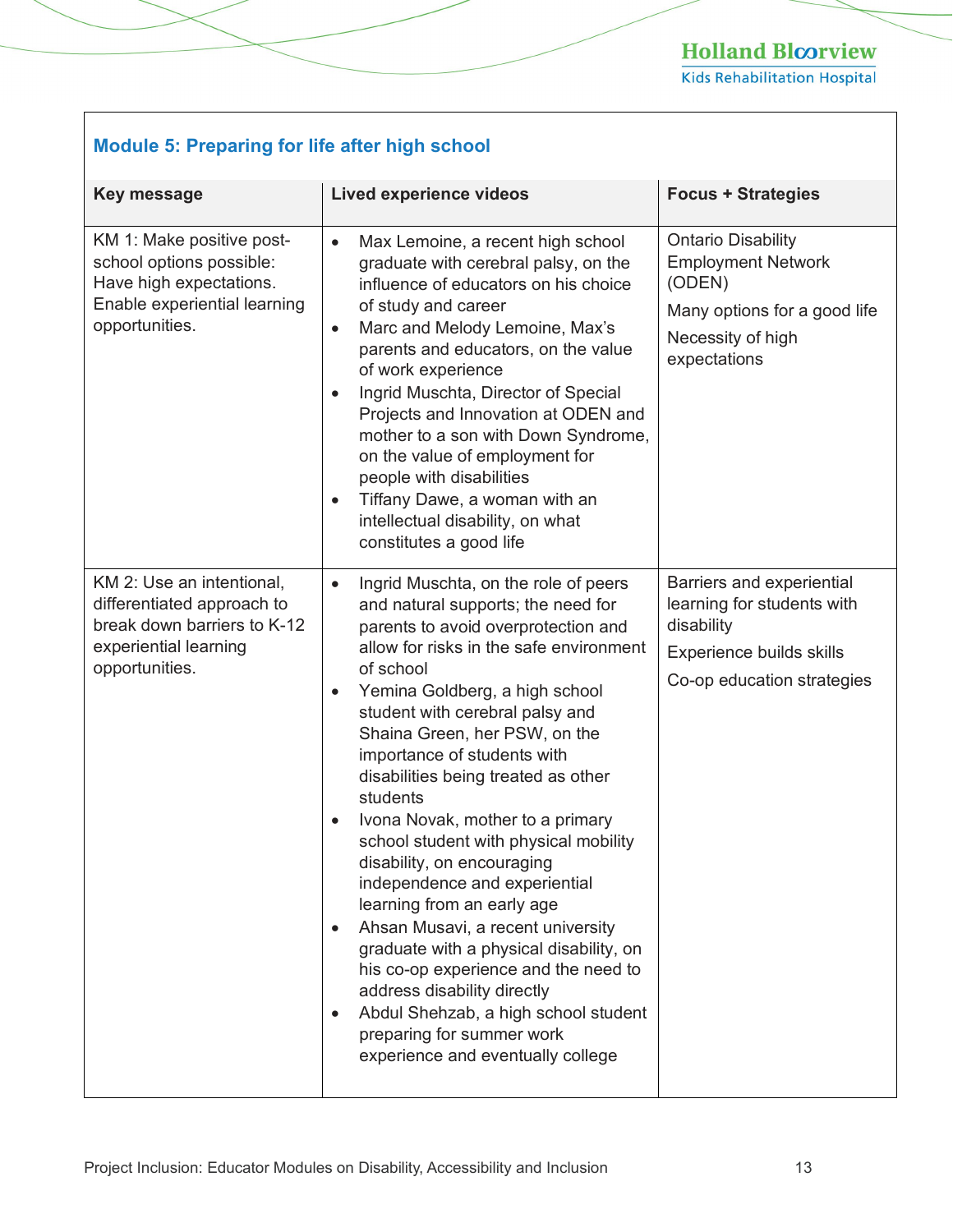| Denise De Paola, a centrally assigned<br>principal with TDSB, on the board's<br>emphasis on experiential and co-op<br>learning, with a focus on low<br>incidence exceptionalities |                                                                                                                                                   |
|-----------------------------------------------------------------------------------------------------------------------------------------------------------------------------------|---------------------------------------------------------------------------------------------------------------------------------------------------|
| No lived experience videos                                                                                                                                                        | <b>Practical strategies:</b><br>Educate yourself and others<br>Review goals, plans, and<br>accommodations regularly<br>Planning worksheet example |
|                                                                                                                                                                                   | for Ingrid's video                                                                                                                                |
|                                                                                                                                                                                   |                                                                                                                                                   |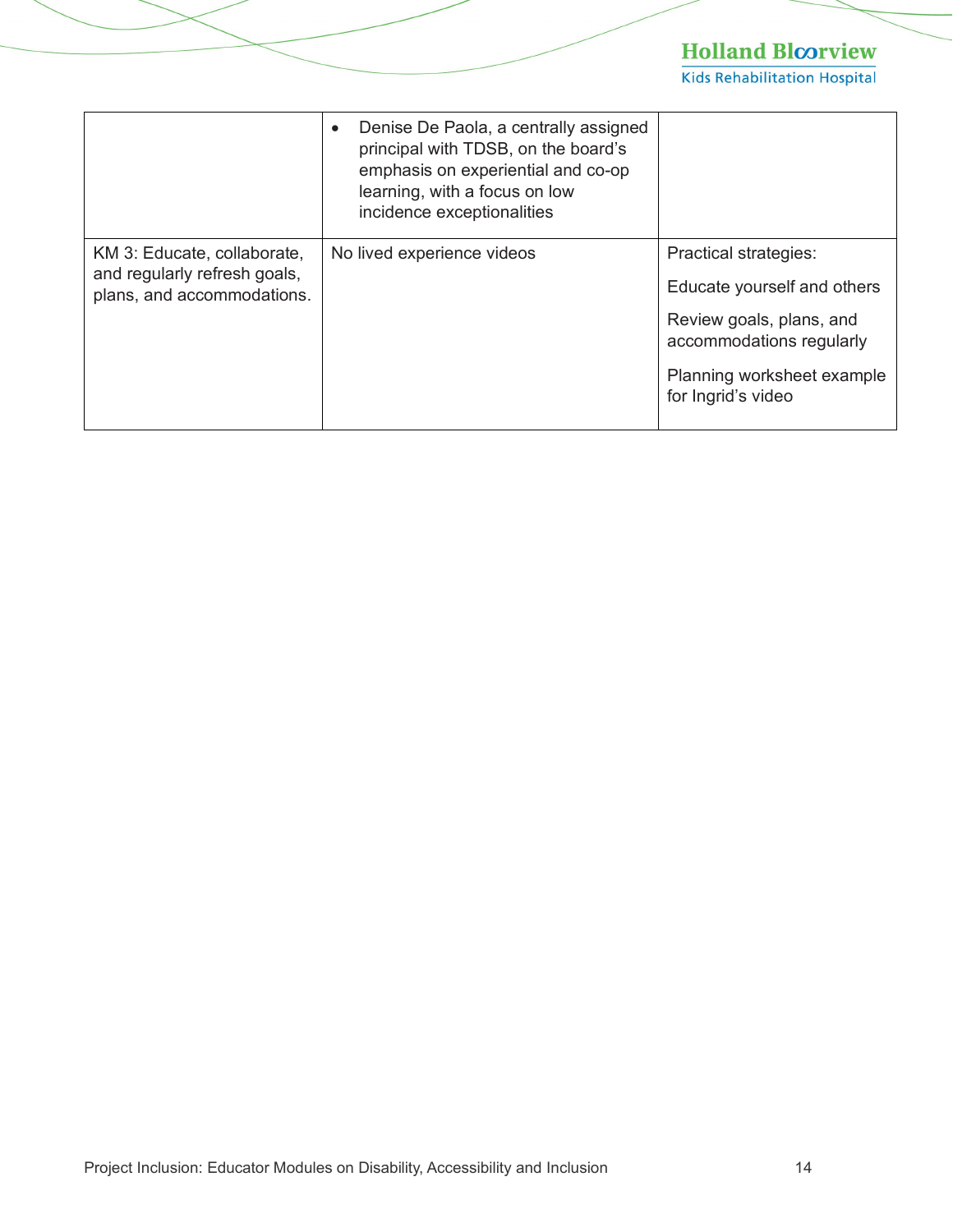**Holland Bloorview Kids Rehabilitation Hospital** 

# <span id="page-14-0"></span>Module 1 at a glance: The importance of accessibility, inclusion, and participation for students with disability

| <b>Key message</b>                                                    | <b>Lived experience videos</b>                                                                                                                                                                                                                                                                                                                                                                                                                                                                                                                                 | <b>Focus + Strategies</b>                                                                                                                                                             |
|-----------------------------------------------------------------------|----------------------------------------------------------------------------------------------------------------------------------------------------------------------------------------------------------------------------------------------------------------------------------------------------------------------------------------------------------------------------------------------------------------------------------------------------------------------------------------------------------------------------------------------------------------|---------------------------------------------------------------------------------------------------------------------------------------------------------------------------------------|
| KM 1: Why inclusion is<br>important for all<br>students.              | Alexandra Roy, a recent high<br>$\bullet$<br>school graduate with cerebral palsy<br>and a learning disability, on<br>including students with disabilities<br>in all aspects of school life                                                                                                                                                                                                                                                                                                                                                                     | Inclusion is more than integration<br>Inclusion benefits everyone<br>Teaching students about disability                                                                               |
| KM 2: Reframing how<br>we look at disability.                         | Cristina Malana, a college and<br>$\bullet$<br>university graduate who acquired a<br>brain injury at the age of 17, on the<br>need to communicate with students<br>Deborah and Mark Ageda, parents<br>of children with diagnoses of<br>mental health and learning<br>disability, on how parents need to<br>be included in discussions about<br>their children<br>Monika Ferenczy, an educational<br>$\bullet$<br>consultant who works with<br>individuals who have learning<br>challenges and their families, on<br>the importance of listening to<br>students | Exploring definitions of ableism,<br>social model of disability, stigma<br>People-first language<br>Concept of invisible (non-evident)<br>disability<br>Creating belonging classrooms |
| KM 3: Legislation:<br>What it means for<br>classrooms and<br>schools. | Marc and Melody Lemoine,<br>$\bullet$<br>educators and parents of a recent<br>high school graduate, on<br>partnership between parents and<br>schools and shared high<br>expectations                                                                                                                                                                                                                                                                                                                                                                           | Looking at relevant portions of<br>AODA, OHRC, and the Canadian<br>Charter of Rights and Freedoms                                                                                     |
| KM 4: Partnering with<br>parents to achieve<br>outcomes for students. | Nerissa Hutchinson, mother to a<br>$\bullet$<br>daughter with autism and a child<br>and youth practitioner, on the need<br>for IEPs to be used by educators<br>and the need for educators to listen<br>to parents                                                                                                                                                                                                                                                                                                                                              | Collaborating with parents with<br>children with disability<br>Developing a holistic view of a<br>student (empathy interviews)<br>Creating safe spaces                                |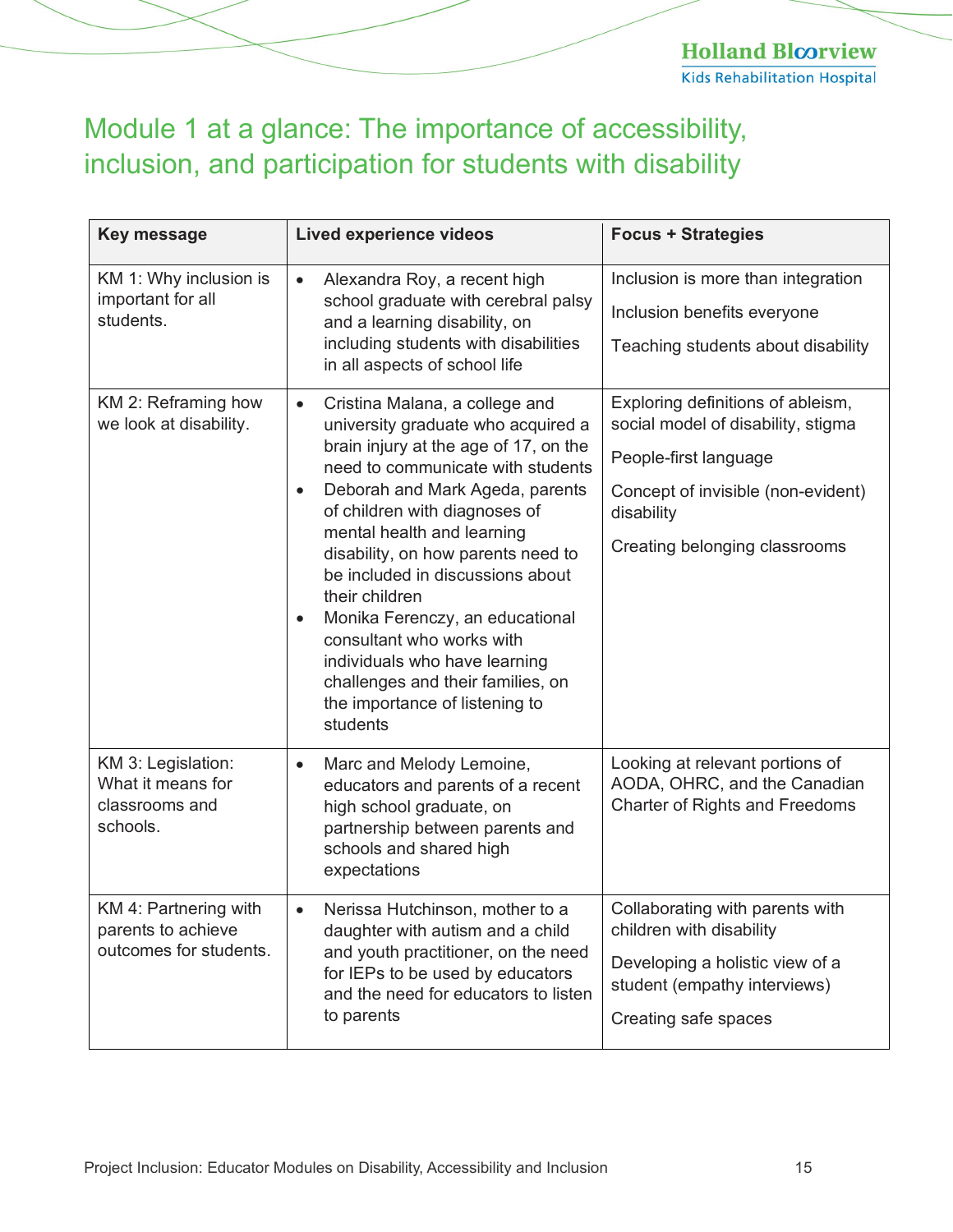**Holland Bloorview Kids Rehabilitation Hospital** 

#### <span id="page-15-0"></span>**Guiding questions for Module 1:**

- 1. What is our personal understanding of inclusion?
- 2. Do our practices help our students—those with and without disability—understand what inclusion means and what a difference it can make to those with disabilities?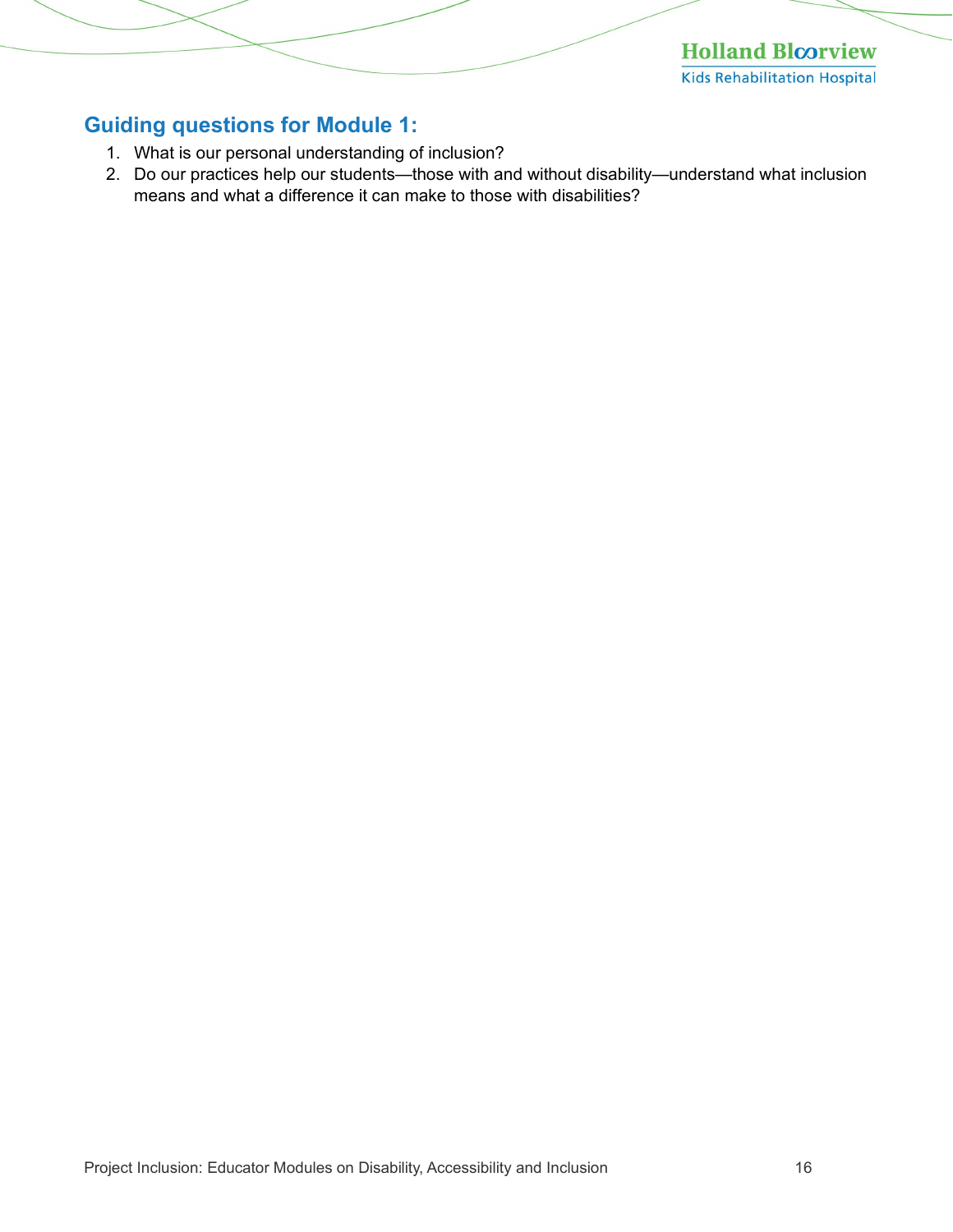#### <span id="page-16-0"></span>**Key message 1.1: Why inclusion is important for all students**

An understanding of the true meaning of inclusion is explored.

- In the context of disability, inclusion is defined as taking action to welcome and involve people with disabilities in everyday activities, and ensuring they have ways to participate that accommodate their needs.
- Inclusion means fostering an environment where we value and celebrate our differences.
- Disability is only one component of a student's identity. Students with disabilities have unique experiences shaped by various aspects of their identity. We define intersectionality and include a link to the [Ontario Human Rights Code,](http://www.ohrc.on.ca/en/ontario-human-rights-code) which protects people from discrimination on the basis of 17 different "personal attributes," from race to sexual orientation to disability.
- Integration does not automatically mean that a student will be meaningfully included or that their needs are being met; true inclusion necessitates a personal approach.
- When students with disabilities are integrated in classrooms, everyone benefits.
- Intervention and education are key to ensuring inclusion is happening among all students in the classroom.

| Before working through KM 1 | What does inclusion mean to you?                                                                                                                                                                                                            |  |
|-----------------------------|---------------------------------------------------------------------------------------------------------------------------------------------------------------------------------------------------------------------------------------------|--|
| While working through KM 1  | How is your classroom inclusive?                                                                                                                                                                                                            |  |
|                             | Watch Alexandra Roy's video. Think of a previous student<br>or person you have met with a disability. Do you think their<br>experience was an inclusive one? Is there anything that<br>could have been done to make them feel more welcome? |  |
| After working through KM 1  | How has your understanding of inclusion changed (or been<br>confirmed)?                                                                                                                                                                     |  |
|                             | Consider your educational environment. How do you<br>promote inclusion and accessibility in this space? What else<br>can you do to increase inclusion and accessibility?                                                                    |  |

#### <span id="page-16-1"></span>**Unpacking key message 1.1**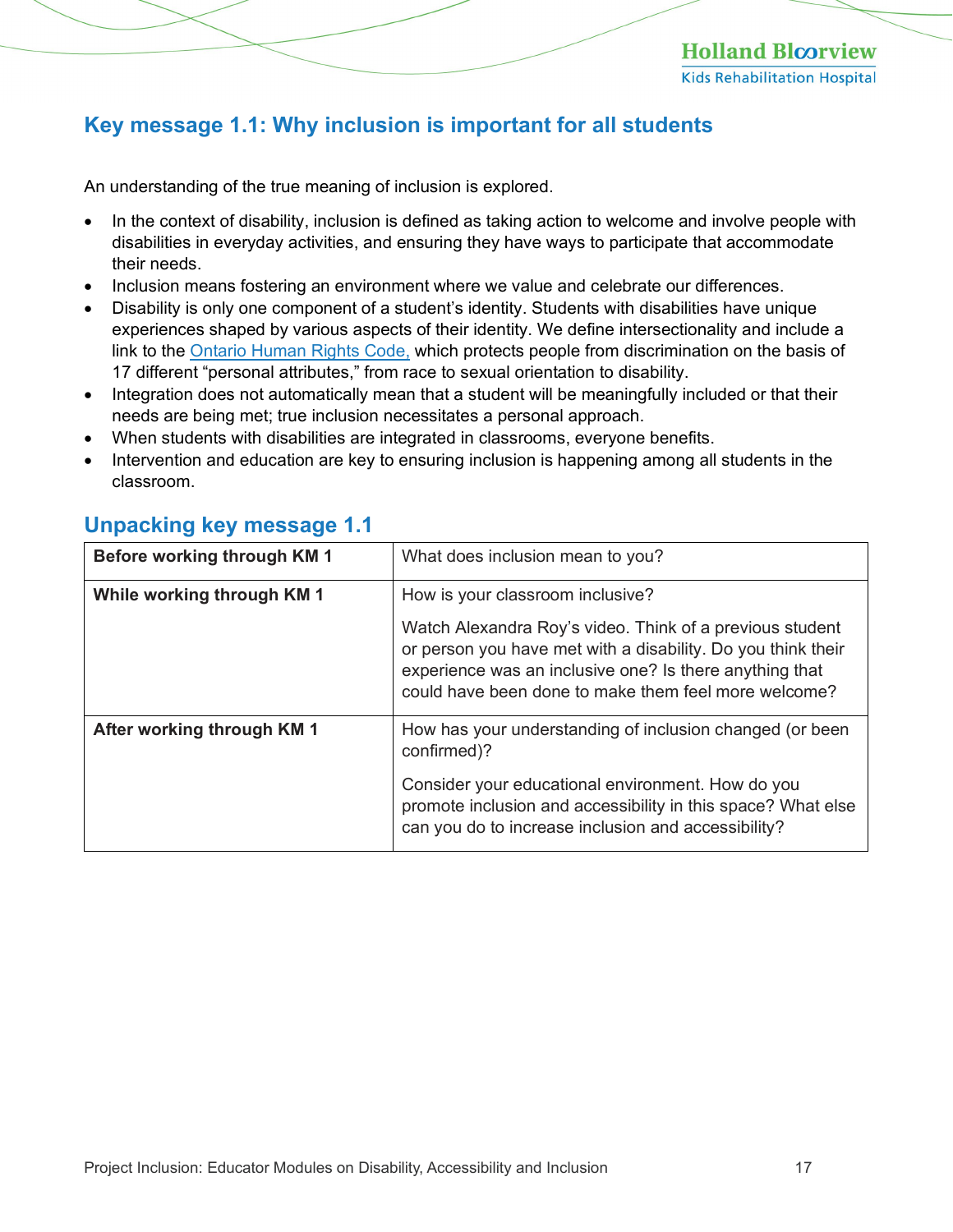#### <span id="page-17-0"></span>**Key message 1.2: Reframing how we look at disability**

This key message looks at how disability—what we consider disability, how we define it, how we address it—is changing.

- Delve into how everyone should have a sense of belonging and be valued for their contributions, as well as having opportunities for growth.
- Look at ableism versus the social model of disability. Ableism is the expectation that people with disabilities need to adjust to the environment. The social model looks at disability as a social issue, shaped not by a person's medical condition, but rather by the attitudinal and environmental barriers that prevent people with disabilities from living a full life.

This portion of the module will also

- examine the consequences of stigma and how to combat it
- look at common misconceptions that those with disabilities need someone to make decisions, advocate, and speak for them, and that any accommodations are a favour rather than a right
- explore how to create belonging classrooms by looking at areas like seeking input from the students with disabilities, adapting group activities, planning physical spaces, using certain accommodations for the whole class, and more

| <b>Before working</b><br>through KM 2 | When you think about the word disability, what tends to come to mind?                                                                                                                                                                                                                                                                                                                                     |  |
|---------------------------------------|-----------------------------------------------------------------------------------------------------------------------------------------------------------------------------------------------------------------------------------------------------------------------------------------------------------------------------------------------------------------------------------------------------------|--|
| <b>While working</b><br>through KM 2  | Disabilities can come in many different forms both visible and invisible. The<br>three videos-Cristina, Mark and Deborah, Monika-deal with the topic of<br>invisible disability. Watch the videos and consider that, although from<br>different perspectives, the message is remarkably similar. Compare your<br>thoughts with a colleague. Was there anything that surprised you? If so,<br>what was it? |  |
|                                       | Reflect on a "strategy for creating belonging classrooms" that you may not<br>have used but might consider using.                                                                                                                                                                                                                                                                                         |  |
|                                       | Listen to and actively seek input from students with disabilities in goal<br>setting and decision making.                                                                                                                                                                                                                                                                                                 |  |
|                                       | Adapt group activities (e.g., field trips, sports) so all students can<br>$\bullet$<br>participate in the same activity and use their strengths to contribute to<br>the activity's success.                                                                                                                                                                                                               |  |
|                                       | Help students learn how to communicate with others about their<br>$\bullet$<br>disability.                                                                                                                                                                                                                                                                                                                |  |
|                                       | Help students with disabilities advocate for their needs and goals when<br>$\bullet$<br>they choose.                                                                                                                                                                                                                                                                                                      |  |
|                                       | Plan physical spaces and desk arrangements to accommodate<br>$\bullet$<br>supportive equipment and different learning styles.                                                                                                                                                                                                                                                                             |  |
|                                       | Consider using accommodations like visual schedules for the entire<br>$\bullet$<br>class, instead of exclusively for students with disabilities.                                                                                                                                                                                                                                                          |  |

#### <span id="page-17-1"></span>**Unpacking key message 1.2**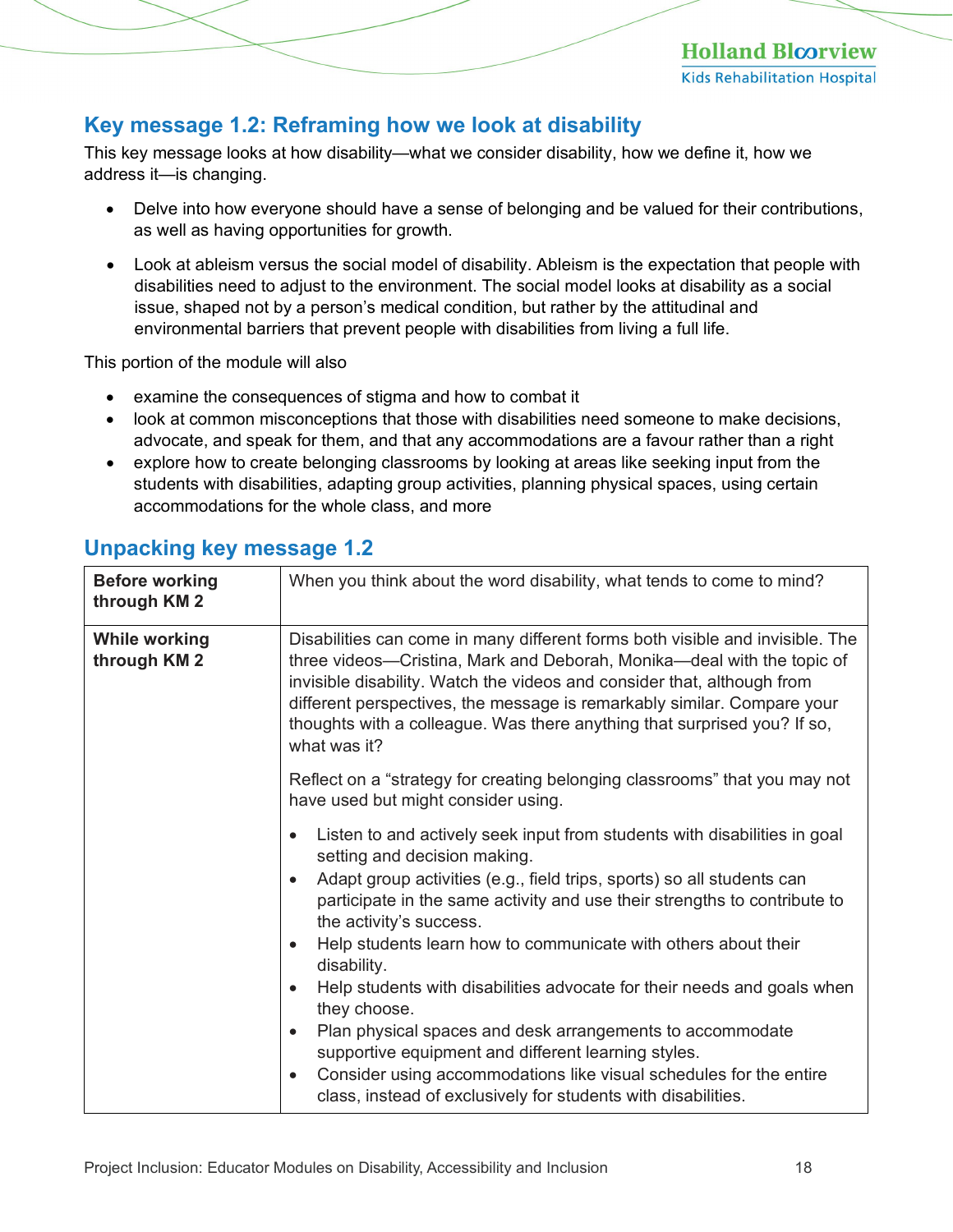| <b>After working</b><br>through KM 2 | Content in this section centres on language—including the definition of<br>ableism, the social model of disability, stigma, and people-first language.<br>Think about ways that you can use this language in your classroom and<br>encourage your students to do the same. |
|--------------------------------------|----------------------------------------------------------------------------------------------------------------------------------------------------------------------------------------------------------------------------------------------------------------------------|
|                                      |                                                                                                                                                                                                                                                                            |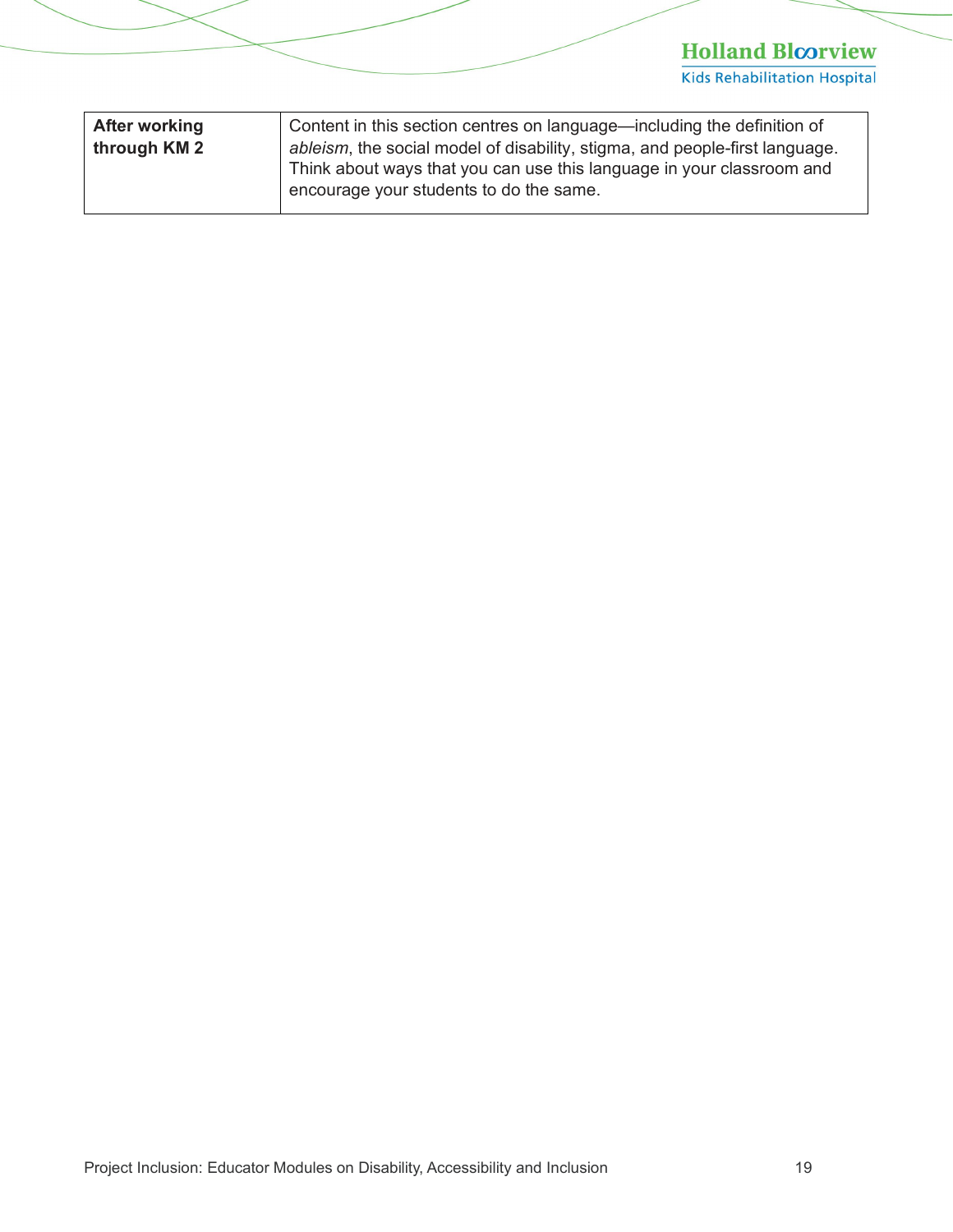#### <span id="page-19-0"></span>**Key message 1.3: Legislation: What it means for classrooms and schools**

This portion of the module looks at aspects of legislation, specifically the Accessibility for Ontarians with Disabilities Act [\(AODA\)](https://www.aoda.ca/), the Ontario Human Rights Commission ([OHRC](http://www.ohrc.on.ca/)), and the Canadian Charter of Rights and Freedoms, in particular Section 15 ("[The Charter](https://www.justice.gc.ca/eng/csj-sjc/rfc-dlc/ccrf-ccdl/check/art15.html)").

- 1. The AODA is a provincial law that sets standards for accessibility across organizations, including school boards, and is designed to help people with disabilities receive equal access to all parts of public life. AODA includes legislation on
	- how people with disabilities must have access to program information and student records in accessible formats, in accordance with individual needs
	- how institutions must provide educators with accessibility training
	- how people with disabilities must have equal opportunity to benefit from goods, services, and facilities

At present, AODA does not have standards specific to education. During 2021, several committees proposed guidelines that would help to reduce or eliminate barriers in education—for students from other cultures and for students with disabilities. For more information on these proposed guidelines, check [here.](https://www.aoda.ca/creating-a-barrier-free-curriculum-for-students-of-all-abilities-and-cultures/)

2. The Ontario Human Rights Commission was created in 1961 to promote and advance human rights. It has as its goals:

*We envision* an inclusive society where everyone takes responsibility for promoting and protecting human rights; where everyone is valued and treated with equal dignity and respect; and where everyone's human rights are a lived reality.

*We believe* that the way to realize this vision is to activate and engage the full range of our functions and powers under the Ontario Human Rights Code and our institutional expertise to dismantle the complex, intersecting dynamics and conditions that foster and perpetuate systemic discrimination.

*Our mission* is to promote and enforce human rights, to engage in relationships that embody the principles of dignity and respect, and to create a culture of human rights compliance and accountability. We act as a driver for social change based on principles of substantive equality. We accomplish our mission by exposing, challenging and ending entrenched and widespread structures and systems of discrimination through education, policy development, public inquiries and litigation.

[About the Commission | Ontario Human Rights Commission \(ohrc.on.ca\)](http://www.ohrc.on.ca/en/about-commission)

The [Ontario Human Rights Code](http://www.ohrc.on.ca/en/ontario-human-rights-code) protects people from discrimination on the basis of 17 different "personal attributes," from race to sexual orientation to disability. These attributes are referred to in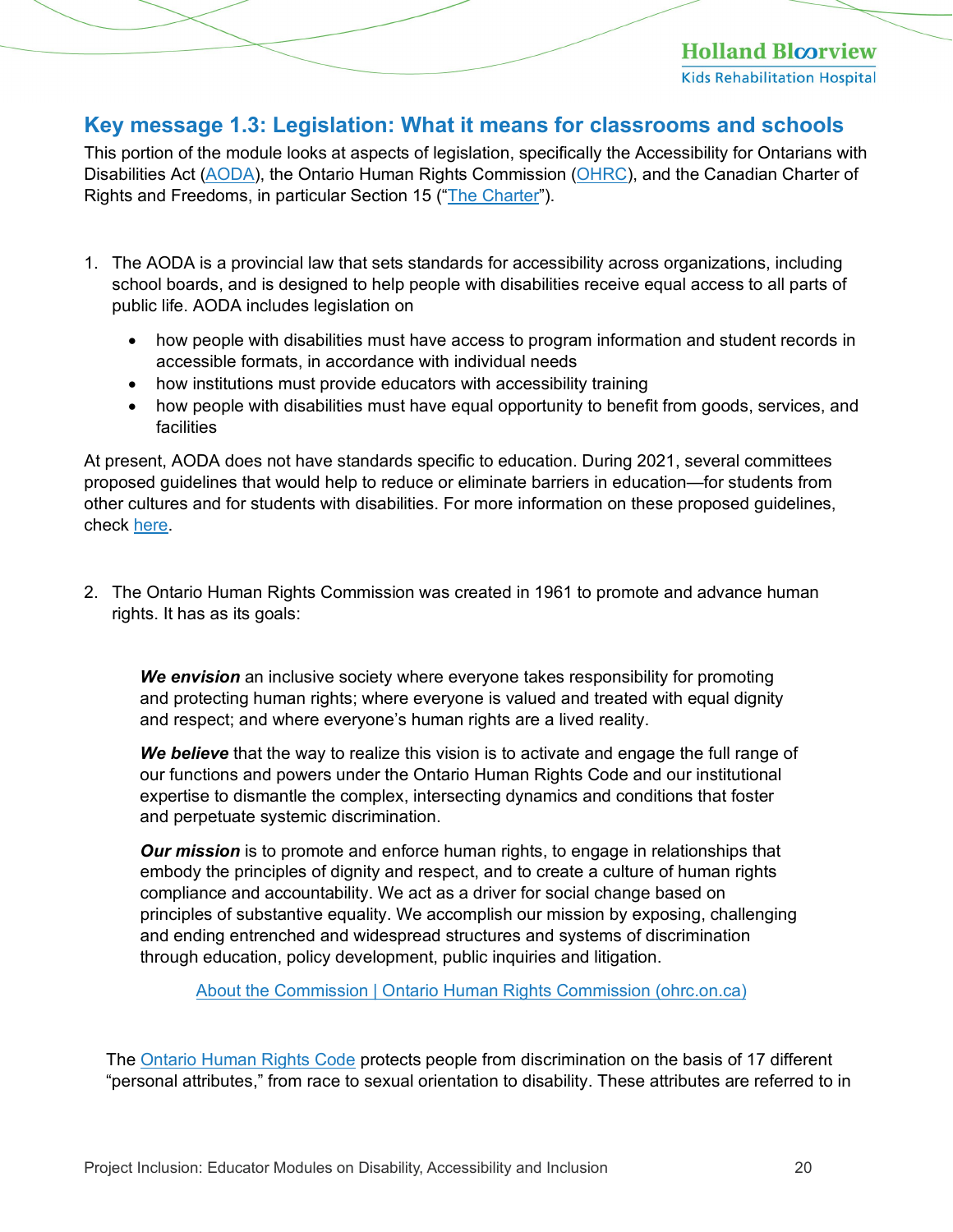the module in relation to intersectionality (see KM1). In this key message we chose to highlight what the Commission considers to be emerging issues.

3. The Charter sets out the rights and freedoms enjoyed by all Canadians, including people with disabilities. The Equality Rights section of The Charter includes all rights related to equal treatment of people and protection against discrimination on the basis of personal characteristics like disability.

#### <span id="page-20-0"></span>**Unpacking key message 1.3**

While the main focus of this key message is on legislation, we included a lived experience video of parents to a son with cerebral palsy and also teachers. The laws we have in place protect the rights of all students, including those with disability. For some parents, the provision of these rights through meetings like IPRCs can be stressful, something we will explore in more detail in the next key message.

Content in this section focuses on some of the legislation that is in place to protect the rights of all people, including educators, students, and caregivers with disabilities. Ministry and district documents also reflect these rights for students and parents.

- Consider your district documents, such as your board's special education plan and any equity and inclusion documents.
- What further rights are included that your school might reflect?

On your own or with a partner, complete the charts on the pages that follow before, during, and after working through the material presented for this key message. (You can also copy the chart from this document and enlarge it online or to produce in print.)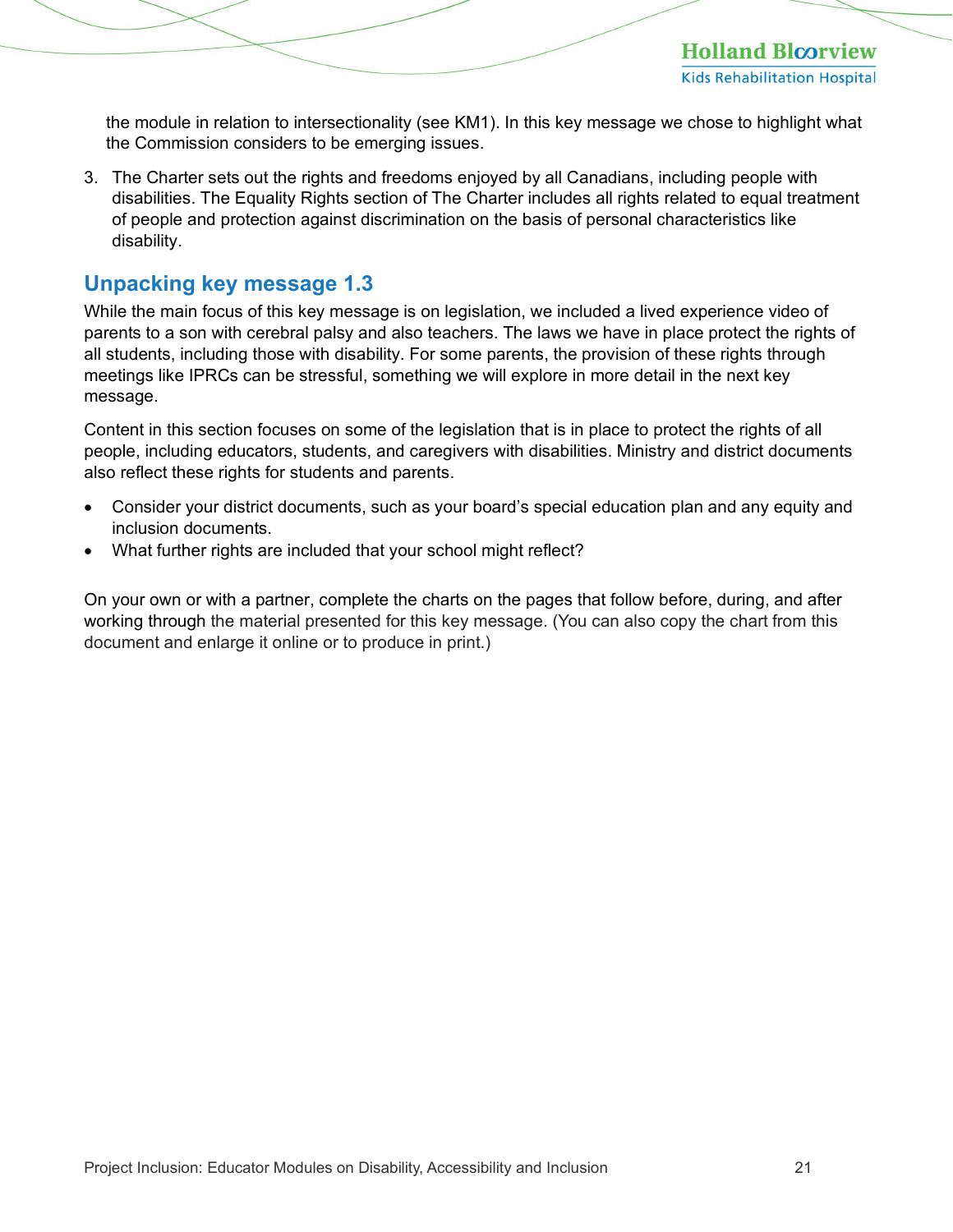| <b>Before</b><br>working | Knowledge: What I know                                   |
|--------------------------|----------------------------------------------------------|
| through KM 3             | Accessibility for Ontarians with Disabilities Act (AODA) |
|                          |                                                          |
|                          |                                                          |
|                          |                                                          |
|                          |                                                          |
|                          |                                                          |
|                          |                                                          |
|                          | Ontario Human Rights Commission (OHRC)                   |
|                          |                                                          |
|                          |                                                          |
|                          |                                                          |
|                          |                                                          |
|                          |                                                          |
|                          |                                                          |
|                          | Canadian Charter of Rights and Freedoms ("The Charter")  |
|                          |                                                          |
|                          |                                                          |
|                          |                                                          |
|                          |                                                          |
|                          |                                                          |
|                          |                                                          |
|                          |                                                          |
|                          |                                                          |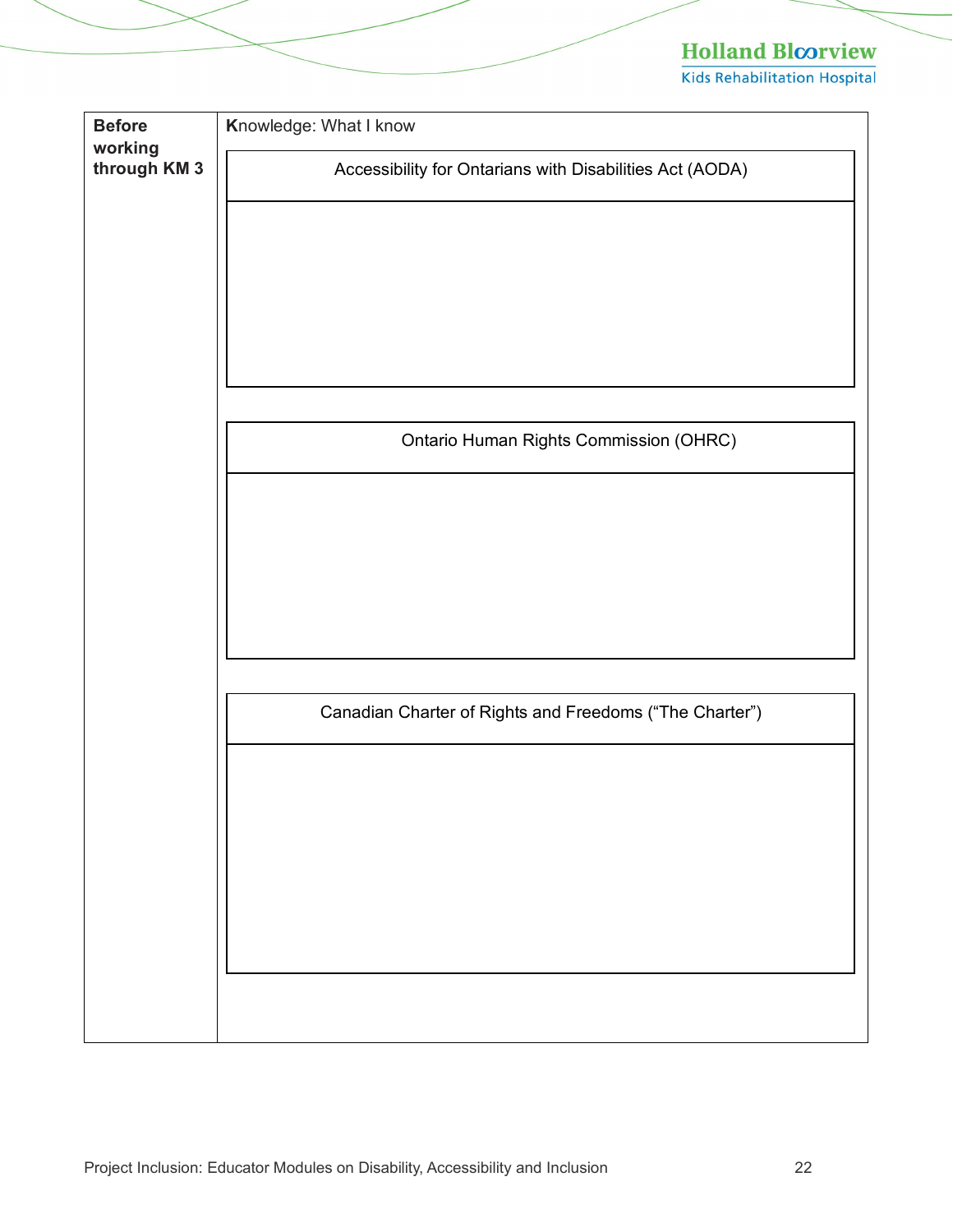| While<br>working | What: What I want to know                                |
|------------------|----------------------------------------------------------|
| through KM 3     | Accessibility for Ontarians with Disabilities Act (AODA) |
|                  |                                                          |
|                  |                                                          |
|                  |                                                          |
|                  |                                                          |
|                  |                                                          |
|                  |                                                          |
|                  | Ontario Human Rights Commission (OHRC)                   |
|                  |                                                          |
|                  |                                                          |
|                  |                                                          |
|                  |                                                          |
|                  |                                                          |
|                  |                                                          |
|                  |                                                          |
|                  | Canadian Charter of Rights and Freedoms ("The Charter")  |
|                  |                                                          |
|                  |                                                          |
|                  |                                                          |
|                  |                                                          |
|                  |                                                          |
|                  |                                                          |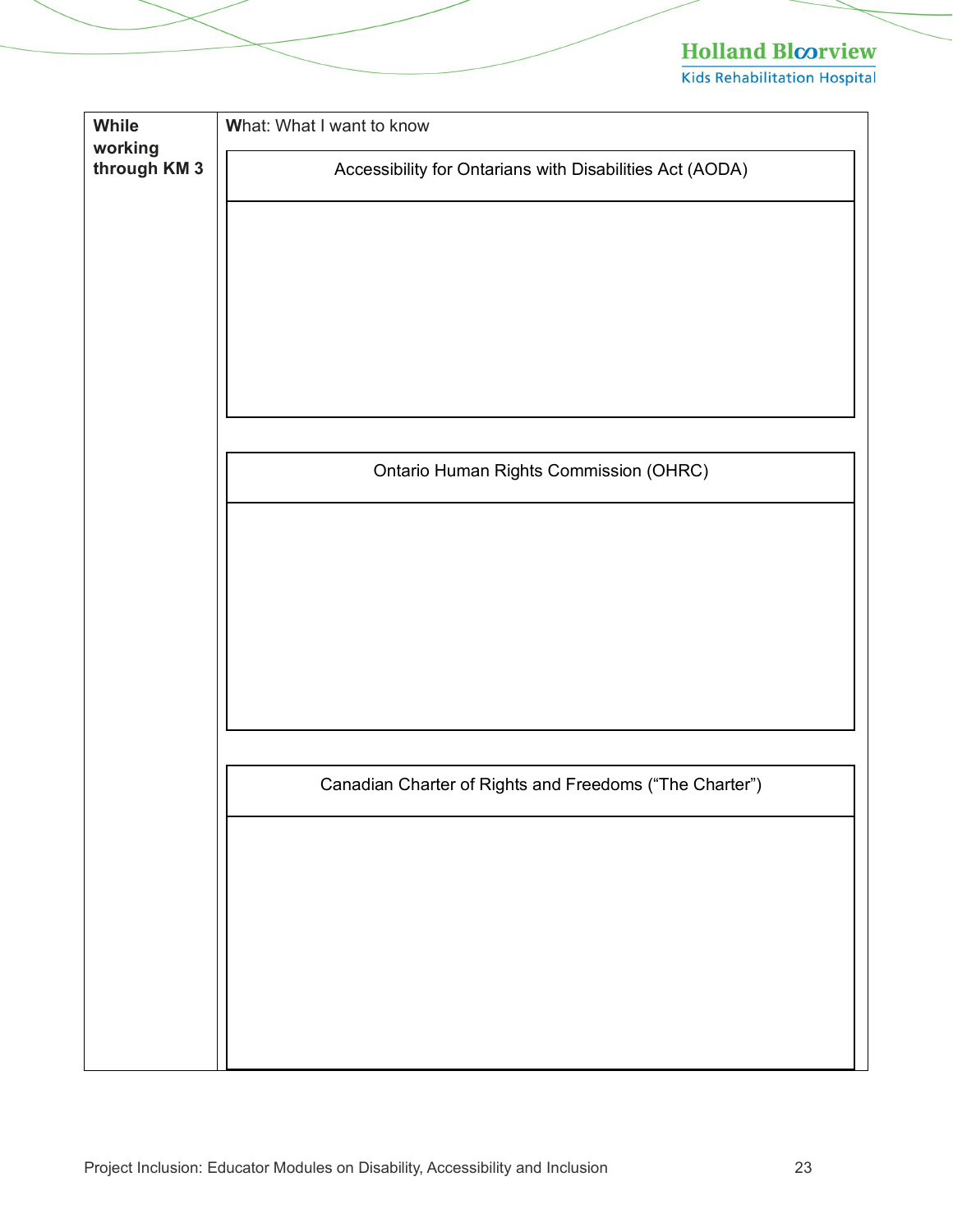| <b>After working</b><br>through KM 3 | Learned: What I learned                                  |
|--------------------------------------|----------------------------------------------------------|
|                                      | Accessibility for Ontarians with Disabilities Act (AODA) |
|                                      |                                                          |
|                                      |                                                          |
|                                      |                                                          |
|                                      |                                                          |
|                                      |                                                          |
|                                      |                                                          |
|                                      |                                                          |
|                                      | Ontario Human Rights Commission (OHRC)                   |
|                                      |                                                          |
|                                      |                                                          |
|                                      |                                                          |
|                                      |                                                          |
|                                      |                                                          |
|                                      |                                                          |
|                                      |                                                          |
|                                      | Canadian Charter of Rights and Freedoms ("The Charter")  |
|                                      |                                                          |
|                                      |                                                          |
|                                      |                                                          |
|                                      |                                                          |
|                                      |                                                          |
|                                      |                                                          |
|                                      |                                                          |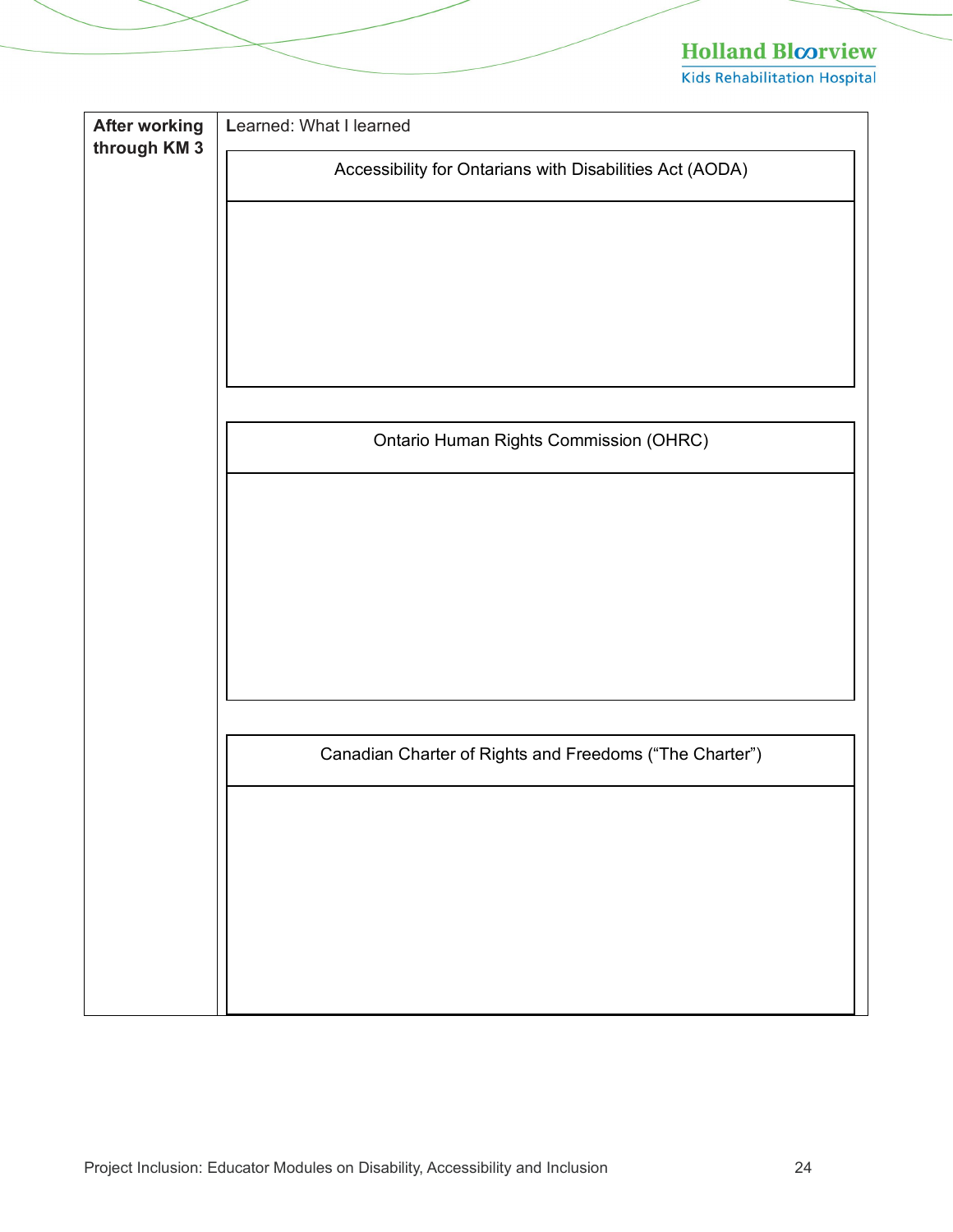#### <span id="page-24-0"></span>**Key message 1.4: Partnering with parents to achieve outcomes for students**

The final key message of this module explores collaborating with parents to develop a holistic view of a student, to create a safe space where parents and educators can talk freely, and to build an understanding that parents of students with disabilities have different needs.

It looks at empathy interviewing, which consists of one-on-one conversations that

- build an understanding of a student that might not otherwise be apparent
- learn about specific experiences to potentially uncover unacknowledged needs
- assist collaboration to come up with potential solutions to challenges

The perspectives of parents who come from different cultures or countries and those who are just learning about their child's diagnosis are considered.

# Strategy for effective communication **Network Constructs** Why/how is this strategy effective? with families Strategy for effective communication  $\vert$  Why/how is this strategy effective? with families Strategy for effective communication Why/how is this strategy effective? with families **Before working through KM 4** With a colleague, share ways in which you get to know your students holistically. **While working through KM 4** Discuss Nerissa Hutchinson's video. She touches on the importance of an IEP for her daughter. For many parents of children with disabilities, school meetings such as IPRCs can be stressful. What are some strategies you use or would like to use to build open communication with families and diminish parent anxiety? In pairs or trios, brainstorm some effective strategies for communicating with families. **After working through KM 4** Developing a holistic view of a student is beneficial, not only to the student but also to you as an educator.

#### <span id="page-24-1"></span>**Unpacking key message 1.4**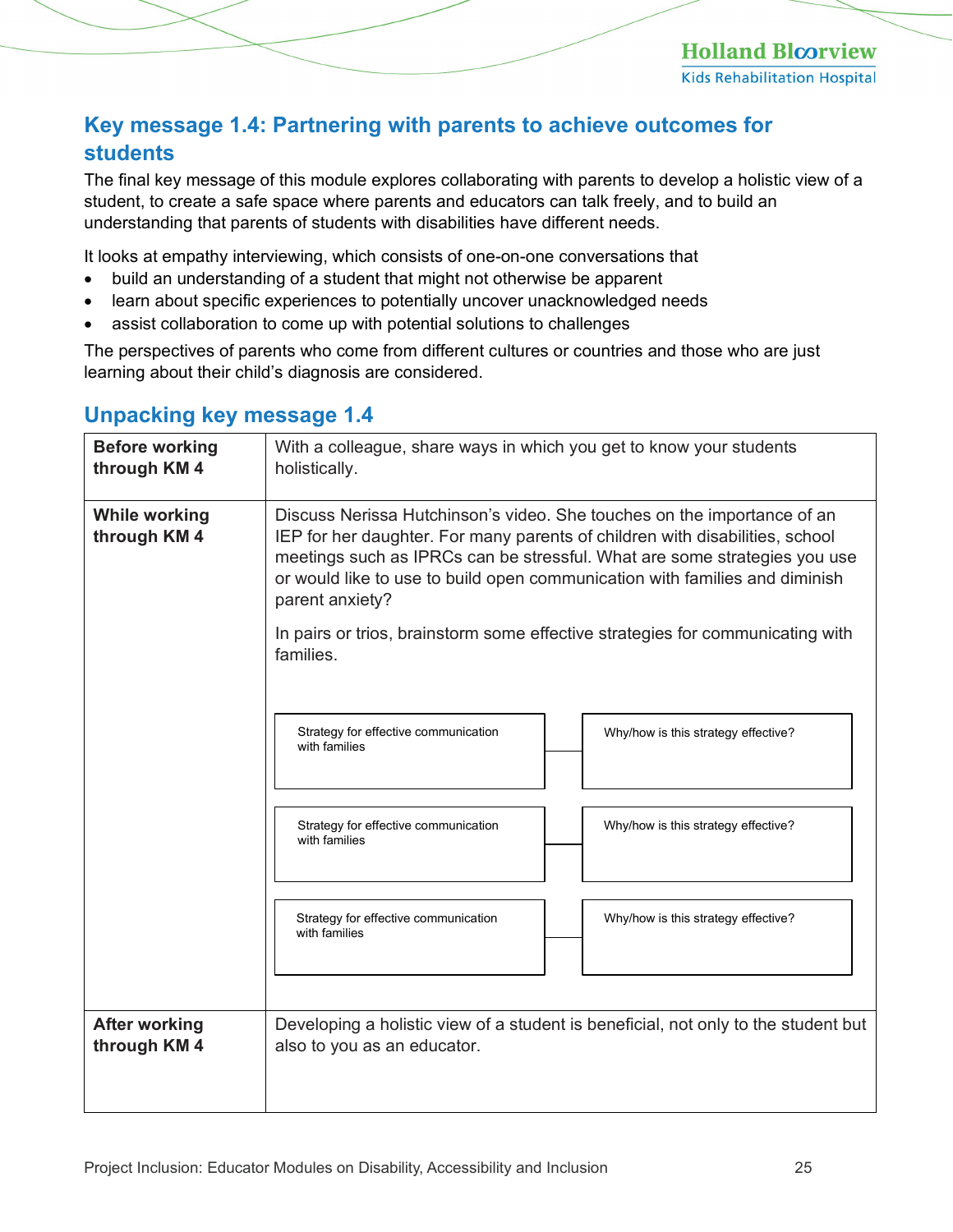| Developing a holistic view of a student may take some time and hinges more<br>on relationship building rather than on just asking questions. For those<br>students who are nonverbal, you may have to approach questions differently<br>such as by using a communication device, Picture Exchange Communication<br>System (PECS), table topic, all-about-me book, student information sheet,<br>pictures, and so on. |
|----------------------------------------------------------------------------------------------------------------------------------------------------------------------------------------------------------------------------------------------------------------------------------------------------------------------------------------------------------------------------------------------------------------------|
| Consider some ways that could provide you with the time and space you need<br>to develop a holistic view of your students. It is important to view all students<br>in this way and not just those with disabilities. This link looks at how we need<br>to rethink data to develop a fuller view of all students.                                                                                                     |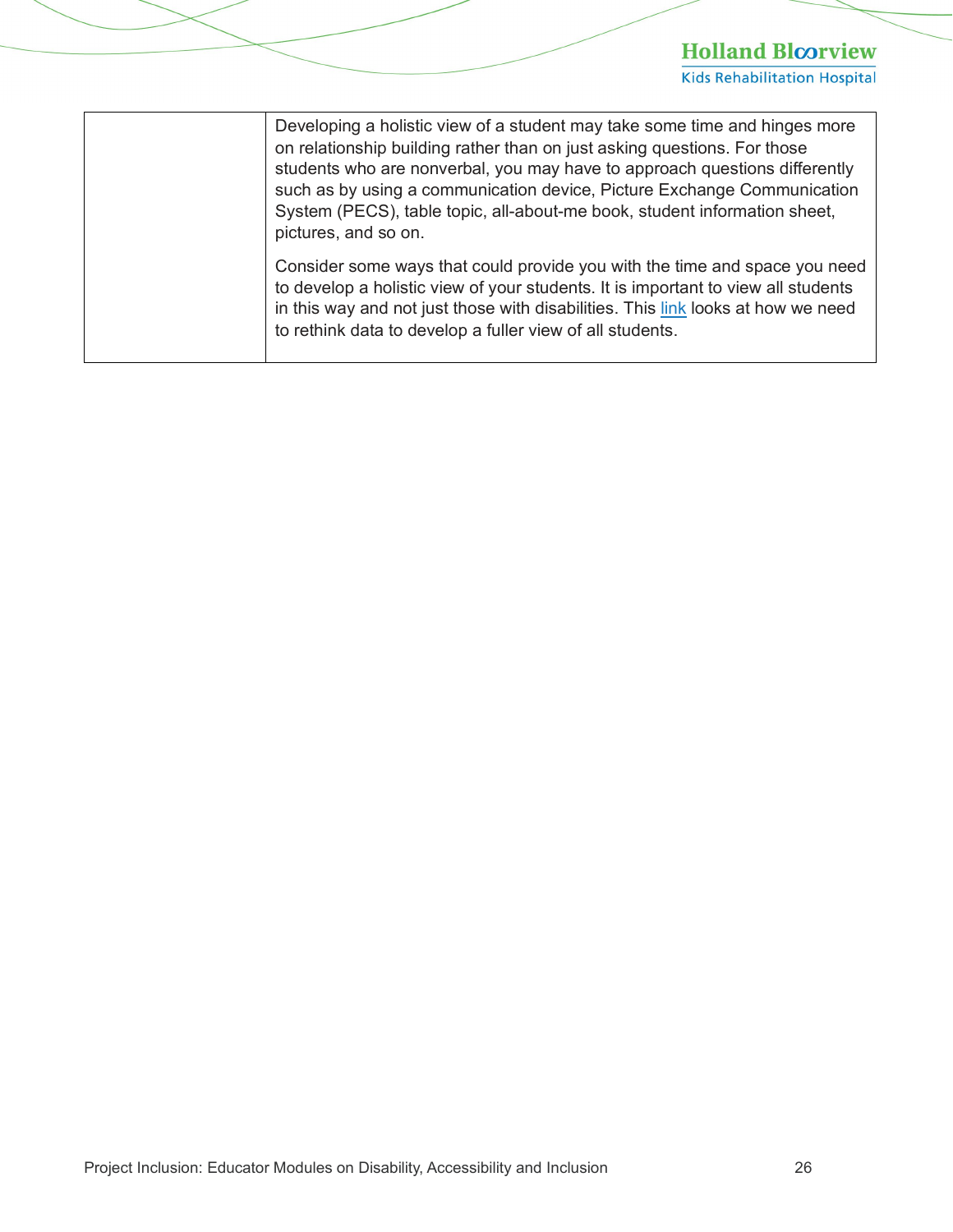# <span id="page-26-0"></span>Module 2 at a glance: Promoting inclusion

| <b>Key message</b>                                                                                                                                                                                                           | <b>Lived experience videos</b>                                                                                                                                                                                                                                                                                                                                                                                                                                                                                                                                                                                                             | <b>Focus + Strategies</b>                                                                                                                                                               |
|------------------------------------------------------------------------------------------------------------------------------------------------------------------------------------------------------------------------------|--------------------------------------------------------------------------------------------------------------------------------------------------------------------------------------------------------------------------------------------------------------------------------------------------------------------------------------------------------------------------------------------------------------------------------------------------------------------------------------------------------------------------------------------------------------------------------------------------------------------------------------------|-----------------------------------------------------------------------------------------------------------------------------------------------------------------------------------------|
| KM 1: Barrier-free interactions<br>are key to promoting social<br>inclusion and full participation in<br>all aspects of school life,<br>including with students, families,<br>colleagues, parents, and<br>community members. | Ingrid Palmer, mother with a<br>$\bullet$<br>visual disability with three<br>children, one with a learning<br>disability and another with<br>autism, on barriers to inclusion                                                                                                                                                                                                                                                                                                                                                                                                                                                              | Inclusion as a continuum<br><b>Barriers to inclusion</b><br>Frameworks: trauma informed<br>practices; culturally responsive<br>and anti-oppressive practices;<br>valuing neurodiversity |
| KM 2: Social inclusion is an<br>important part of development<br>for all students, especially<br>students with disabilities. Social<br>inclusion lays the foundation for<br>friendships.                                     | Gunjan Seth, mother to a son<br>$\bullet$<br>with autism, on the importance<br>of social inclusion for students<br>and for families<br>Cynthia Berringer, a teacher<br>$\bullet$<br>with cerebral palsy, reflecting<br>on her personal experiences<br>of social inclusion                                                                                                                                                                                                                                                                                                                                                                  | Defining social inclusion<br>Impacts of social inclusion                                                                                                                                |
| KM 3: Adults play an essential<br>role in facilitating opportunities<br>to promote social inclusion and<br>friendships in the school<br>community.                                                                           | Kelly Johnston, a recent high<br>$\bullet$<br>school graduate, on<br>friendships and inclusion in the<br>school community<br>Kelly Johnston and Cynthia<br>$\bullet$<br>Berringer on the role<br>educators can play to promote<br>inclusion<br>Steven Mills, a physiotherapist<br>$\bullet$<br>at a children's rehab services,<br>on the importance of inclusion<br>of students with disabilities<br>Clovis Grant, CEO of 360°<br>$\bullet$<br>Kids, long-standing member of<br>SEAC, TDSB, and father of an<br>adult son with autism, on the<br>need for parents and schools<br>to work together to achieve<br>best outcomes for students | Adults' role in promoting social<br>inclusion and friendship<br>Idea that inclusion involves<br>everyone                                                                                |

#### <span id="page-26-1"></span>**Guiding questions for Module 2:**

- 1. What stigmas/problems may a student with a disability face in society?
- 2. How can we, as educators, help to create a school environment where those stigmas are not present but rather the students' abilities are used to their advantage?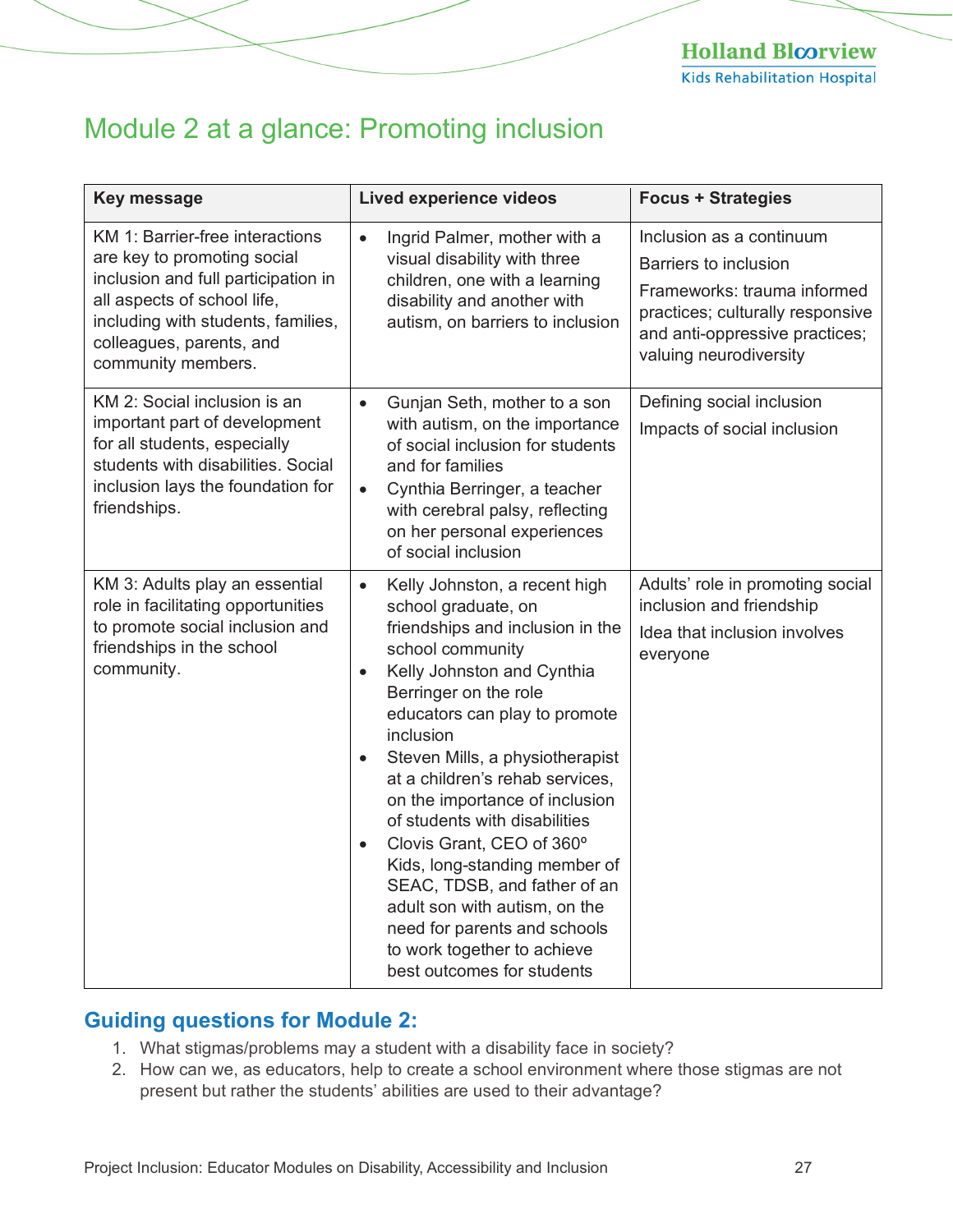#### <span id="page-27-0"></span>**Key message 2.1: Barrier-free interactions are key to promoting social inclusion and full participation in all aspects of school life, including with students, colleagues, parents, and community members.**

Barriers in the educational setting are examined along with a broader understanding of what constitutes a barrier-free environment. The importance of using trauma-informed, culturally responsive, and antioppressive practices, and valuing neurodiversity is explored as an approach to creating inclusive, barrier-free environments and interactions.

A discussion of the types of potential barriers found in school communities is illustrated along with practical strategies and resources that may help promote barrier-free interactions.

The types of barriers include

- attitudinal barriers
- architectural and structural barriers
- technological barriers
- information and communication barriers
- barriers related to sensory disabilities, sensory processing, or cognitive differences
- barriers related to family engagement
- organizational and systemic barriers

#### <span id="page-27-1"></span>**Unpacking key message 2.1**

| <b>Before working</b><br>through KM 1 | When looking at inclusion as a continuum, there are many types of barriers<br>including physical, social, attitudinal, and communication. In your experience,<br>what are some barriers that may have hindered a student's full participation in an<br>activity or event?                                                                                    |
|---------------------------------------|--------------------------------------------------------------------------------------------------------------------------------------------------------------------------------------------------------------------------------------------------------------------------------------------------------------------------------------------------------------|
| <b>While working</b><br>through KM 1  | Ingrid Palmer's video is a powerful one that speaks to several barriers. In the first<br>part of this session work through the video as a group. What did you hear?<br>Consider your school population. Are there parents like Ingrid who face multiple<br>barriers? What are some of the steps your school and district is taking to<br>dismantle barriers? |
|                                       | Bringing the focus to a class level, consider this key message in light of the<br>following questions:                                                                                                                                                                                                                                                       |
|                                       | 1. What barriers have I addressed in my classroom?<br>2. What barriers need to be addressed in my classroom?<br>3. What support do I need to address these barriers (e.g., contact person,<br>budget, resources)?                                                                                                                                            |
| After working                         | <b>Overcoming barriers</b>                                                                                                                                                                                                                                                                                                                                   |
| through KM 1                          | While exploring this key message,                                                                                                                                                                                                                                                                                                                            |
|                                       | What resonated with you and your school or classroom?<br>$\bullet$<br>How do barrier-free interactions set the stage for social inclusion in your<br>$\bullet$<br>classroom or school?                                                                                                                                                                       |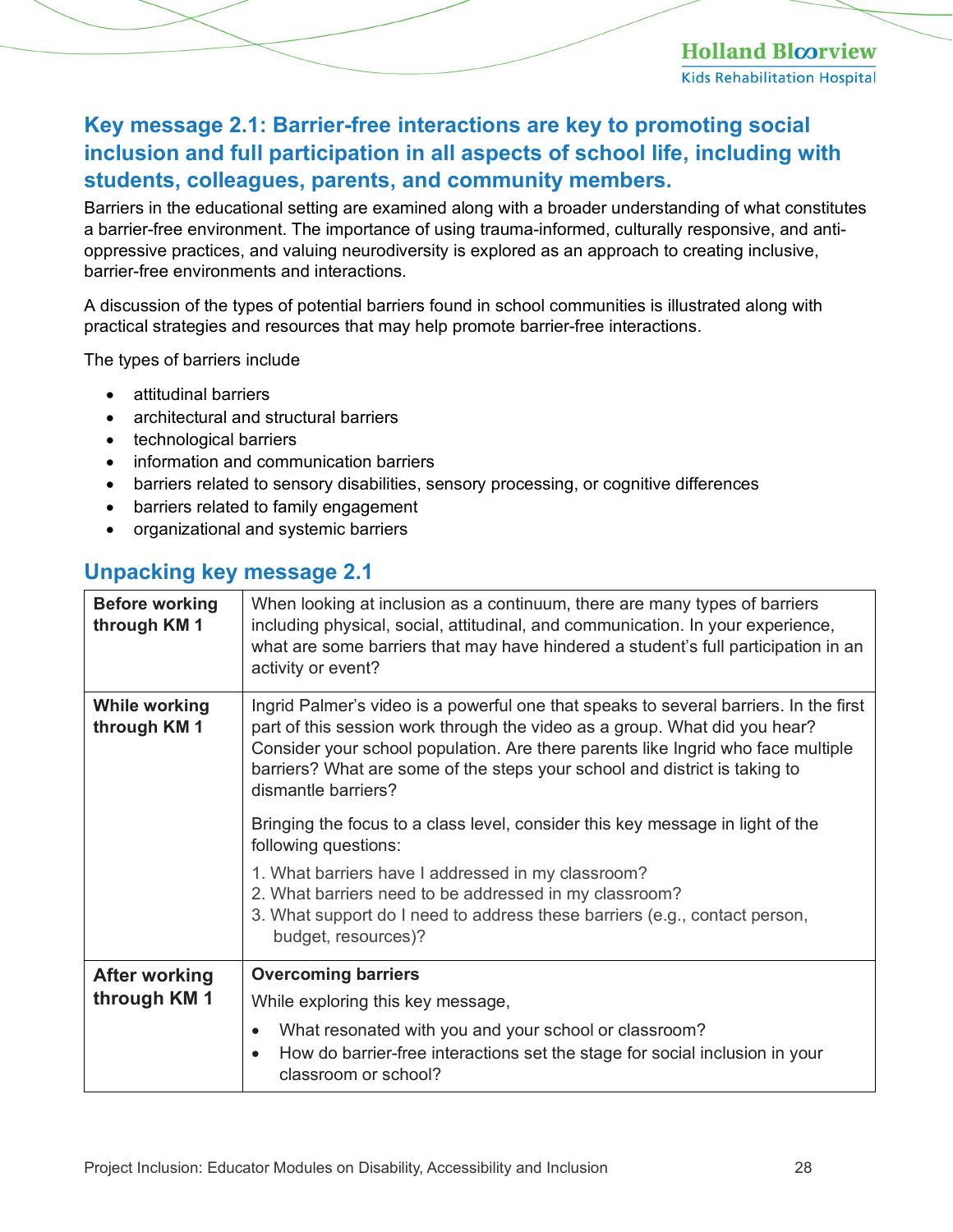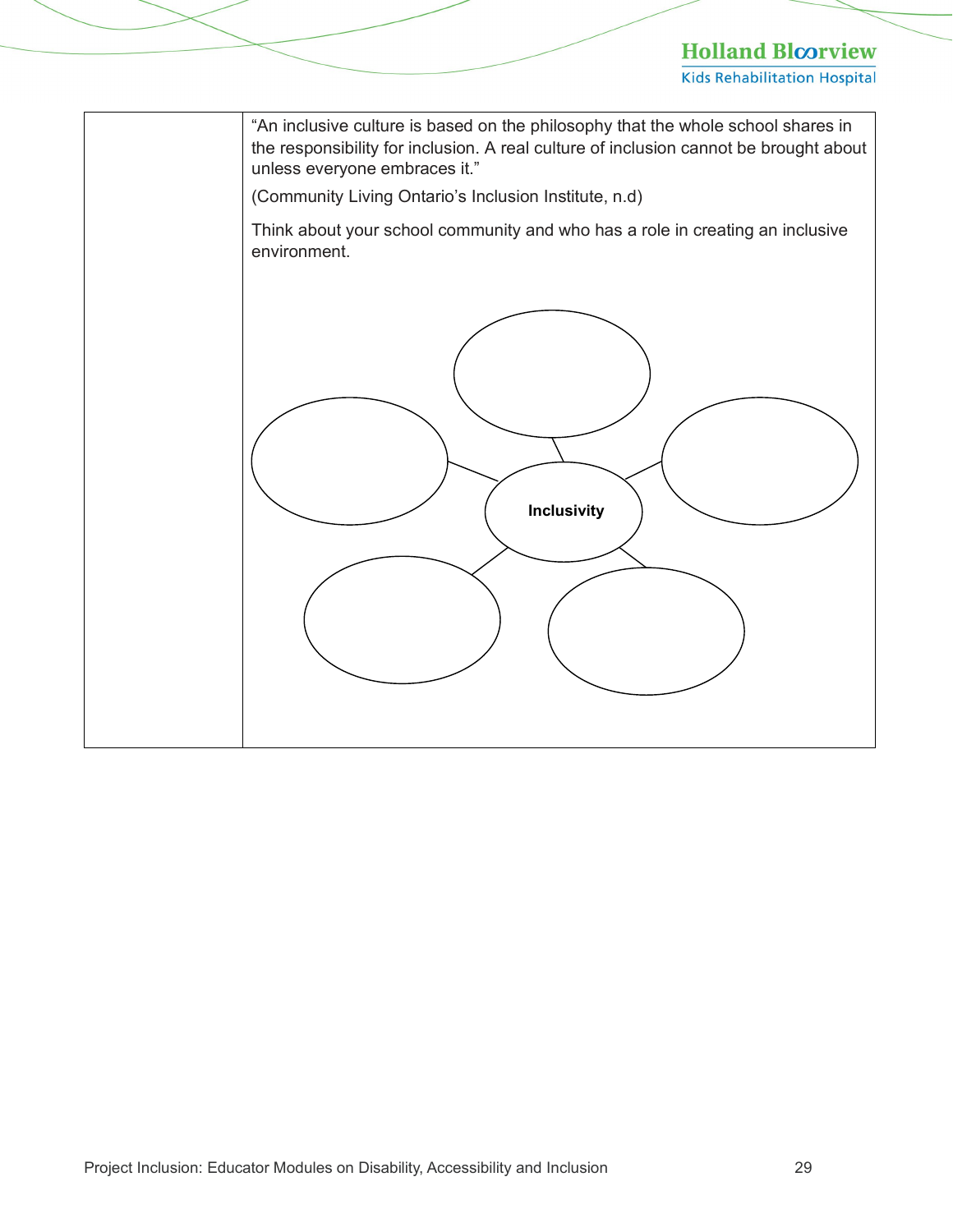**Holland Bloorview Kids Rehabilitation Hospital** 

#### <span id="page-29-0"></span>**Key message 2.2 Social inclusion is an important part of development for all students, especially students with disabilities. Social inclusion lays the foundation for friendships.**

Social inclusion is defined in the context of a school environment through the lens of a barrier-free environment. Three conditions necessary for social inclusion to occur are explored:

- proximity
- valued recognition and respect
- involvement and engagement

Students with disabilities require additional opportunities and supports to develop social inclusion for school and life experiences.

Schools provide an ideal opportunity for the conditions of social inclusion to occur. By creating a strong culture of social inclusion, schools are able to foster the development of friendships.

- Common ingredients of friendship are examined.
- Social inclusion sets the stage for friendship.
- The importance of friendship and social inclusion to the overall development of children and youth is explored.
- Impacts of social exclusion on the well-being of students and their academic success throughout their life are discussed.

#### <span id="page-29-1"></span>**Unpacking key message 2.2**

| <b>Before working</b><br>through KM 2 | What is friendship?                                                                                                                                                                                                                               |
|---------------------------------------|---------------------------------------------------------------------------------------------------------------------------------------------------------------------------------------------------------------------------------------------------|
|                                       | Can you think of students who make friends easily and those who struggle to<br>make and maintain friendships?                                                                                                                                     |
|                                       | Are there ways we can support the development of friendships at school?                                                                                                                                                                           |
| <b>While working</b><br>through KM 2  | Two lived experience videos detail the importance of inclusion, Gunjan Seth<br>from a parent perspective and Cynthia Berringer from a personal<br>perspective. In your experience, think about someone who was more likely to                     |
|                                       | be rejected by their classmates and had fewer stable friendships<br>be the target of negative attitudes, biases, and prejudices<br>$\bullet$<br>feel socially excluded or identify as lonely<br>$\bullet$<br>fare worse academically<br>$\bullet$ |
|                                       | In these instances, what were (or are) considerations that would help to shift<br>the students' experience from exclusion to inclusion?                                                                                                           |
| <b>After working</b><br>through KM 2  | Reflecting on the three conditions necessary for social inclusion, which<br>would you find challenging to implement?                                                                                                                              |
|                                       | proximity<br>$\bullet$<br>valued recognition and respect<br>$\bullet$<br>involvement and engagement<br>$\bullet$                                                                                                                                  |
|                                       | Is there someone who can support you with implementation?                                                                                                                                                                                         |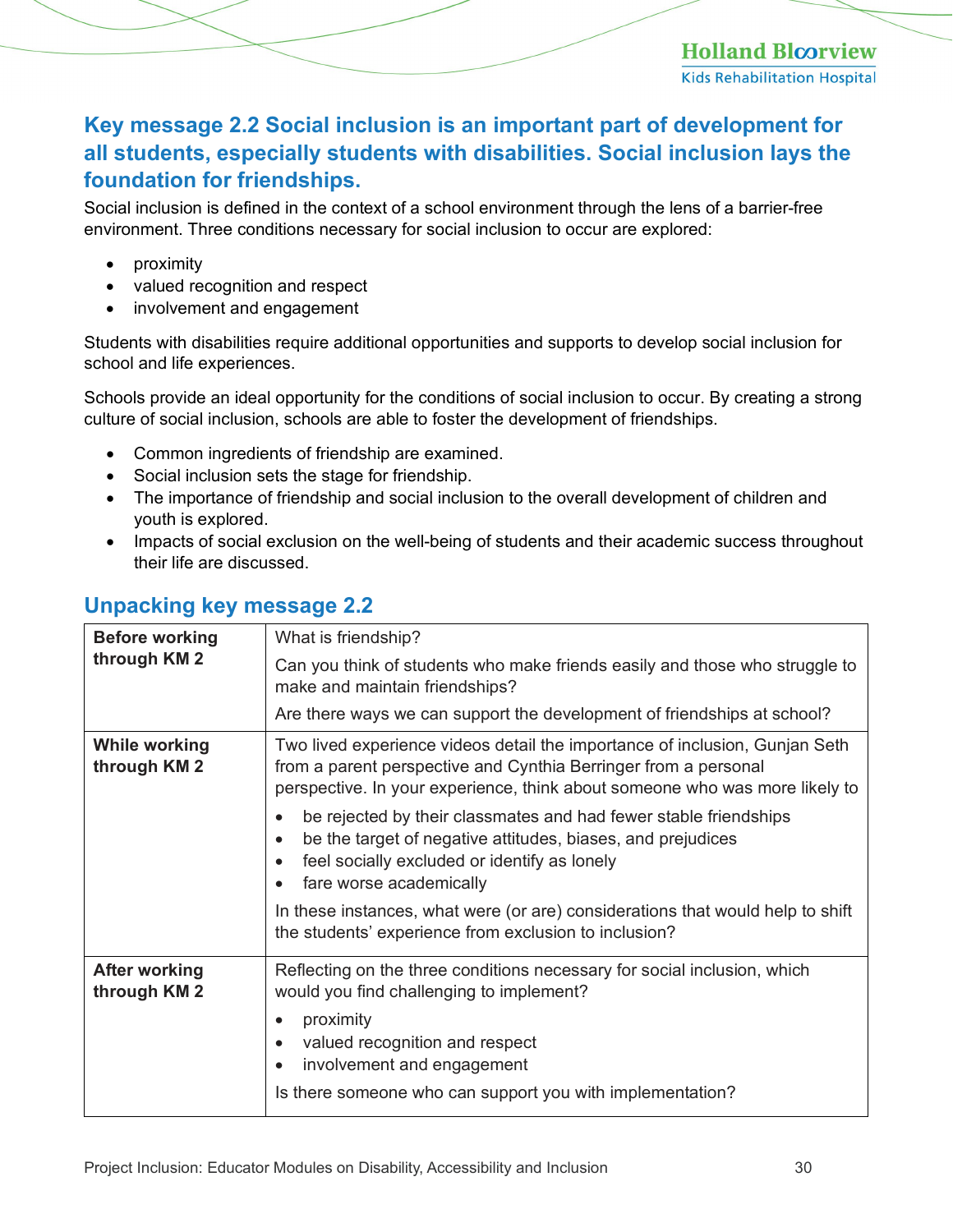#### <span id="page-30-0"></span>**Key message 2.3: Adults play an essential role in facilitating opportunities to promote social inclusion and friendships in the school community.**

Participants build on the previous key message to explore several practical strategies, tips, and resources to demonstrate how adults in the school setting can promote social inclusion and friendships within schools and student populations.

A series of interactive and reflective activities are presented. The various activities illustrate different ways adults can support social inclusion and friendships by

- promoting a friendship mindset and culture of social inclusion
- setting up the physical and social aspects of school and classroom environments
- providing support through facilitation, prompting, and modelling
- providing support through classroom curriculum planning and activities
- scheduling the flow and routines of the school community
- building disability awareness into the classroom and school culture
- working in partnership with others in the school, families, and broader community

#### <span id="page-30-1"></span>**Unpacking key message 2.3**

| <b>Before working</b><br>through KM 3 | What difference do barrier-free interactions and social inclusion make to those in<br>the school community?                                                                                                                                                                                                                                                                                                                                                                                                                                                                                                                                                                                                                                                                                                                                                                          |
|---------------------------------------|--------------------------------------------------------------------------------------------------------------------------------------------------------------------------------------------------------------------------------------------------------------------------------------------------------------------------------------------------------------------------------------------------------------------------------------------------------------------------------------------------------------------------------------------------------------------------------------------------------------------------------------------------------------------------------------------------------------------------------------------------------------------------------------------------------------------------------------------------------------------------------------|
| <b>While working</b><br>through KM 3  | There are a number of lived experience videos in this key message. Kelly<br>Johnston and Cynthia Berringer discuss the importance of social inclusion and<br>how teachers can facilitate that by simple moves. Steven Mills represents one of<br>the many affiliated services that support inclusion. Finally Clovis Grant<br>addresses, in one succinct clip, themes we have heard from others—the need to<br>work together for best outcomes for a student and the intersection of race and<br>disability. All videos explore the important role of schools as a place where equity<br>and inclusion can be built on and strengthened for students with disabilities. You<br>might choose to look at one or more of these videos, then reflect on how these<br>voices echo content in this section.<br>This portion of the module contains numerous examples and strategies. Group |
|                                       | members can discuss the following questions:                                                                                                                                                                                                                                                                                                                                                                                                                                                                                                                                                                                                                                                                                                                                                                                                                                         |
|                                       | 1. What has resonated with you about these examples?<br>2. What is one way your classroom or school is demonstrating this social<br>inclusion area?<br>3. Is this an area of learning you would like to follow up on? What is your first<br>step toward that?                                                                                                                                                                                                                                                                                                                                                                                                                                                                                                                                                                                                                        |
| <b>After working</b><br>through KM 3  | Which of the strategies presented would you find easy to implement and which<br>might you find challenging? What kind of support would you require to implement<br>the more challenging strategies?                                                                                                                                                                                                                                                                                                                                                                                                                                                                                                                                                                                                                                                                                  |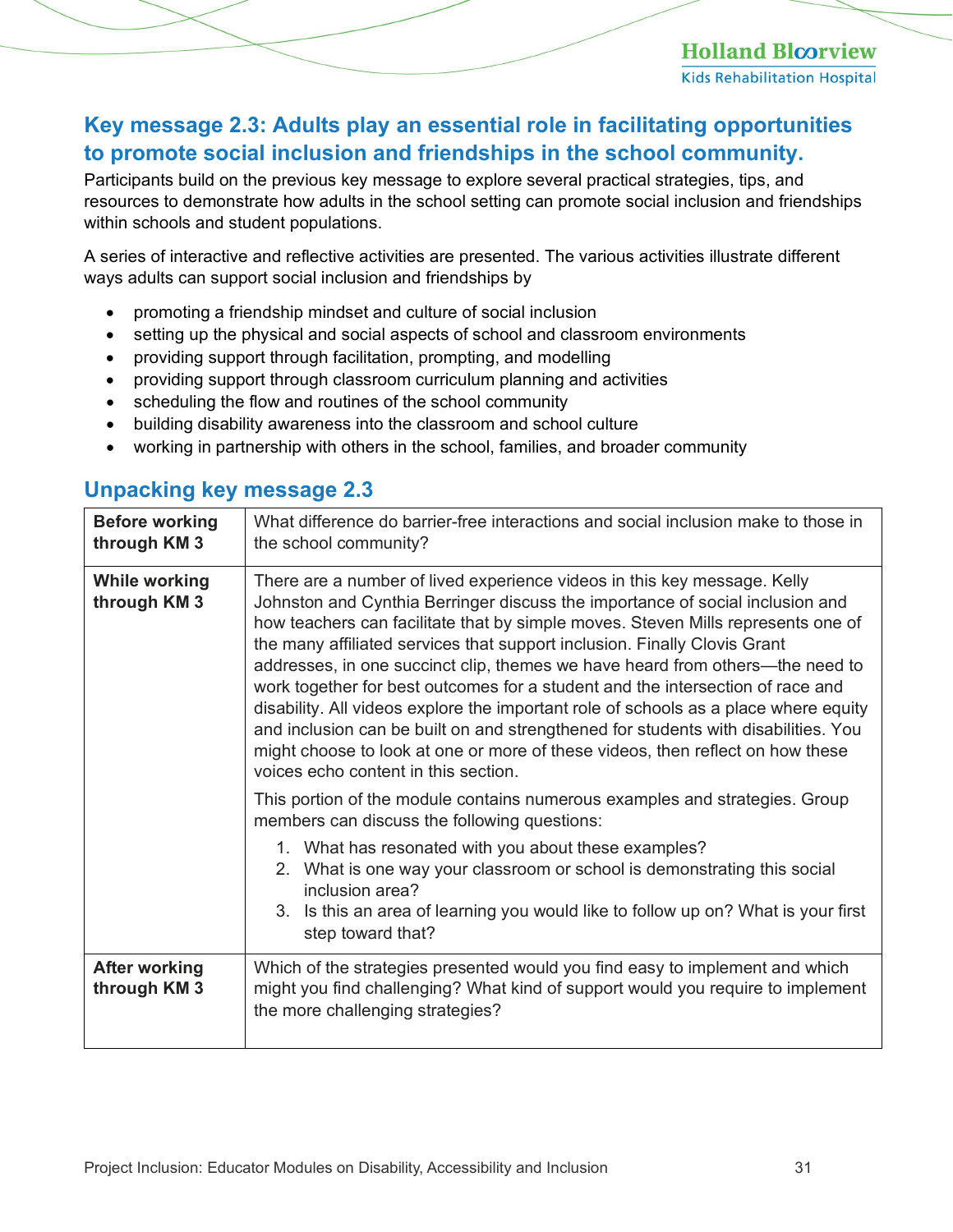**Holland Bloorview Kids Rehabilitation Hospital** 

# <span id="page-31-0"></span>Module 3 at a glance: Enabling engagement in choices, goals, and plans

| <b>Key message</b>                                                                  | <b>Lived experience videos</b>                                                                                                                                                                                                                                                                                                                                                                                                                                                                                                                                                                                                                                  | <b>Focus + Strategies</b>                                                                                                                                                                                  |
|-------------------------------------------------------------------------------------|-----------------------------------------------------------------------------------------------------------------------------------------------------------------------------------------------------------------------------------------------------------------------------------------------------------------------------------------------------------------------------------------------------------------------------------------------------------------------------------------------------------------------------------------------------------------------------------------------------------------------------------------------------------------|------------------------------------------------------------------------------------------------------------------------------------------------------------------------------------------------------------|
| KM 1: Meaningful<br>engagement enriches<br>all students' educational<br>experience. | Makumbu Lumbu, a college<br>$\bullet$<br>student with cerebral palsy, on<br>what educators can do to increase<br>engagement for students who<br>learn differently and the<br>importance of listening to students<br>Tristan Boivin, a high school<br>$\bullet$<br>student with a physical disability,<br>on communication and not<br>underestimating students with<br>disability<br>Jonah Muskat-Brown, a teacher<br>$\bullet$<br>with hearing challenges, on not<br>defining students by their<br>disabilities<br>Bryan Bellefeuille, an Ojibwe and<br>$\bullet$<br>math elementary school teacher<br>on getting to know students and<br>the need for patience | Definition of meaningful<br>engagement<br>Key elements of engagement<br>Student lack of engagement<br>Taking time—to listen and get to<br>know students and for educators<br>to be patient with themselves |
| KM 2: Provide<br>developmentally<br>appropriate decision-<br>making opportunities.  | Tristan Boivin, on the need for<br>$\bullet$<br>students to speak up for<br>themselves and for educators to<br>reach out to students to learn<br>what works for them<br>Julia Oliver, a woman with a visual<br>$\bullet$<br>impairment and cerebral palsy, on<br>goal setting and the need for<br>students to speak and be heard<br>as experts in their own life                                                                                                                                                                                                                                                                                                | Importance of choice<br>Decision making as core to<br>meaningful engagement                                                                                                                                |
| KM 3: See collaboration<br>as vital and set clear<br>expectations.                  | Clovis Grant, CEO of 360° Kids,<br>long-standing member of SEAC,<br>TDSB, and father of an adult son<br>with autism, on the need for<br>school, parents, and the<br>community to work together to<br>have high expectations for all<br>students                                                                                                                                                                                                                                                                                                                                                                                                                 | Building 3-way partnerships-<br>student, educator, and parents<br>Setting expectations<br>Helping students become "ready<br>to learn"                                                                      |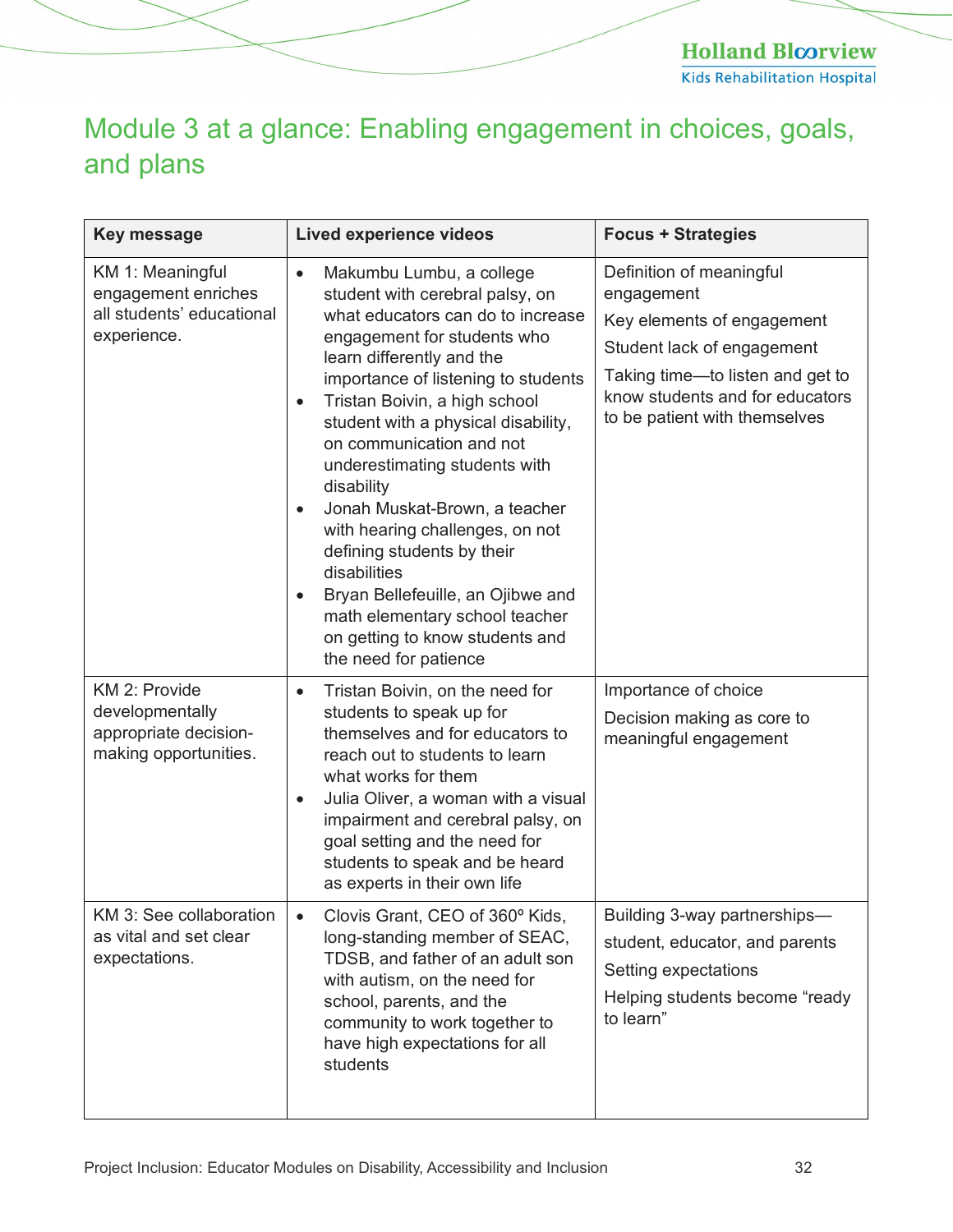**Kids Rehabilitation Hospital** 

| Amira and Aaliyah, sisters with<br>diagnoses of ADHD and autism, |  |
|------------------------------------------------------------------|--|
| on navigating social acceptance<br>and advocacy                  |  |

#### <span id="page-32-0"></span>**Guiding questions for Module 3:**

- 1. Student engagement is a topical concern for educators. Do we necessarily consider students with disability when we think about engagement?
- 2. Students with disability need voice and choice. What does our school do to ensure these considerations are built into daily practice? long-term planning?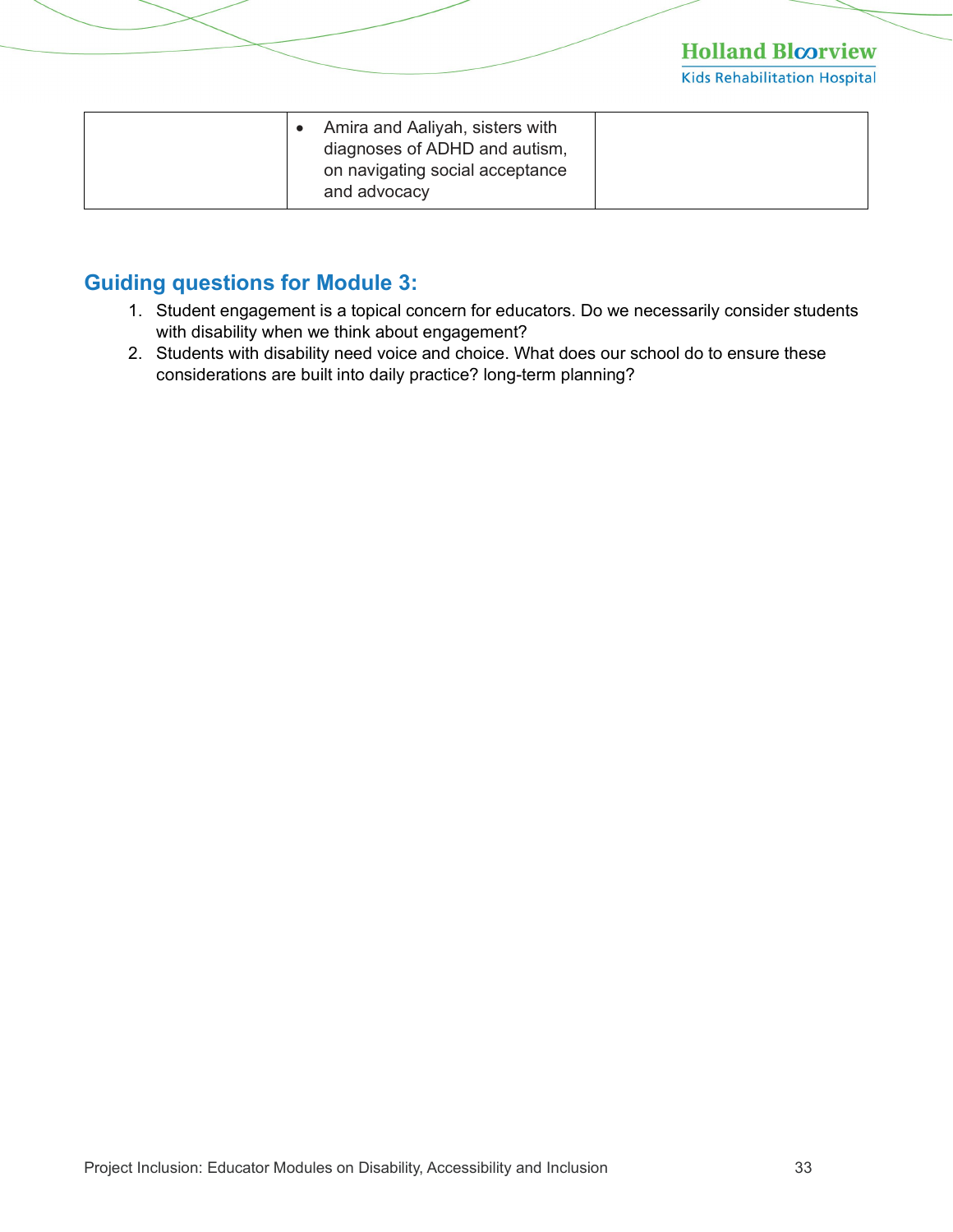#### <span id="page-33-0"></span>**Key message 3.1: Meaningful engagement enriches all students' educational experience.**

This key message focuses on student self-advocacy and meaningful student engagement in the learning environment.

- Students are engaged when they can interact with others, the environment, and the curriculum.
- By getting to know the student, educators are able to determine levels of engagement.
- Examples of how to engage students are presented and strategies to increase student engagement with the curriculum and one another are considered. Two of the strategies presented are a student-centred approach to gathering information and scaffolding supports.

| <b>Before working</b><br>through KM 1 | In your own experience, how have you created an engaging space for<br>students to be meaningfully involved in the learning environment?                                                                                                                                                                     |
|---------------------------------------|-------------------------------------------------------------------------------------------------------------------------------------------------------------------------------------------------------------------------------------------------------------------------------------------------------------|
| <b>While working</b><br>through KM 1  | Three videos introduce this key message: Makumbu Lumbu, Tristan Boivin,<br>and Jonah Muskat-Brown with a fourth video by Bryan Bellefeuille included<br>at the end of this key message. Each focuses on an aspect of this key<br>message.                                                                   |
|                                       | Reflect and share with the group: What are some ways educators/families<br>can directly teach the skills students require to advocate for themselves and<br>their needs? What are some of the ways we can develop a deeper<br>understanding of students so that, in turn, we better understand their needs? |
| <b>After working</b><br>through KM 1  | Thinking about both visible and invisible disabilities, what are some<br>strategies that could be used to meaningfully engage all students with the<br>curriculum, the school environment, and others?                                                                                                      |

#### <span id="page-33-1"></span>**Unpacking key message 3.1**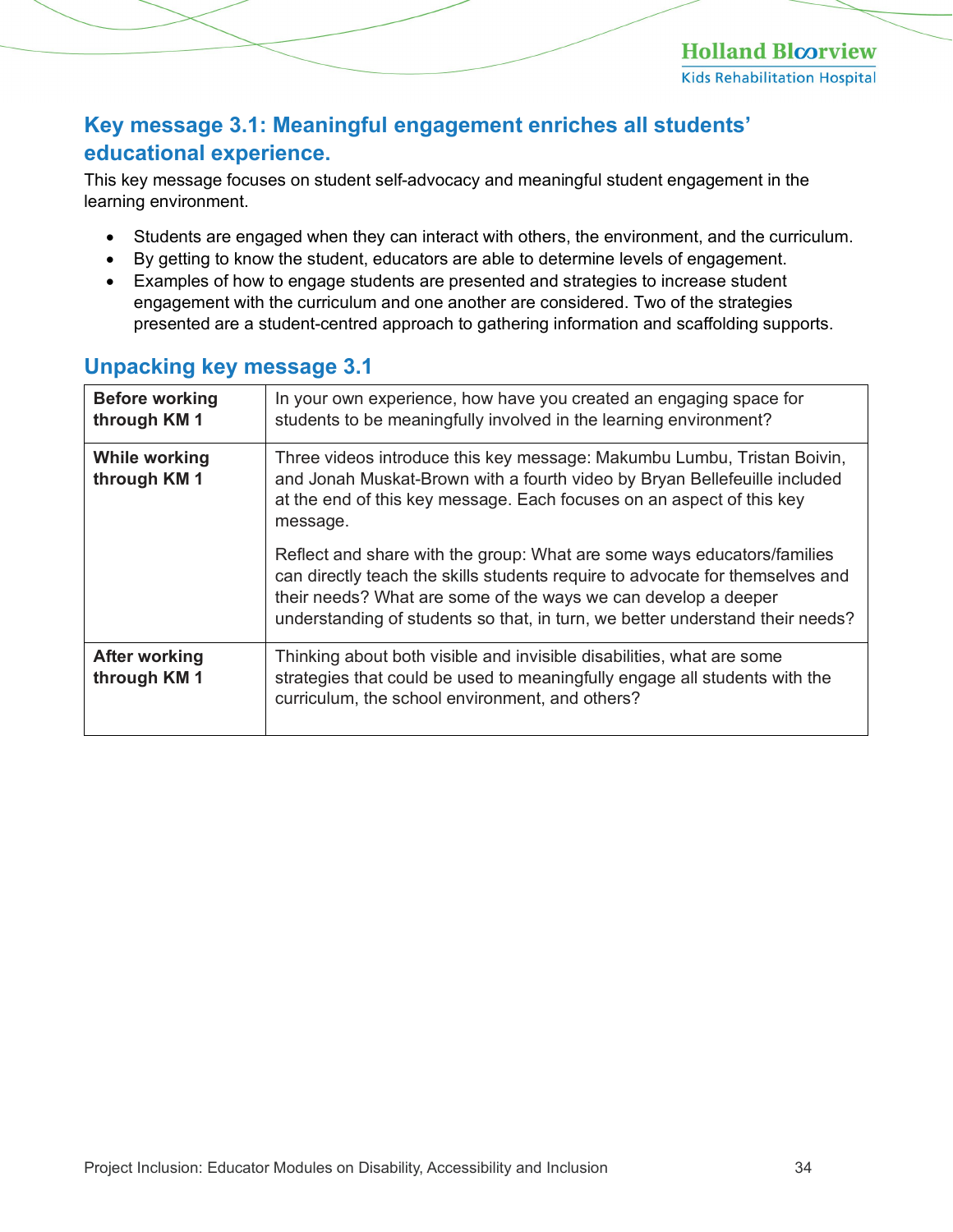#### <span id="page-34-0"></span>**Key message 3.2: Provide developmentally appropriate decision-making opportunities.**

The second key message highlights choices and decision making as important for students to successfully engage with the curriculum, their environment, and others.

- This section explores developmentally appropriate ways in which to offer choices to students.
- Some students with disabilities may not be able to participate in making choices; rather using physical, verbal, and behavioural cues may help them indicate a preference.
- Student-supported decision making is based on these four key areas:
	- choices
	- likely outcome of those choices
	- how the outcome could affect them/their classmates (if applicable)
	- opportunity to ask questions before making the choice

#### <span id="page-34-1"></span>**Unpacking key message 3.2**

| <b>Before working</b><br>through KM 2 | Thinking back to your early years as a professional, what are some of the<br>decisions you needed to make? What or who helped you to make the<br>decisions? What strategies helped? What are some decisions that you<br>needed help with? Who helped you? As you gained experience in your<br>professional life, did you notice a shift in the amount of support required to<br>make certain decisions?                                                                                                                                                                                                                                                                                    |
|---------------------------------------|--------------------------------------------------------------------------------------------------------------------------------------------------------------------------------------------------------------------------------------------------------------------------------------------------------------------------------------------------------------------------------------------------------------------------------------------------------------------------------------------------------------------------------------------------------------------------------------------------------------------------------------------------------------------------------------------|
| <b>While working</b><br>through KM 2  | A lived experience video from Tristan Boivin and a quote from an interview<br>with Julia Oliver stress the importance of students having their own voice in<br>education, and not through third parties.<br>Explore as a group how your school helps student develop agency. An<br>example occurred last year at Bloorview School Authority when students<br>advocated to have a more inclusive representation of children and youth of<br>all abilities on the Terry Fox website. This advocacy project led the Terry<br>Fox Foundation to commit to becoming more inclusive by making sure<br>students with disabilities are represented in their materials, including in this<br>video. |
| <b>After working</b><br>through KM 2  | Reflect on students in your school who may have challenges with decision<br>making. What barriers or challenges do they face? How can<br>educators/family members help students develop the skills required to<br>make decisions?                                                                                                                                                                                                                                                                                                                                                                                                                                                          |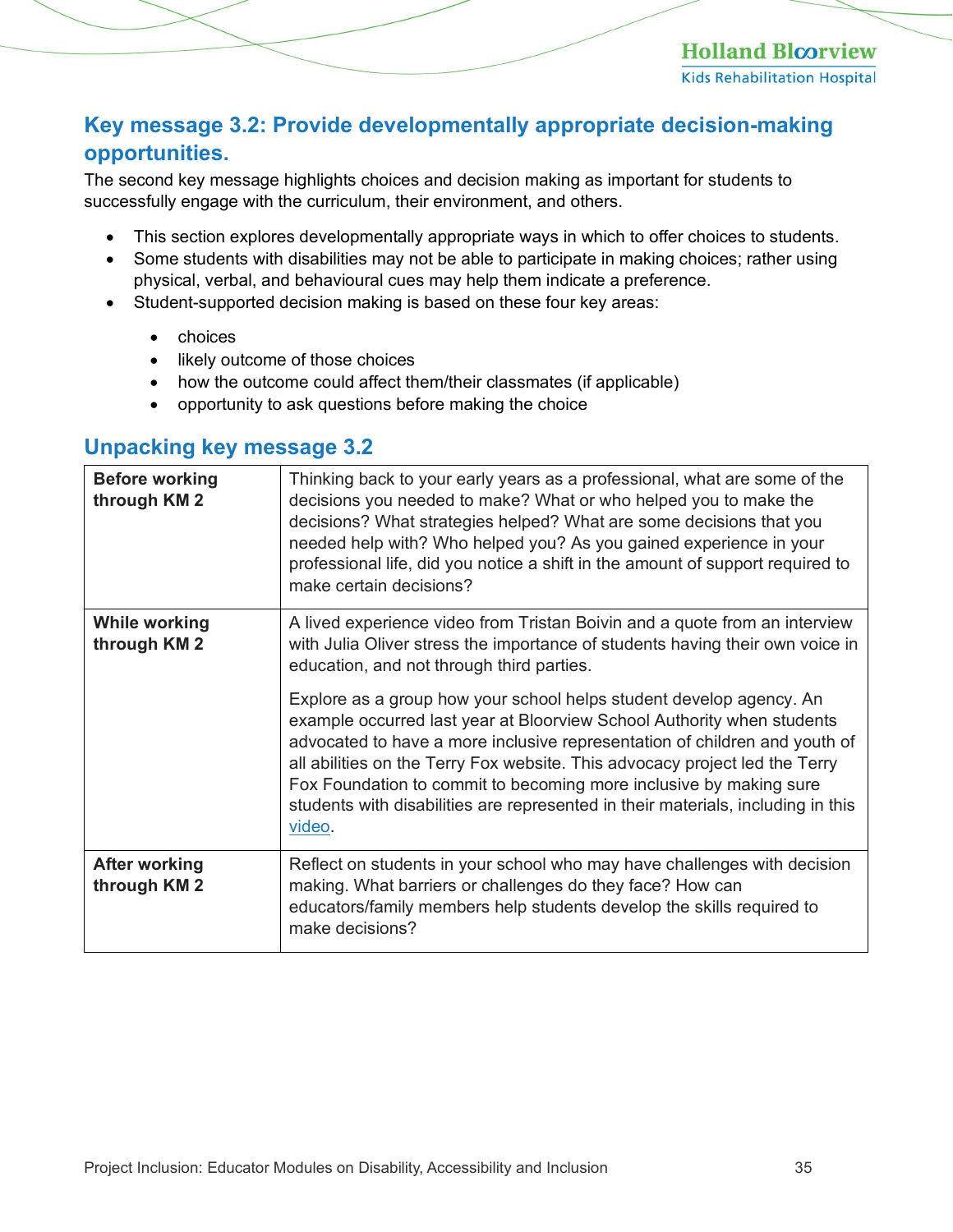#### <span id="page-35-0"></span>**Key message 3.3: See collaboration as vital and set clear expectations.**

This message focuses on what is required to ensure full participation in all aspects of school life for students with disabilities and the importance of home and school collaboration as foundational to this participation.

Strategies for collaboration include the following:

- 1. Building a three-way partnership (home−school−student) by connecting with parents to learn what works and what doesn't work for their child. This might include
	- creating strategies for success that can be used both at school and at home
	- leveraging collaboration with parents to incorporate ideas from other areas of the student's life
	- building a strong partnership through honest communication, engaging others, and getting support as needed
- 2. Setting expectations that foster meaningful engagement and increase the possibility of all students being included. Tips are shared on how to do this.

| <b>Before working</b><br>through KM 3 | Think and share with a partner some of the ways you work to foster a<br>collaborative working relationship between the home and the school<br>environment.                                                                                                                                                                                 |
|---------------------------------------|--------------------------------------------------------------------------------------------------------------------------------------------------------------------------------------------------------------------------------------------------------------------------------------------------------------------------------------------|
| <b>While working</b><br>through KM 3  | Clovis Grant describes the successful outcomes his son has achieved as a<br>member of the larger community because of the strong home-school<br>partnership they had. Through the video he outlines how the school welcomed<br>input from the larger community.                                                                            |
|                                       | Two sisters, Amira and Aaliyah, appear in separate videos. In the first video,<br>Amira describes how autism can affect her actions and what she does to calm<br>herself. In the second video, her sister Aaliyah describes how she advocates for<br>her sister and what advocacy means for her.                                           |
|                                       | Thinking about students with disabilities, make a list of all of the people with<br>whom it would be beneficial to collaborate when it comes to overall student<br>success.                                                                                                                                                                |
| <b>After working</b><br>through KM 3  | Having completed this section, what are some new tips for setting expectations<br>you learned that you can easily make a part of your learning environment?<br>What resources will you require to support setting these expectations? How will<br>these things make the experience more meaningful for your students with<br>disabilities? |

#### <span id="page-35-1"></span>**Unpacking key message 3.3**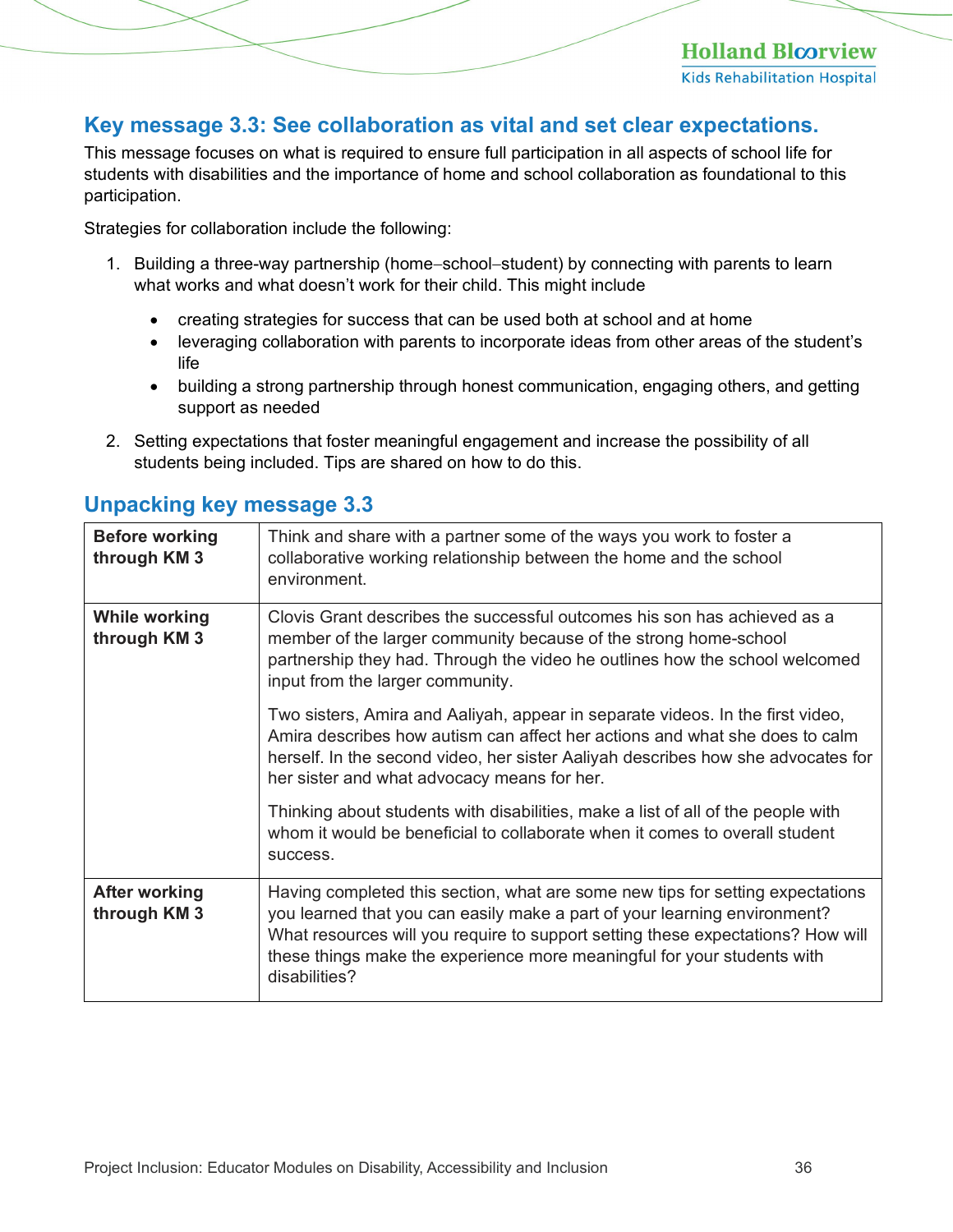**Holland Bloorview** Kids Rehabilitation Hospital

# <span id="page-36-0"></span>Module 4 at a glance: Participation in school life beyond academics

| <b>Key message</b>                                                                                                                                                                                                                   | <b>Lived experience videos</b>                                                                                                                                                                                                                                                                                                                                                                                                                                                                                                                                                                                                                                                                                                                                   | <b>Focus + Strategies</b>                                                                                                                                           |
|--------------------------------------------------------------------------------------------------------------------------------------------------------------------------------------------------------------------------------------|------------------------------------------------------------------------------------------------------------------------------------------------------------------------------------------------------------------------------------------------------------------------------------------------------------------------------------------------------------------------------------------------------------------------------------------------------------------------------------------------------------------------------------------------------------------------------------------------------------------------------------------------------------------------------------------------------------------------------------------------------------------|---------------------------------------------------------------------------------------------------------------------------------------------------------------------|
| KM 1: Co-curricular and<br>extra-curricular activities<br>are a positive influence on<br>childhood and adolescent<br>development.                                                                                                    | Yemina Goldberg, a high school<br>student with cerebral palsy and<br>Shaina Green, her PSW, on the<br>need to consider the full inclusion<br>of all students when planning<br>extra-curricular activities<br>Joel Willet, an occupational<br>$\bullet$<br>therapist who works with an<br>organization servicing 5 NW ON<br>districts, on the importance of<br>relationships and the challenges<br>and benefits of working in rural<br>areas<br>Sherron Grant, an educator,<br>principal, and mother to an adult<br>son with autism, on the<br>importance of extra-curricular<br>experiences for students with<br>disabilities, the value of inclusion<br>for typically developing students,<br>and the issue of equity as<br>inclusive of people with disability | Designing excursions needs to<br>include all students at the outset<br>Positive aspects of extra-curricular<br>activity for students with disability                |
| KM 2: Creating an<br>inclusive environment<br>extends beyond physical<br>environment.                                                                                                                                                | Ahsan Musavi, a recent university<br>$\bullet$<br>graduate with a physical<br>disability, on the lasting impact of<br>an educator                                                                                                                                                                                                                                                                                                                                                                                                                                                                                                                                                                                                                                | Gathering information about<br>students and their needs from<br>multiple sources<br>Creating an inclusive environment                                               |
| KM 3: Universal design for<br>learning focuses on using<br>teaching strategies or<br>pedagogical materials<br>designed to meet special<br>needs to enhance learning<br>for all students, regardless<br>of age, skills, or situation. | Adam Ahrens, a recent university<br>graduate with low vision, on<br>experiences and ideas to include<br>students with disabilities in parts<br>of school outside of academics                                                                                                                                                                                                                                                                                                                                                                                                                                                                                                                                                                                    | What, why, and how of UDL<br>UDL as a means to promote<br>individual health and well being<br>Planning for success<br>Know your learners<br>Creating class profiles |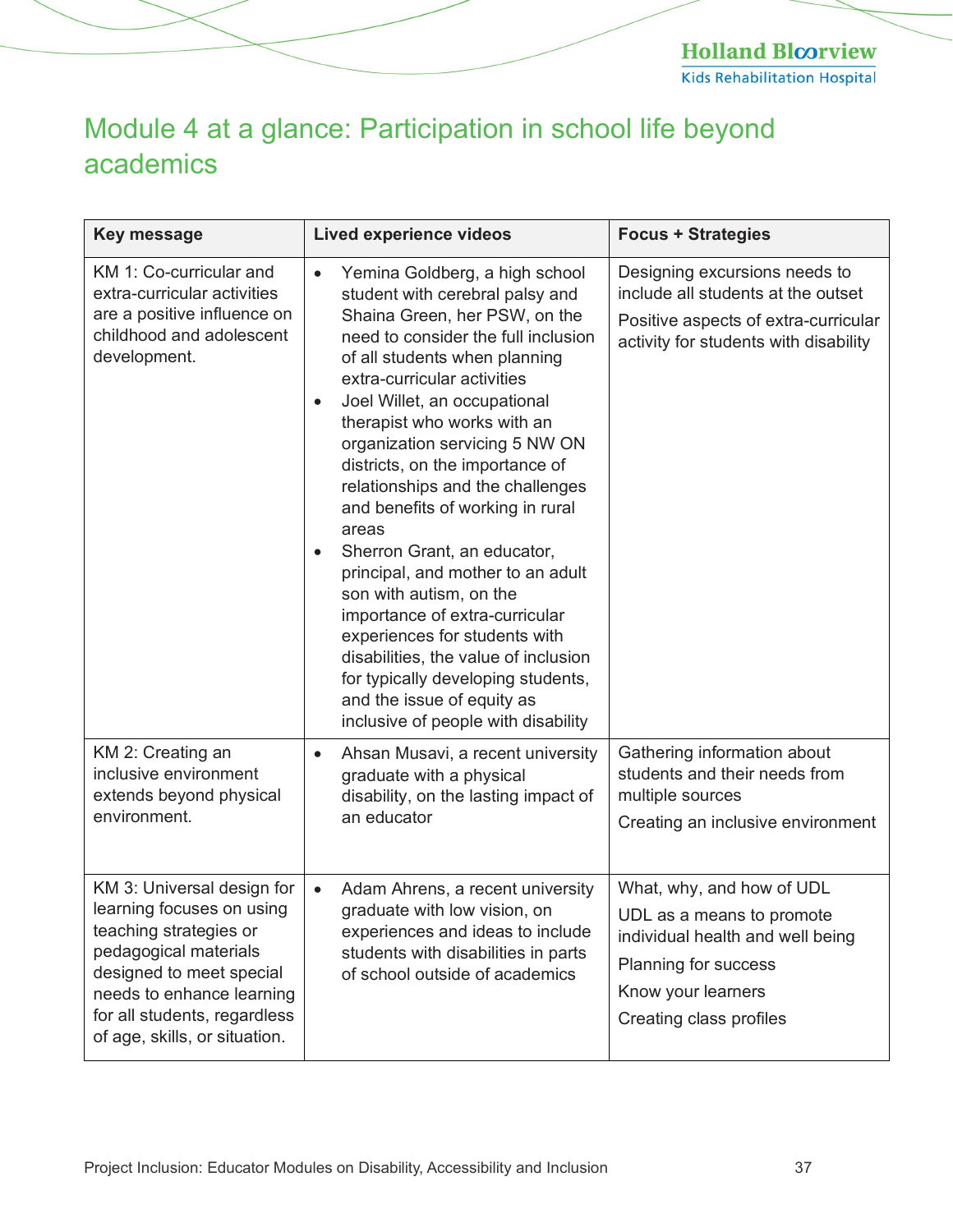**Holland Bloorview Kids Rehabilitation Hospital** 

#### <span id="page-37-0"></span>**Guiding questions for Module 4:**

- 1. Time outside the classroom for students with disabilities can offer a host of opportunities for meaningful inclusion. Do we recognize those opportunities?
- 2. Universal design for learning offers entry points for all students, with and without disability. Are we consistent in deploying these principles of learning when designing learning experiences and activities?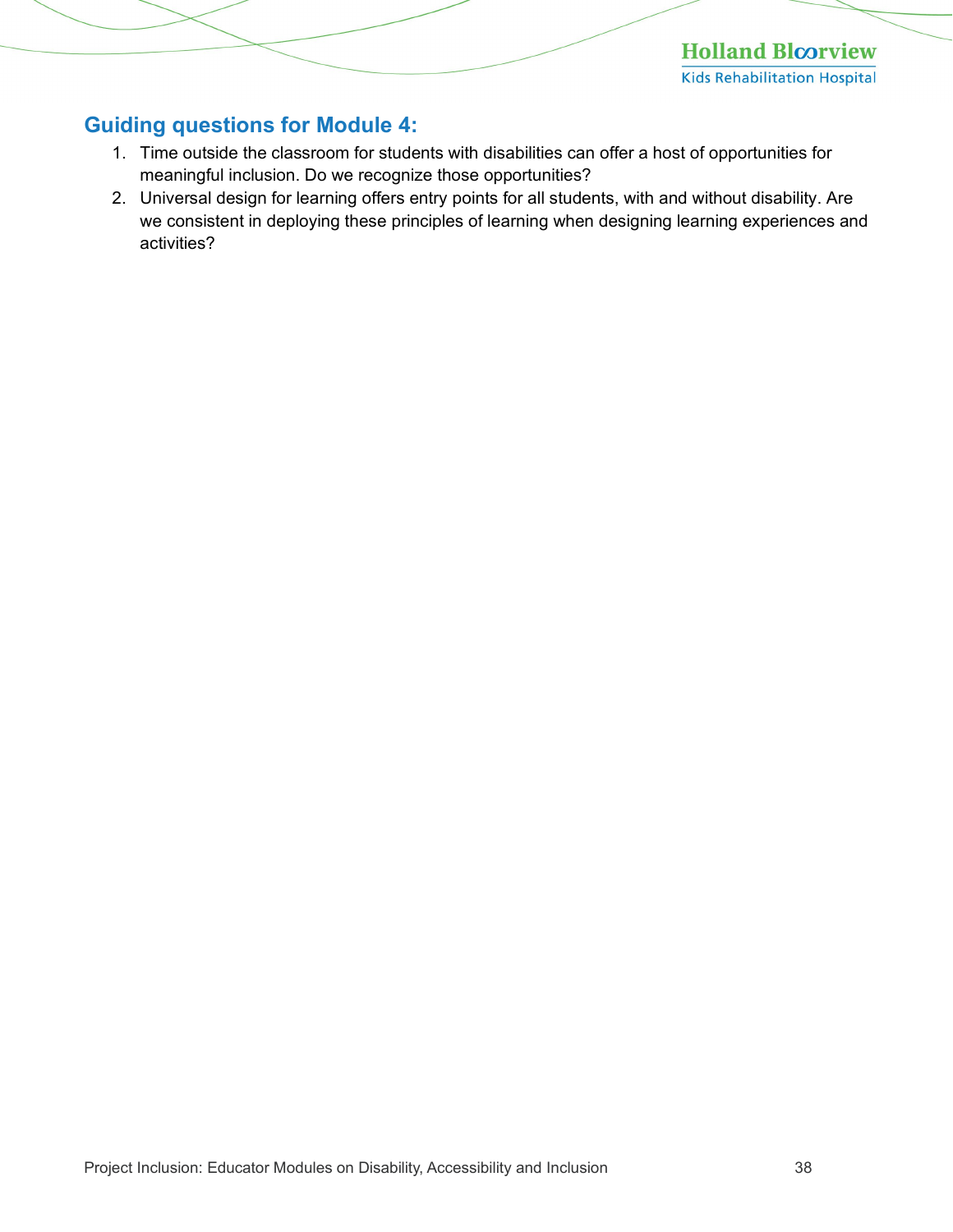#### <span id="page-38-0"></span>**Key message 4.1: Co-curricular and extra-curricular activities are a positive influence on childhood and adolescent development.**

This first key message looks at field trips and other co-curricular experiences that are an important aspect of school life for all students, especially for those with disabilities, and are a positive influence on childhood and adolescent development.

The importance of effective planning to ensure successful experiences for all students is explored.

The key message addresses how activity participation within and outside the classroom can have a positive impact on

- self-identity
- physical health
- teamwork and sportsmanship skills
- emotional and mental health
- confidence and self-esteem
- sense of belonging and social connections

#### <span id="page-38-1"></span>**Unpacking key message 4.1**

| <b>Before working</b><br>through KM 1 | Describe a time when a student with a disability was able to experience a field<br>trip or extra-curricular activity at your school. What supports were needed to<br>help them participate? What worked and what didn't?                                                                                                                                                                                                                                                                                                         |
|---------------------------------------|----------------------------------------------------------------------------------------------------------------------------------------------------------------------------------------------------------------------------------------------------------------------------------------------------------------------------------------------------------------------------------------------------------------------------------------------------------------------------------------------------------------------------------|
| <b>While working</b><br>through KM 1  | The topic of inclusion is addressed by several lived experience videos in this<br>key message: Yemina Goldberg, a student, on a school trip to Ottawa; her<br>PSW Shaina, on how a grade 4 teacher made inclusion natural; Joel Willett, an<br>occupational therapist, on inclusion of students with physical disabilities in<br>sports; and Sherron Grant, a principal and mother of an adult son with a<br>disability, on the importance of extra-curricular events for all students,<br>particularly those with disabilities. |
|                                       | Think of a field trip or extra-curricular event that you are planning. Are there<br>any barriers to access for some of your students?                                                                                                                                                                                                                                                                                                                                                                                            |
|                                       | Consider                                                                                                                                                                                                                                                                                                                                                                                                                                                                                                                         |
|                                       | learning activities<br>sensory factors<br>$\bullet$<br>visual and auditory aids<br>$\bullet$<br>travel<br>equipment<br>socio-economic factors<br>Is there another location or activity that would be more inclusive for all students<br>that would meet the same curriculum goal?                                                                                                                                                                                                                                                |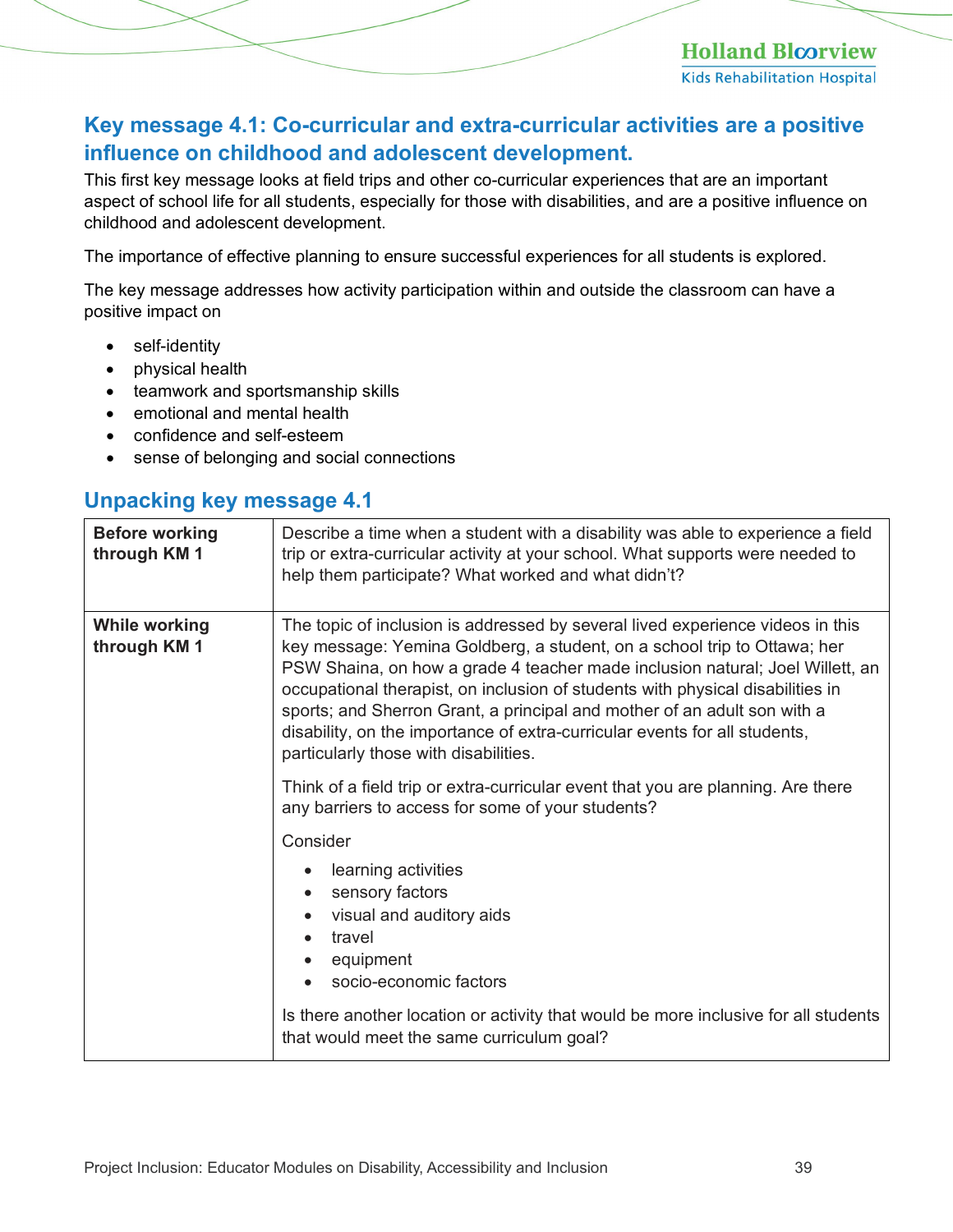| <b>After working</b> | What additional considerations can be put in place in your school to ensure      |
|----------------------|----------------------------------------------------------------------------------|
| through KM 1         | that students with disabilities will be included in extra-curricular activities? |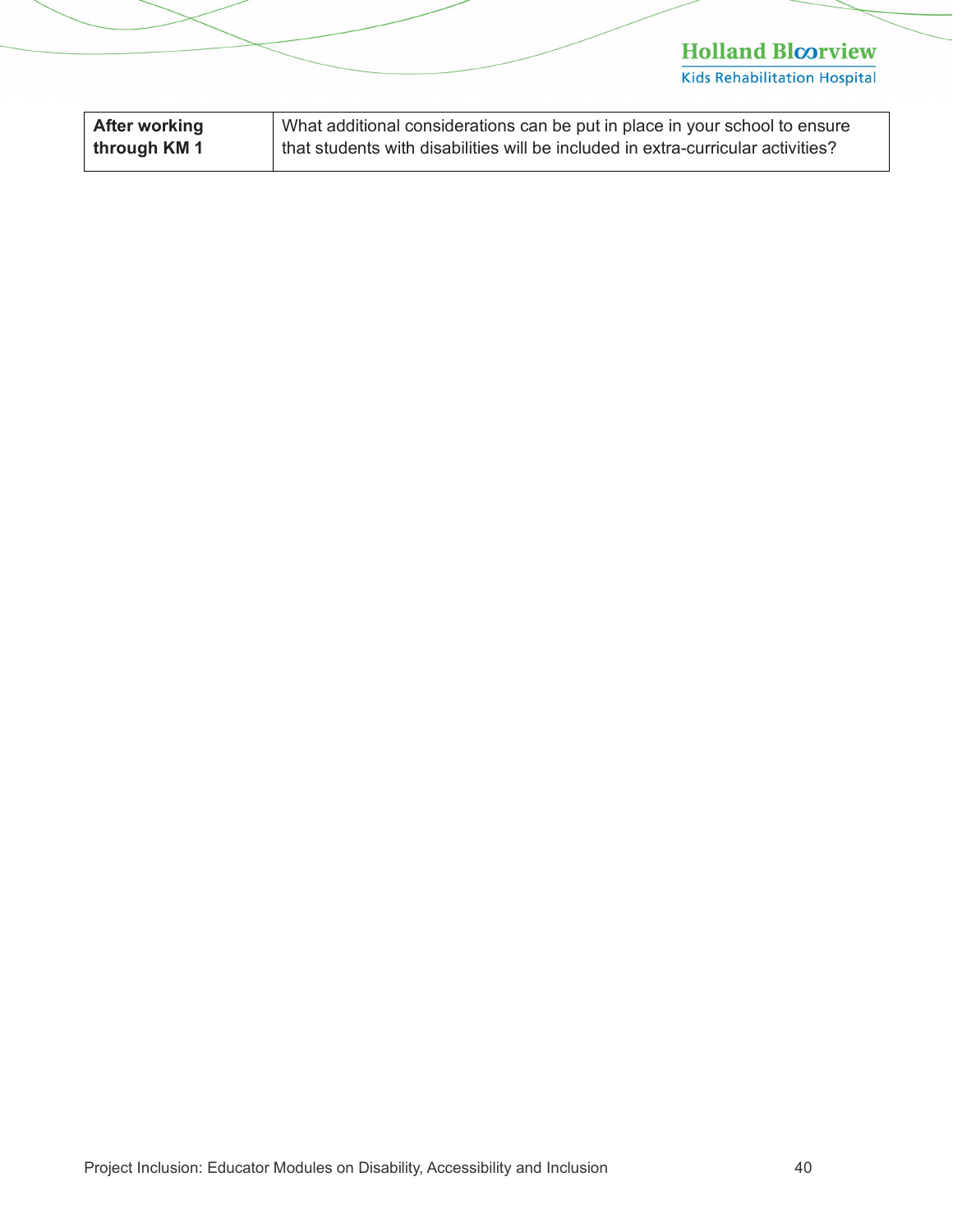#### <span id="page-40-0"></span>**Key message 4.2: Creating an inclusive environment extends beyond physical environment.**

The second key message outlines the necessity of getting to know a student in order to create a fully inclusive environment.

- It discusses spending authentic time with individuals, talking with their caregivers and service providers, as well as observing and trying different approaches to really get to know a student.
- It examines how inclusivity goes beyond the physical environment to encompass the social environment, attitudes of others, and policies in place.
- We need to get to know each individual by understanding their strengths, cultural background, motivations and interests, and goals.
- Barriers to inclusivity are analyzed and strategies to create and model an inclusive environment are provided, helping to embrace diversity, nurture budding friendships, and foster a group environment. Ways to accommodate and modify to help meet students' needs are examined.

| <b>Before working</b><br>through KM 2 | Inclusivity goes beyond the classroom. What are some ways your school<br>fosters inclusion outside the classroom?                                                                                                               |
|---------------------------------------|---------------------------------------------------------------------------------------------------------------------------------------------------------------------------------------------------------------------------------|
| <b>While working</b><br>through KM 2  | The lived experience video of Ahsan Musavi is an excellent example of<br>educators and school staff knowing their students and helping them to<br>capitalize on their interests and strengths.                                  |
|                                       | One of the primary ways to learn about students' interests and strengths would<br>be to collect information. How might you go about that?                                                                                       |
|                                       | In particular, how do you get to know your students with disabilities? Keep in<br>mind there may be other individuals involved (e.g., lunchtime supervisor,<br>administrative staff, therapists) who may be able to contribute. |
| <b>After working</b><br>through KM 2  | How might you support students with disabilities in your class or school to<br>capitalize on their strengths and interests as evidenced in Ahsan's video?                                                                       |

#### <span id="page-40-1"></span>**Unpacking key message 4.2**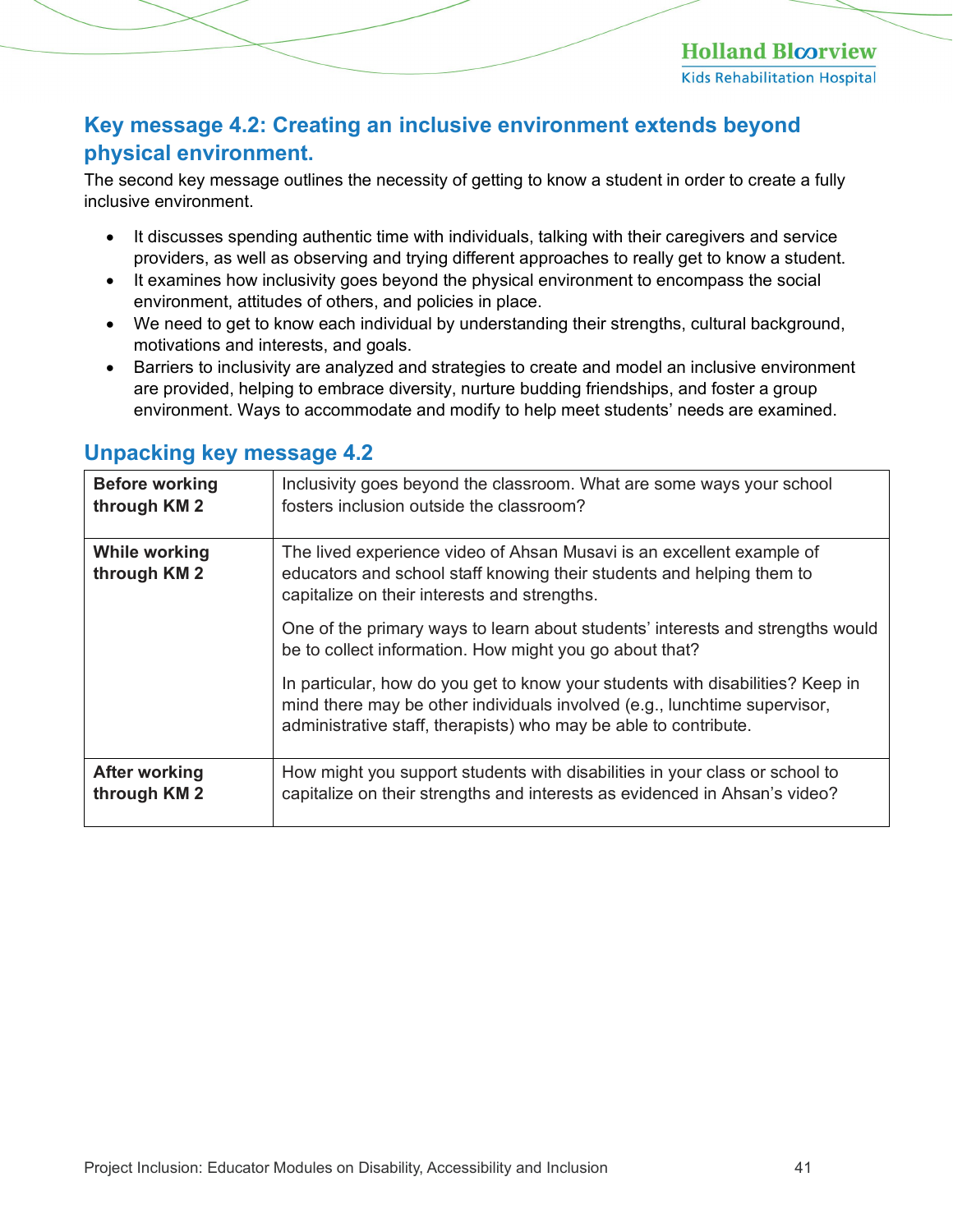### <span id="page-41-0"></span>**Key message 4.3: Universal design for learning focuses on using teaching strategies or pedagogical materials designed to meet special needs to enhance learning for all students, regardless of age, skills, or situation.**

Universal design for learning increases participation and achievement for all students in multiple settings by allowing for access and opportunity. It provides educators and related education and community partners with important principles for planning instruction and activities and designing learning environments for a diverse group of students.

This model can also be adopted when planning for extra-curricular, physical, and recreational activities.

This section focuses on the following:

- What is universal design?
- The uniqueness of all students
- Planning for success
- Know your learner
- Class/group profiles
- What, why, and how of UDL
- Options and choices
- Accessible sports strategies

#### <span id="page-41-1"></span>**Unpacking key message 4.3**

| <b>Before working</b><br>through KM 3 | What types of teaching methods/strategies have you used to ensure all<br>learners are able to access the lesson/materials?                                                      |  |  |
|---------------------------------------|---------------------------------------------------------------------------------------------------------------------------------------------------------------------------------|--|--|
| <b>While working</b><br>through KM 3  | Adam Ahrens, a recent university graduate, describes his experience in<br>extra-curricular activities, including recess and field trips, which varied in<br>experience for him. |  |  |
|                                       | In this section, a baseball example is used to illustrate options within this<br>specific activity/skill.                                                                       |  |  |
|                                       | Copy the chart from this document and enlarge it online or to produce in<br>print. With a partner, work through another activity/skill that illustrates this.                   |  |  |
|                                       | Activity/Skill:                                                                                                                                                                 |  |  |
|                                       | Level of<br>assistance                                                                                                                                                          |  |  |
|                                       | Equipment                                                                                                                                                                       |  |  |
|                                       | <b>Boundaries</b>                                                                                                                                                               |  |  |
|                                       | <b>Skill level</b>                                                                                                                                                              |  |  |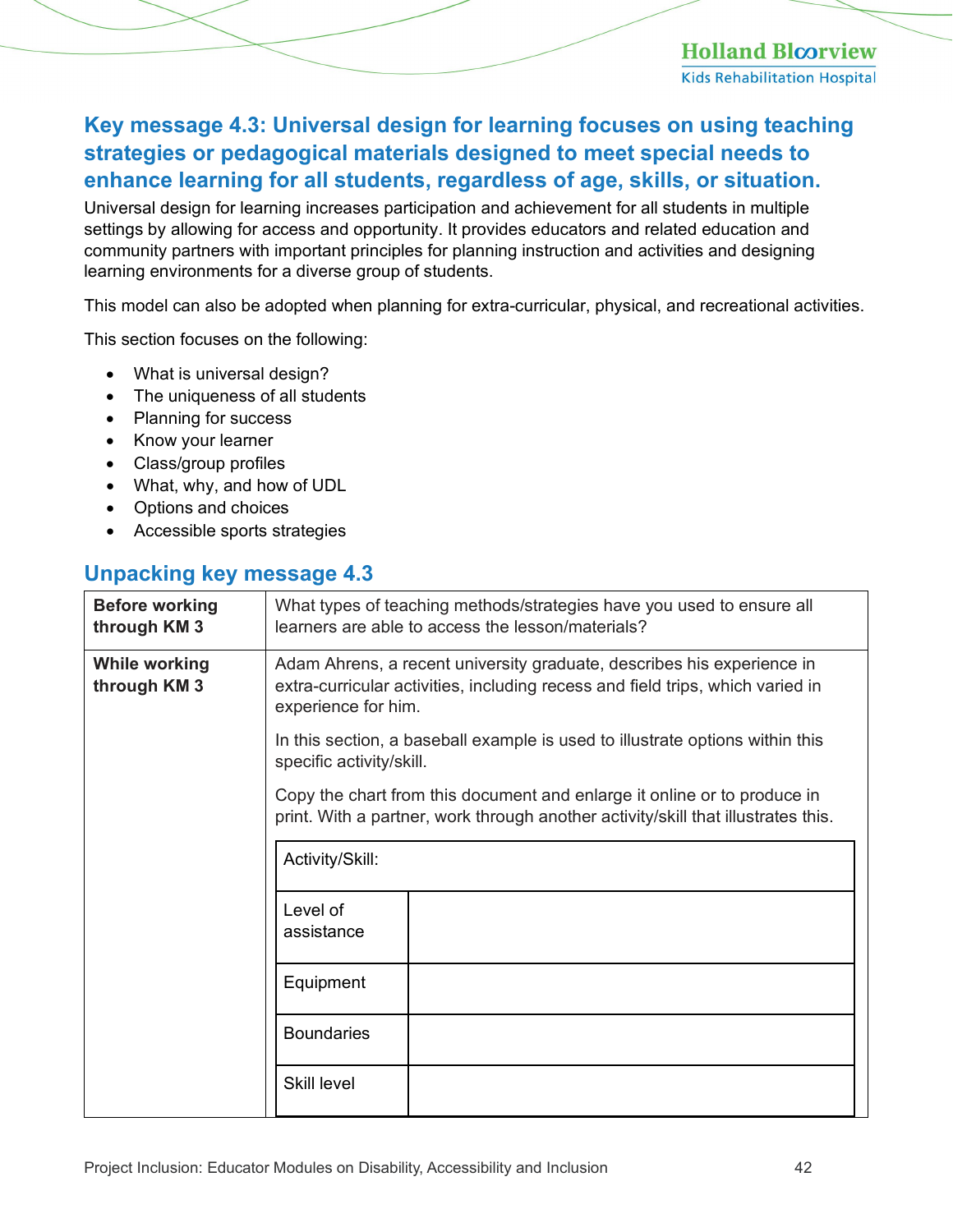|                      | Rules                                                                      |  |
|----------------------|----------------------------------------------------------------------------|--|
| <b>After working</b> | What new learning did you have that will improve your practice? Share your |  |
| through KM 3         | thoughts with one other person.                                            |  |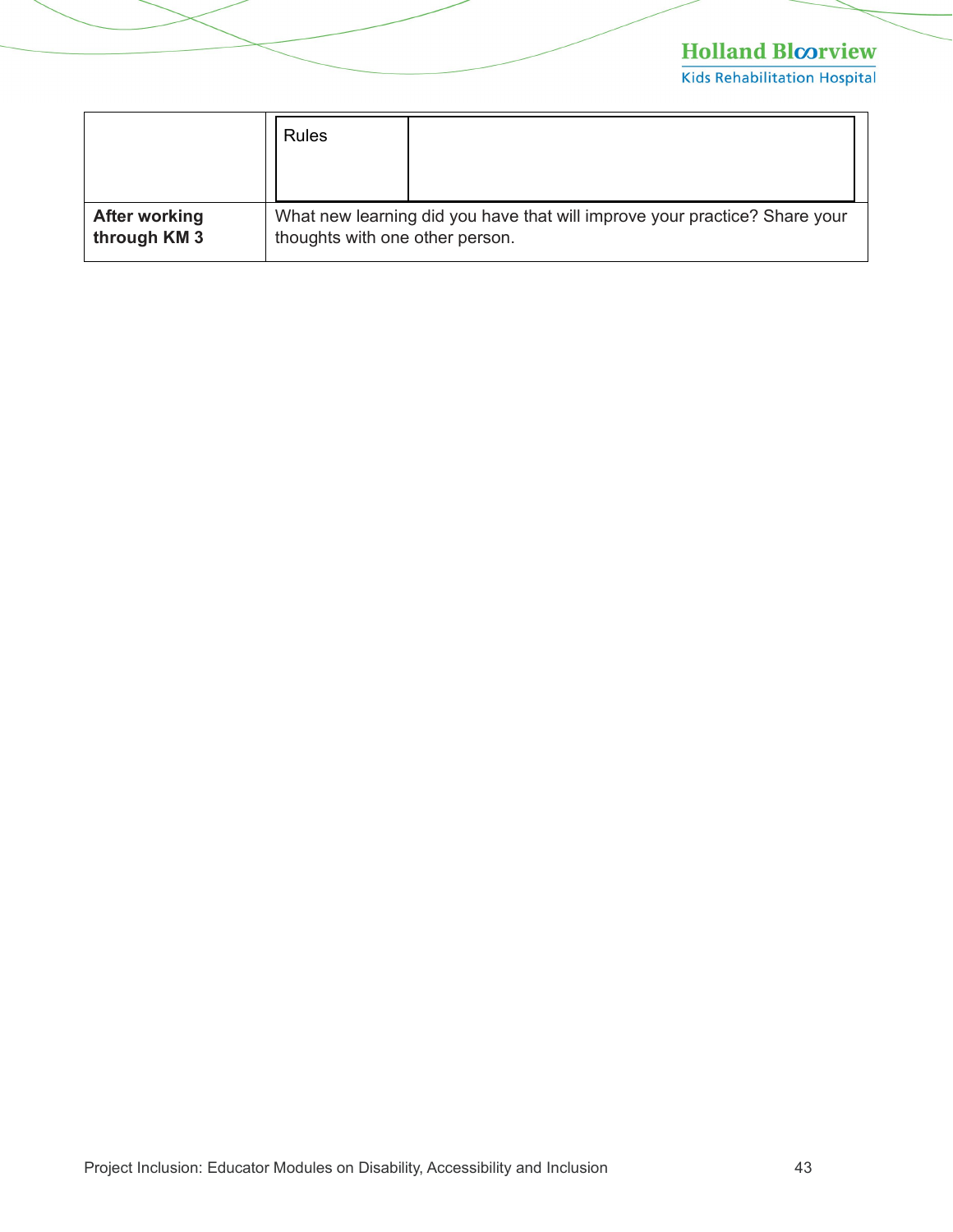# <span id="page-43-0"></span>Module 5 at a glance: Preparing for life after high school

| <b>Key message</b>                                                                                                                 | <b>Lived experience videos</b>                                                                                                                                                                                                                                                                                                                                                                                                                                                                                                                                                                                                                                                                                                                                                                                                                                                | <b>Focus + Strategies</b>                                                                                                             |
|------------------------------------------------------------------------------------------------------------------------------------|-------------------------------------------------------------------------------------------------------------------------------------------------------------------------------------------------------------------------------------------------------------------------------------------------------------------------------------------------------------------------------------------------------------------------------------------------------------------------------------------------------------------------------------------------------------------------------------------------------------------------------------------------------------------------------------------------------------------------------------------------------------------------------------------------------------------------------------------------------------------------------|---------------------------------------------------------------------------------------------------------------------------------------|
| KM 1: Make positive post-<br>school options possible:<br>Have high expectations.<br>Enable experiential learning<br>opportunities. | Max Lemoine, a recent high school<br>$\bullet$<br>graduate with cerebral palsy, on the<br>influence of educators on his choice<br>of study and career<br>Marc and Melody Lemoine, Max's<br>$\bullet$<br>parents and educators, on the value<br>of work experience<br>Ingrid Muschta, Director of Special<br>$\bullet$<br>Projects and Innovation at ODEN and<br>mother to a son with Down Syndrome,<br>on the value of employment for<br>people with disabilities<br>Tiffany Dawe, a woman with an<br>$\bullet$<br>intellectual disability, on what<br>constitutes a good life                                                                                                                                                                                                                                                                                                | <b>Ontario Disability</b><br><b>Employment Network</b><br>(ODEN)<br>Many options for a good life<br>Necessity of high<br>expectations |
| KM 2: Use an intentional,<br>differentiated approach to<br>break down barriers to K-12<br>experiential learning<br>opportunities.  | Ingrid Muschta, on the role of peers<br>$\bullet$<br>and natural supports; the need for<br>parents to avoid overprotection and<br>allow for risks in the safe environment<br>of school<br>Yemina Goldberg, a high school<br>$\bullet$<br>student with cerebral palsy and<br>Shaina Green, her PSW, on the<br>importance of students with<br>disabilities being treated as other<br>students<br>Ivona Novak, mother to a primary<br>$\bullet$<br>school student with physical mobility<br>disability, on encouraging<br>independence and experiential<br>learning from an early age<br>Ahsan Musavi, a recent university<br>$\bullet$<br>graduate with a physical disability, on<br>his co-op experience and the need to<br>address disability directly<br>Abdul Shehzab, a high school student<br>$\bullet$<br>preparing for summer work<br>experience and eventually college | Barriers and experiential<br>learning for students with<br>disability<br>Experience builds skills<br>Co-op education strategies       |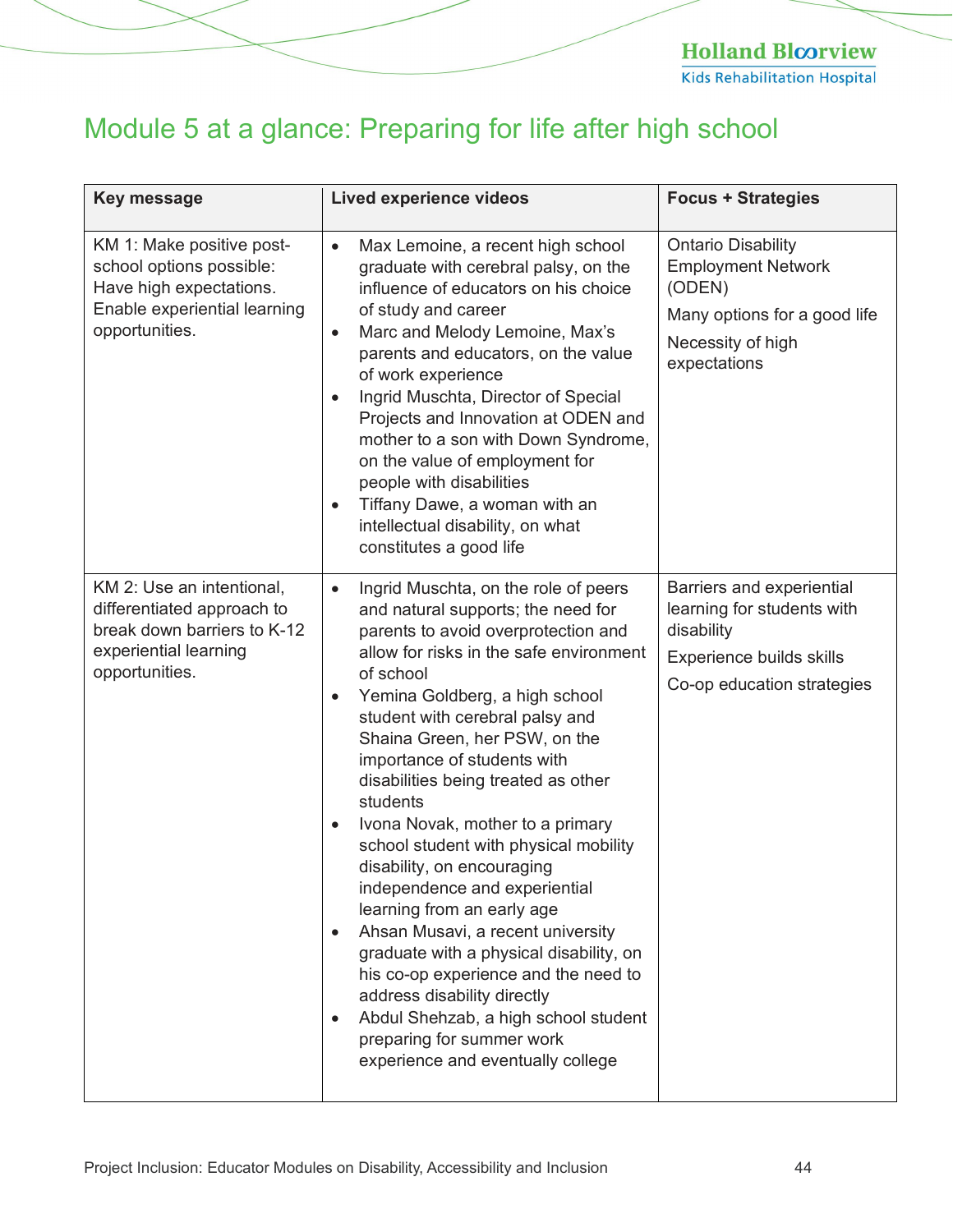**Kids Rehabilitation Hospital** 

|                                                                                           | Denise De Paola, a centrally assigned<br>principal with TDSB, on the board's<br>emphasis on experiential and co-op<br>learning, with a focus on low<br>incidence exceptionalities |                                                                                                                                                                         |
|-------------------------------------------------------------------------------------------|-----------------------------------------------------------------------------------------------------------------------------------------------------------------------------------|-------------------------------------------------------------------------------------------------------------------------------------------------------------------------|
| KM 3: Educate, collaborate,<br>and regularly refresh goals,<br>plans, and accommodations. | No lived experience videos                                                                                                                                                        | <b>Practical strategies:</b><br>Educate yourself and others<br>Review goals, plans, and<br>accommodations regularly<br>Planning worksheet example<br>for Ingrid's video |

#### <span id="page-44-0"></span>**Guiding questions for Module 5:**

- 1. When we consider the future for our students with disabilities, do we consider that they might have multiple options in the same way that we consider future for students without disability?
- 2. Experiential learning is key for students, particularly those with disability. Do we consider how we can maximize these opportunities?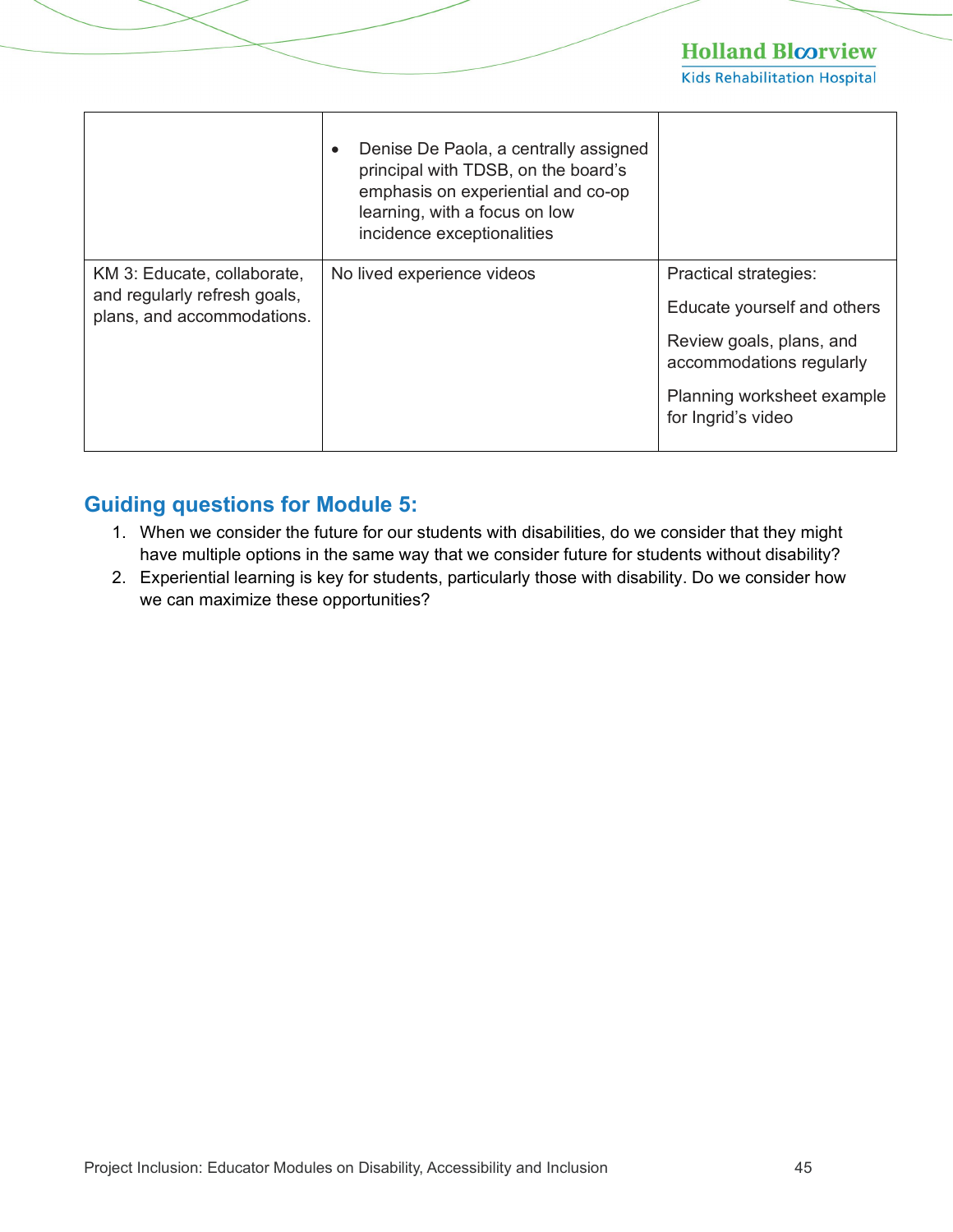#### <span id="page-45-0"></span>**Key message 5.1: Make positive post-school options possible: Have high expectations. Enable experiential learning opportunities.**

The first key message outlines what the post-secondary world might look like for someone with a disability.

- It discusses inclusive hiring benefits for both the business and the individual, as well as how employment is part of a good life and how the difference in employment rates reflects stigma and social barriers.
- Providing the same opportunities for those with disabilities as for those without builds resilience and skills for learning and life.
- Post-secondary life is explored by looking at post-secondary education, employment, and community opportunities. A wide range of activities makes up a good life and educators can influence the perception of those with disabilities.

| <b>Before working</b><br>through KM 1 | Post-secondary opportunities for students with disabilities could include<br>college/university, the workplace, community programs, or volunteer work.<br>Ingrid Muschta, in the ODEN video, outlines the importance of work for many<br>people with disabilities. How do we help students meet their post-secondary<br>goals?                                                         |
|---------------------------------------|----------------------------------------------------------------------------------------------------------------------------------------------------------------------------------------------------------------------------------------------------------------------------------------------------------------------------------------------------------------------------------------|
| <b>While working</b><br>through KM 1  | The two lived experience videos, Max, Marc and Melody Lemoine and Tiffany<br>Dawe illustrate two paths to fulfilling lives. Consider these two videos when<br>you reflect on the question below.<br>What assumptions or stereotypes shape societal beliefs about people with<br>disabilities and their full participation as workers and citizens? Share your<br>ideas with the group. |
| <b>After working</b><br>through KM 1  | We have preconceived ideas of the post-secondary opportunities that exist for<br>students with disabilities. How do we interrupt or move past those<br>preconceived ideas so that we set high expectations and offer varied<br>experiences for those students?                                                                                                                         |

#### <span id="page-45-1"></span>**Unpacking key message 5.1**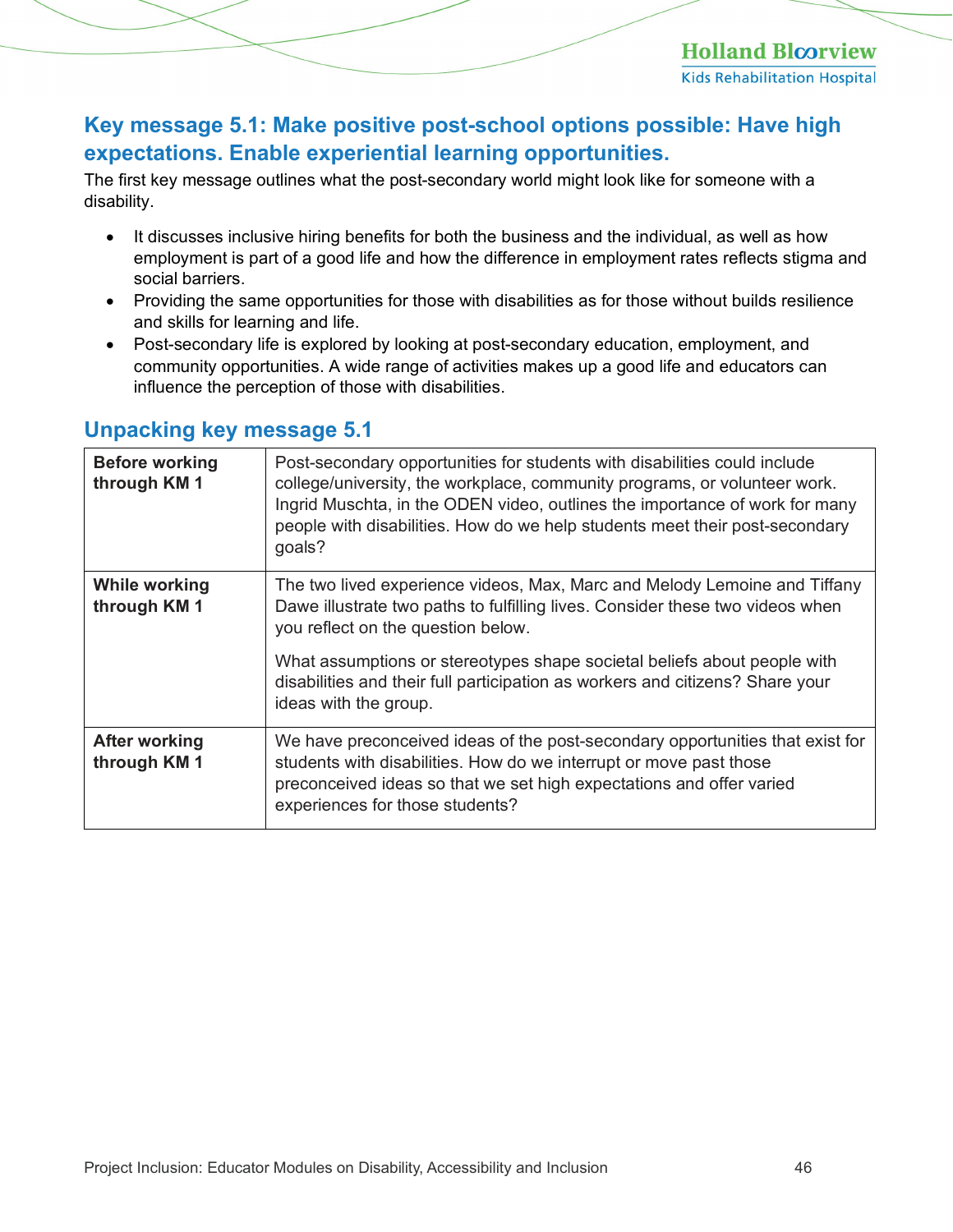#### <span id="page-46-0"></span>**Key message 5.2: Use an intentional, differentiated approach to break down barriers to K-12 experiential learning opportunities.**

The importance of experiential learning opportunities for students with disabilities is explored, in particular providing opportunities to

- learn about self (strengths, interests, values, strategies)
- build skills for learning and life
- make choices about preferred futures (e.g., post-secondary education or training, career, community activities)

School life offers a variety of experiential learning opportunities, and schools are able to support out-ofschool opportunities, like volunteering or extra-curricular activities.

Note that students with disabilities don't always have the same range of experiential learning opportunities as their peers.

Several examples of barriers students may face, and the strategies and solutions used to overcome the challenges they can pose, are explored at both school and system levels. Some of the barriers illustrated include the following:

- overprotecting, over-accommodating, over-modifying
- providing more help than is needed
- lack of time to reflect and plan together to support learning/life skills growth
- availability of resources to support
- policy and programming decisions

As adults, having high expectations of students will significantly impact their opportunities and outcomes. These opportunities are essential for all students in all grades, and the barriers faced by some students require intentional, differentiated action.

| <b>Before working</b><br>through KM 2 | What barriers limit experiential learning opportunities for students with<br>disabilities?                                                                                                                                                                                                                                                                                                                                                                                                                                                                                                                                                                                                                                                     |
|---------------------------------------|------------------------------------------------------------------------------------------------------------------------------------------------------------------------------------------------------------------------------------------------------------------------------------------------------------------------------------------------------------------------------------------------------------------------------------------------------------------------------------------------------------------------------------------------------------------------------------------------------------------------------------------------------------------------------------------------------------------------------------------------|
| <b>While working</b><br>through KM 2  | This key message includes a number of videos that relate to the key<br>message. Ingrid Muschta, mother to a son with Down Syndrome,<br>encourages involvement of peers and natural supports for her son in<br>preparation for being part of a community; Yemina Goldberg and Shaina<br>Green discuss the importance of being treated as any other student; Ivona<br>Novak, mother to a primary school student with a physical mobility<br>disability, discusses the importance of developing independence from an<br>early age; Ahsan Musavi, a recent university graduate with a physical<br>disability, describes how he was encouraged by an educator to combine<br>his interest in sports and co-op by volunteering with Special Olympics; |

#### <span id="page-46-1"></span>**Unpacking key message 5.2**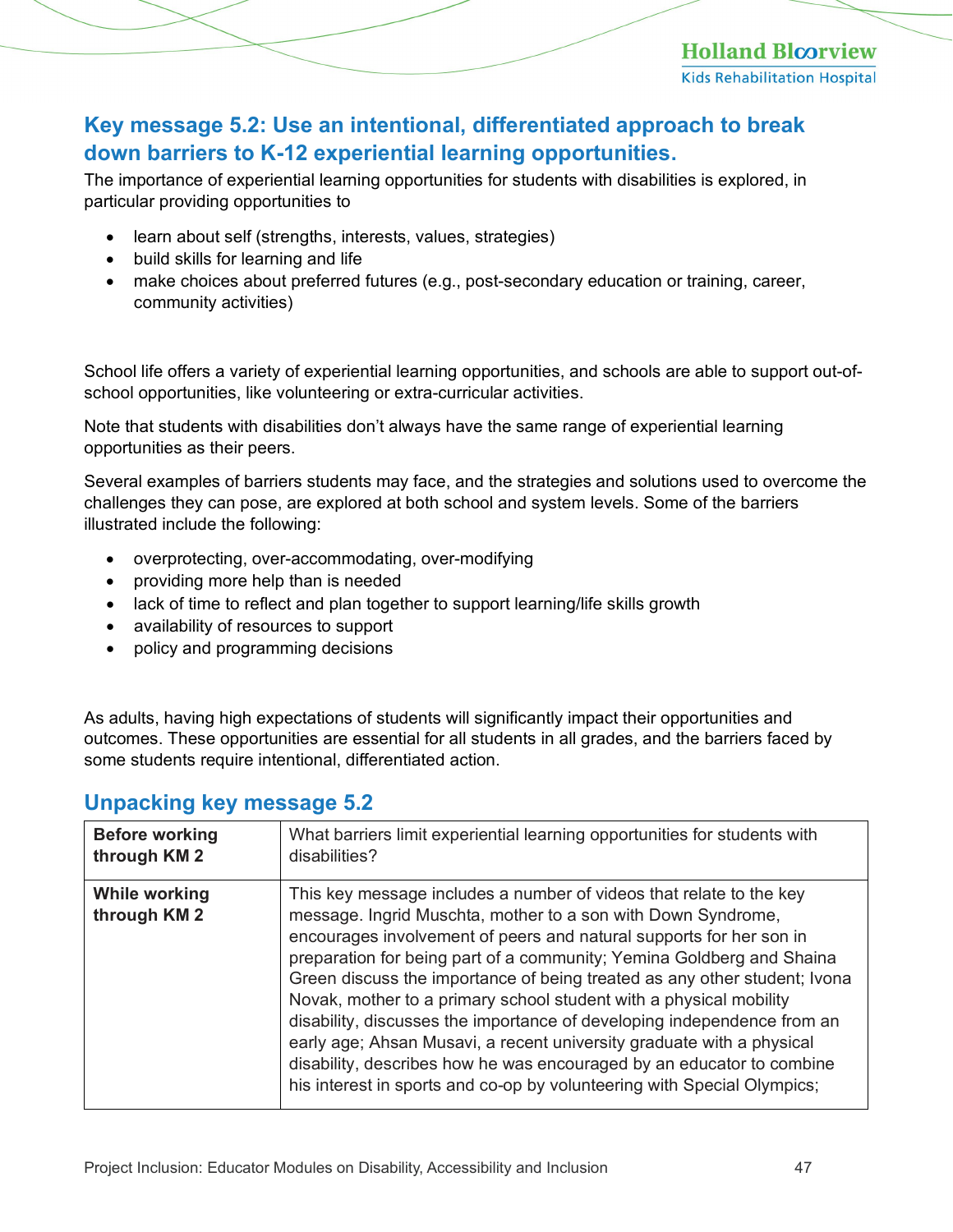|                                      | Abdul Shehzab, a high school student, shares his plan for summer work<br>experience and eventually college; and Denise De Paola, a centrally<br>assigned principal with TDSB, outlines the board's emphasis on<br>experiential and co-op learning, with a focus on low incidence<br>exceptionalities.<br>Messages from these videos include the following:<br>Expect that students with disability will be a part of the larger<br>$\bullet$<br>community.<br>Challenge students with disability, do not offer more support than<br>$\bullet$<br>necessary.<br>Treat students with disability as you would students without disability so<br>$\bullet$<br>that they see themselves as part of the class.<br>Know your students to capitalize on their interests and strengths.<br>$\bullet$<br>Encourage students to build plans for life post-graduation.<br>$\bullet$<br>As a district, have a comprehensive plan for experiential learning for all<br>students.<br>Suggestions for exploring this key message are below.<br><b>Elementary</b><br>If we use a backward design approach, soft skills such as time<br>management, teamwork, and conflict resolution can be taught throughout<br>elementary school. Think about opportunities in your day where these skills |
|--------------------------------------|-----------------------------------------------------------------------------------------------------------------------------------------------------------------------------------------------------------------------------------------------------------------------------------------------------------------------------------------------------------------------------------------------------------------------------------------------------------------------------------------------------------------------------------------------------------------------------------------------------------------------------------------------------------------------------------------------------------------------------------------------------------------------------------------------------------------------------------------------------------------------------------------------------------------------------------------------------------------------------------------------------------------------------------------------------------------------------------------------------------------------------------------------------------------------------------------------------------------------------------------------------------------------------|
|                                      | can be incorporated.                                                                                                                                                                                                                                                                                                                                                                                                                                                                                                                                                                                                                                                                                                                                                                                                                                                                                                                                                                                                                                                                                                                                                                                                                                                        |
|                                      | <b>Secondary</b><br>What are some barriers faced by students with disabilities in accessing co-<br>operative education experiences? Brainstorm some ways the community<br>and family can work together to support the student.                                                                                                                                                                                                                                                                                                                                                                                                                                                                                                                                                                                                                                                                                                                                                                                                                                                                                                                                                                                                                                              |
| <b>After working</b><br>through KM 2 | In this key section, what is one thing that surprised or resonated with you?                                                                                                                                                                                                                                                                                                                                                                                                                                                                                                                                                                                                                                                                                                                                                                                                                                                                                                                                                                                                                                                                                                                                                                                                |